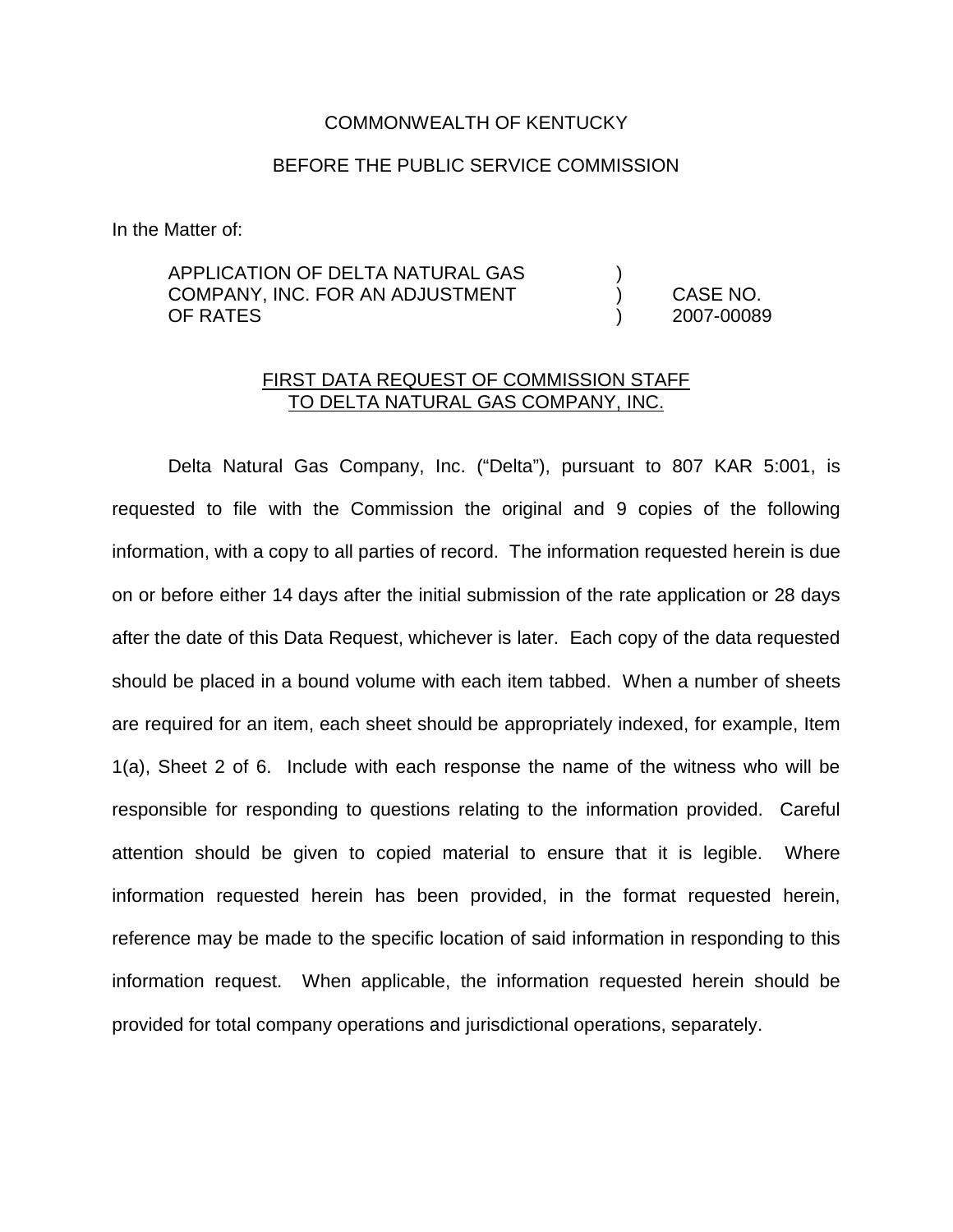1. Provide a copy of the current bylaws. Indicate any changes made to the bylaws since the year utilized as the test year in Delta's last rate case.

2. Provide the current organization chart for Delta. Include the relative positions of all Delta subsidiaries and affiliates with which it routinely has business transactions.

3. Provide the capital structure at the end of each of the periods shown in Format 3.

4. Provide the following:

a. A list of all outstanding issues of long-term debt as of the end of the latest calendar year and the end of the test year together with the related information as shown in Format 4a. Provide a separate schedule for each time period. Report in Column (k) of Format 4a, Schedule 2, the actual dollar amount of debt cost for the test year. Compute the actual and annualized composite debt cost rates and report them in Column (j) of Format 4a, Schedule 2.

b. An analysis of end-of-period, short-term debt and a calculation of the average and end-of-period cost rate as shown in Format 4b.

5. Provide a list of all outstanding issues of preferred stock as of the end of the latest calendar year and the end of the test year as shown in Format 5. Provide a separate schedule for each time period. Report in Column (h) for Format 5, Schedule 2, the actual dollar amount of preferred stock cost accrued or paid during the test year. Compute the actual and annualized preferred stock rate and report the results in Column (g) of Format 5, Schedule 1.

6. Provide the following: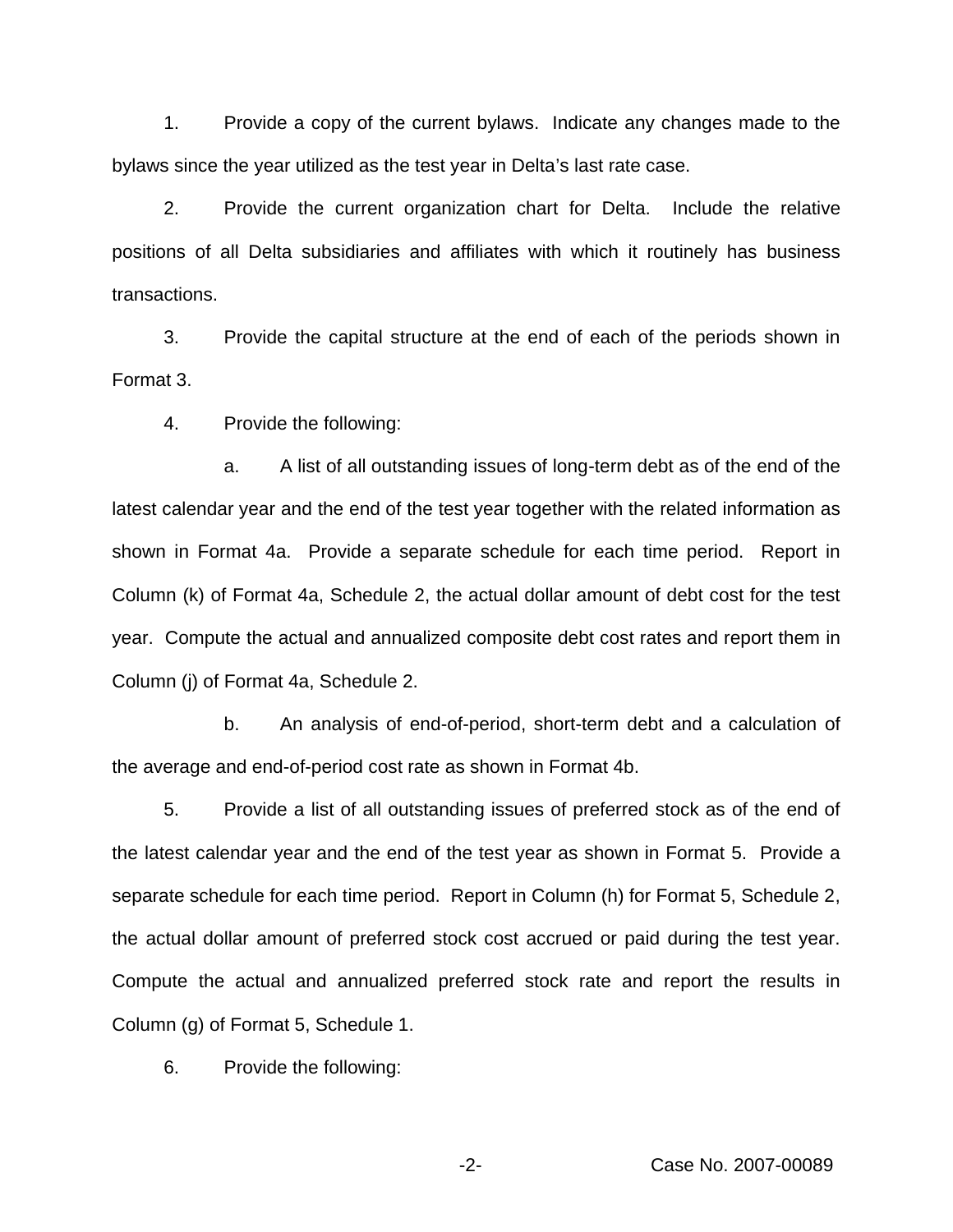a. List all issues of common stock in the primary market during the most recent 10-year period as shown in Format 6a.

b. The common stock information on a quarterly and yearly basis for the most recent 5 calendar years available, and through the latest available quarter as shown in Format 6b.

c. The market prices for common stock for each month during the most recent 5-year period and for the months through the date the application is filed. List all stock splits and stock dividends by date and type.

7. Provide a computation of fixed charge coverage ratios for the 10 most recent calendar years and for the test year as shown in Format 7.

8. Provide the following:

a. A schedule of revenues for each active rate schedule reflecting test-year revenues per book rates, revenues at present rates annualized, and revenues at proposed rates annualized.

b. A schedule showing the amount and percent of any proposed increase or decrease in revenue distributed to each rate schedule. This schedule is to be accompanied by a statement that explains, in detail, the methodology or basis used to allocate the requested increase or decrease in revenue to each of the respective customer classes.

c. A schedule showing how the increase or decrease in (b) above was further distributed to each rate charge (i.e., customer or facility charge, Mcf charge, etc.). This schedule is to be accompanied by a statement that explains, in detail, the methodology or basis used to allocate the increase or decrease.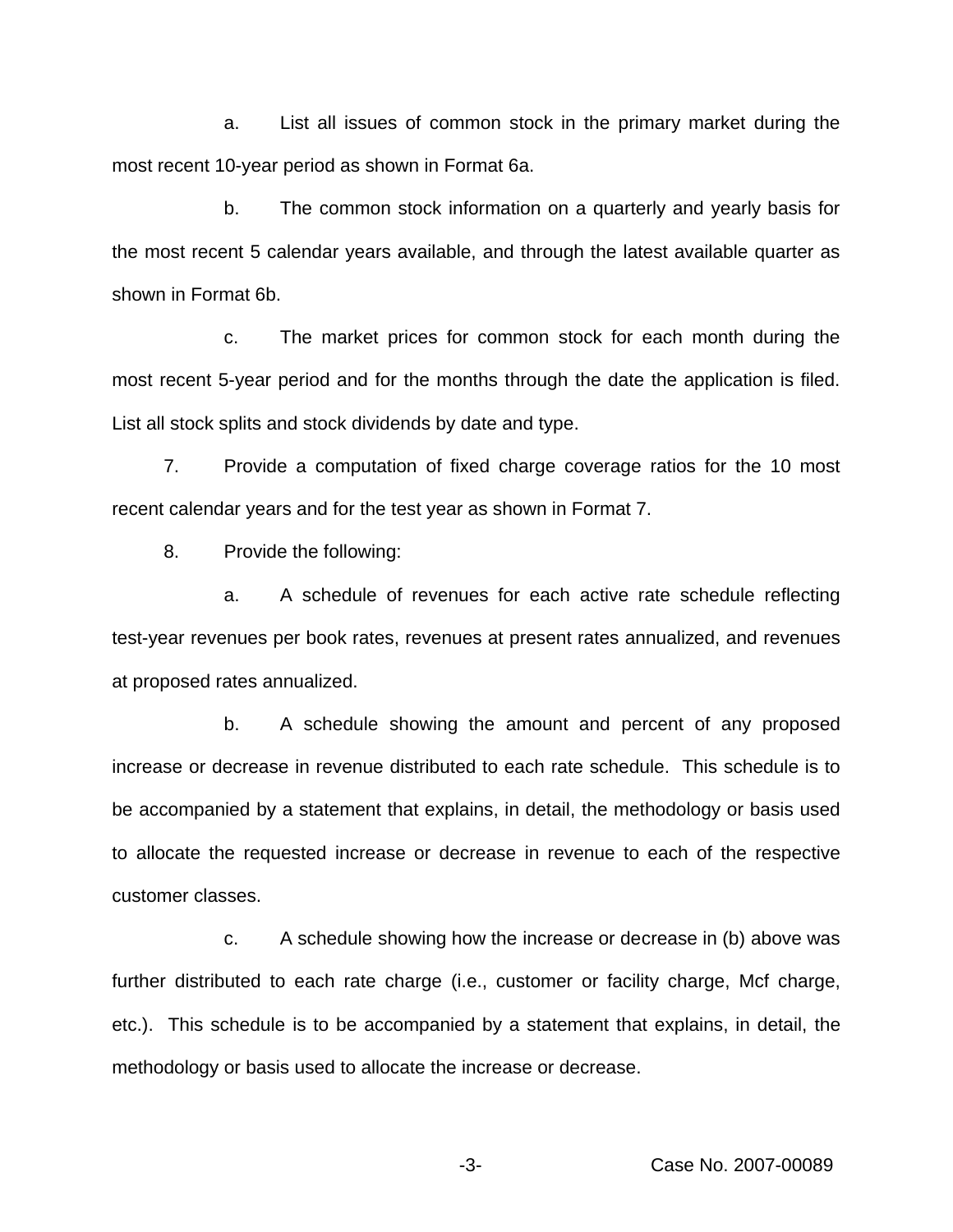d. A reconciliation of the Gas Cost Adjustment revenue and expenses for the test year.

9. Provide the following information, in comparative form, for the test year and the 12-month period immediately preceding the test year:

a. A Kentucky jurisdictional operations income statement, a statement of changes in financial position, a statement of cash flows, a statement of changes in owner's equity, and a balance sheet.

b. A total company income statement, a statement of changes in financial position, a statement of cash flows, a statement of changes in owner's equity, and a balance sheet.

10. Provide the following:

a. A trial balance as of the last day of the test year (all income statement accounts should show activity for 12 months) showing account number, account title, and amount. Provide this information on a Kentucky jurisdictional operations basis. Only one copy needs to be supplied to the Commission. Other parties of record may examine the copy filed with the Commission.

b. A trial balance as of the last day of the test year (all income statement accounts should show activity for 12 months) showing account number, account title, and amount. Provide this information on a total company basis. Only one copy needs to be supplied to the Commission. Other parties of record may examine the copy filed with the Commission.

11. Provide the balance in each current asset and each current liability account and subaccount included in Delta's chart of accounts by months for the test

-4- Case No. 2007-00089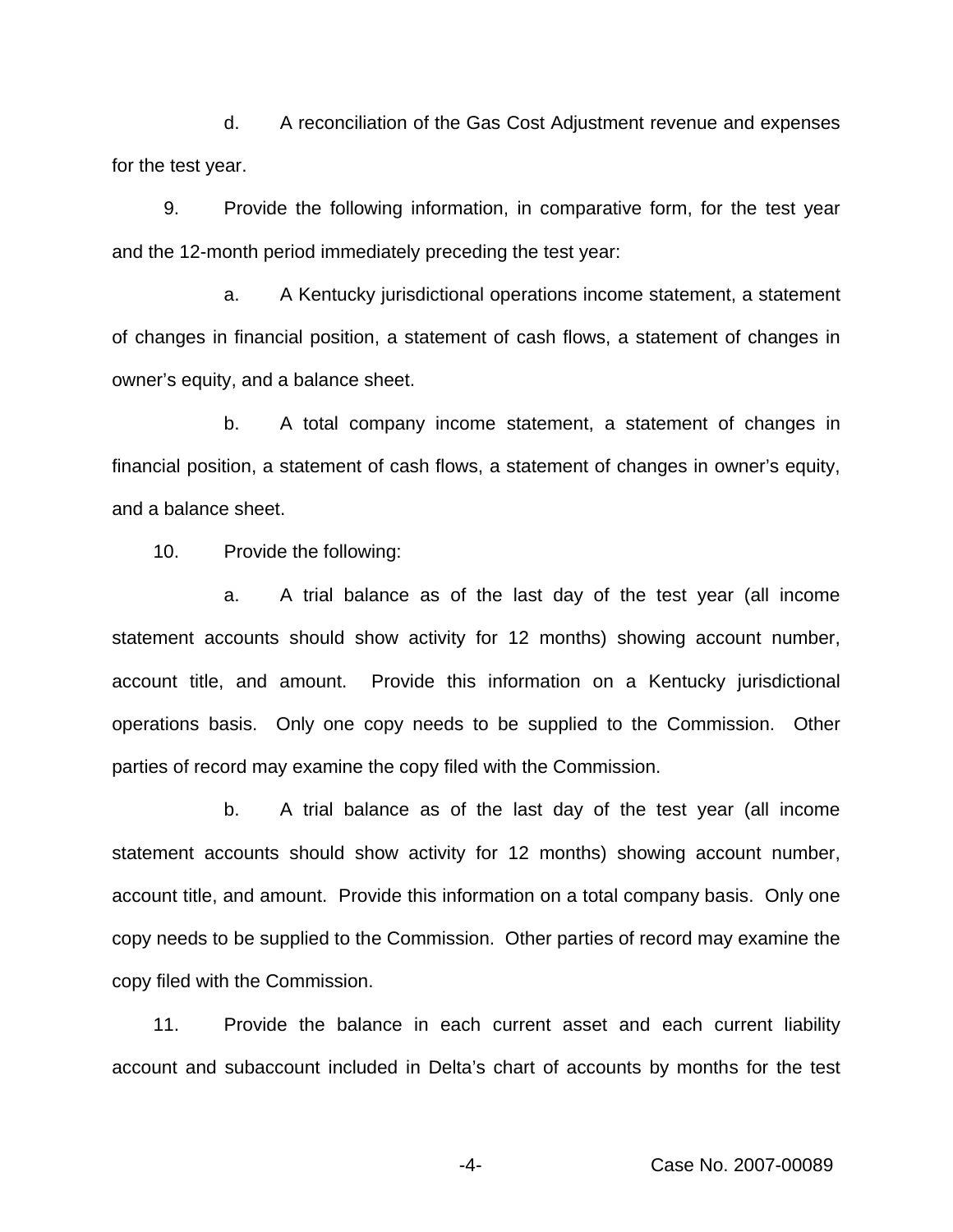year. In addition, show total current assets, total current liabilities, and the net current position by months, annually, and the 13-month average for the test year. Provide a reconciliation of current assets, current liabilities, and net current position provided in response to the above with the current assets and current liabilities as shown on the balance sheet for each month of the test year. If any amounts were allocated, provide a calculation of the factor used to allocate each amount.

12. List each common general office account (asset, reserve, and expense accounts) covering the 12 months of the test year applicable to more than one jurisdiction or utility operation. If any amounts were allocated, show a calculation of the factor used to allocate each account.

13. Provide the following monthly account balances and a calculation of the average (13-month) account balances for the test year for the total company and Kentucky jurisdictional operations:

- a. Plant in service (Account No. 101).
- b. Plant purchased or sold (Account No. 102).
- c. Property held for future use (Account No. 105).
- d. Construction work in progress (Account No. 107).
- e. Completed construction not classified (Account No. 106).
- f. Depreciation reserve (Account No. 108).
- g. Plant acquisition adjustment (Account No. 114).
- h. Amortization of utility plant acquisition adjustment (Account No.

115).

i. Materials and supplies (include all accounts and subaccounts).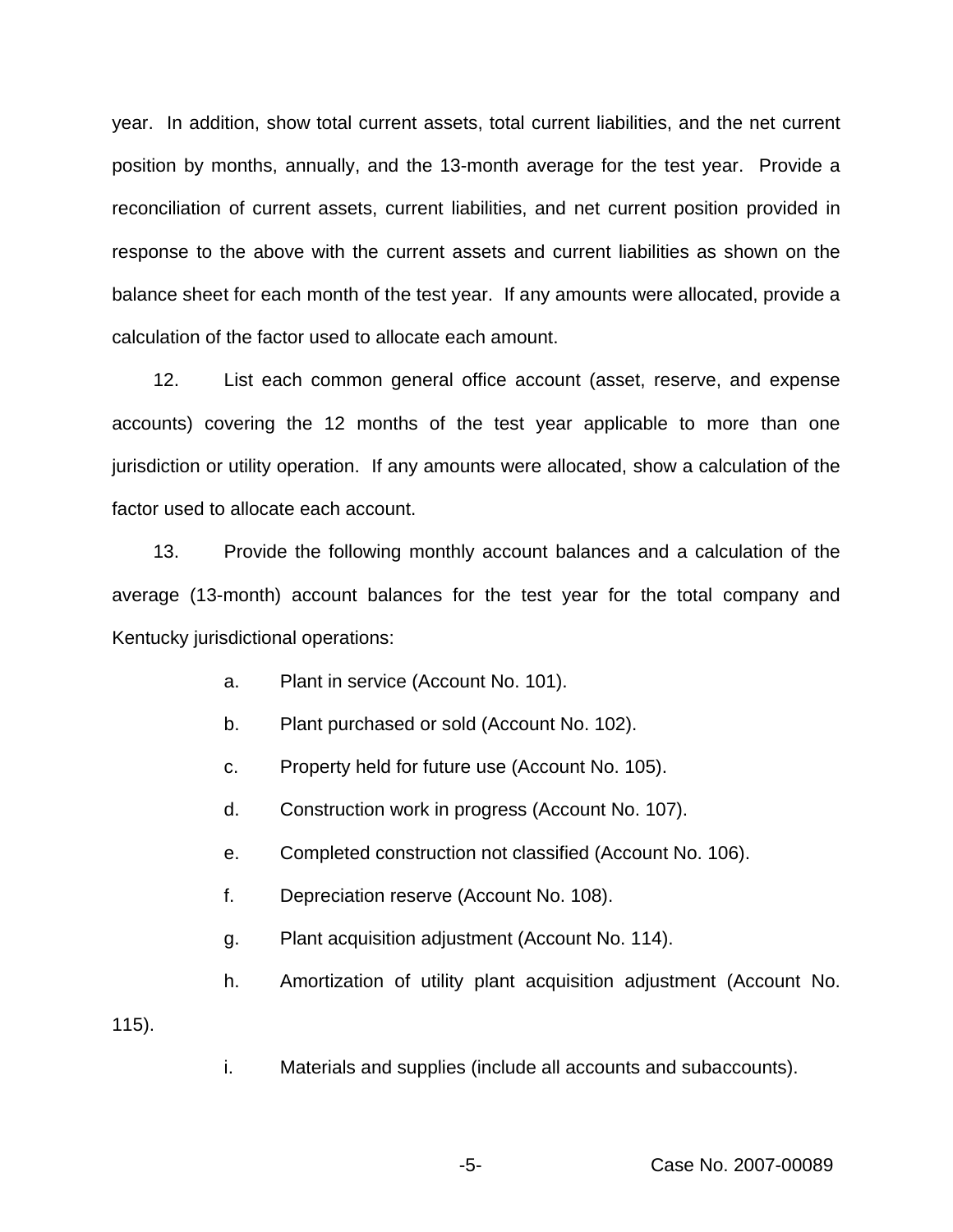j. Balance in accounts payable applicable to each account in (i) above. (If actual is indeterminable, give reasonable estimate.)

k. Unamortized investment credit – Pre-Revenue Act of 1971.

l. Unamortized investment credit – Revenue Act of 1971.

m. Accumulated deferred income taxes.

n. A summary of customer deposits as shown in Format 13(n) to this request.

o. Computation and development of minimum cash requirements.

p. Balance in accounts payable applicable to amounts included in utility plant in service. (If actual is indeterminable, give reasonable estimate.)

q. Balance in accounts payable applicable to prepayments by major category or subaccount.

r. Balance in accounts payable applicable to amounts included in plant under construction. (If actual is undeterminable, give reasonable estimate.)

14. Provide the cash account balances at the beginning of the test year and at the end of each month during the test year for total company and Kentucky jurisdictional operations.

15. Provide the following information for each item of gas property or plant held for future use at the end of the test year:

a. Description of property.

b. Location.

c. Date purchased.

d. Cost.

-6- Case No. 2007-00089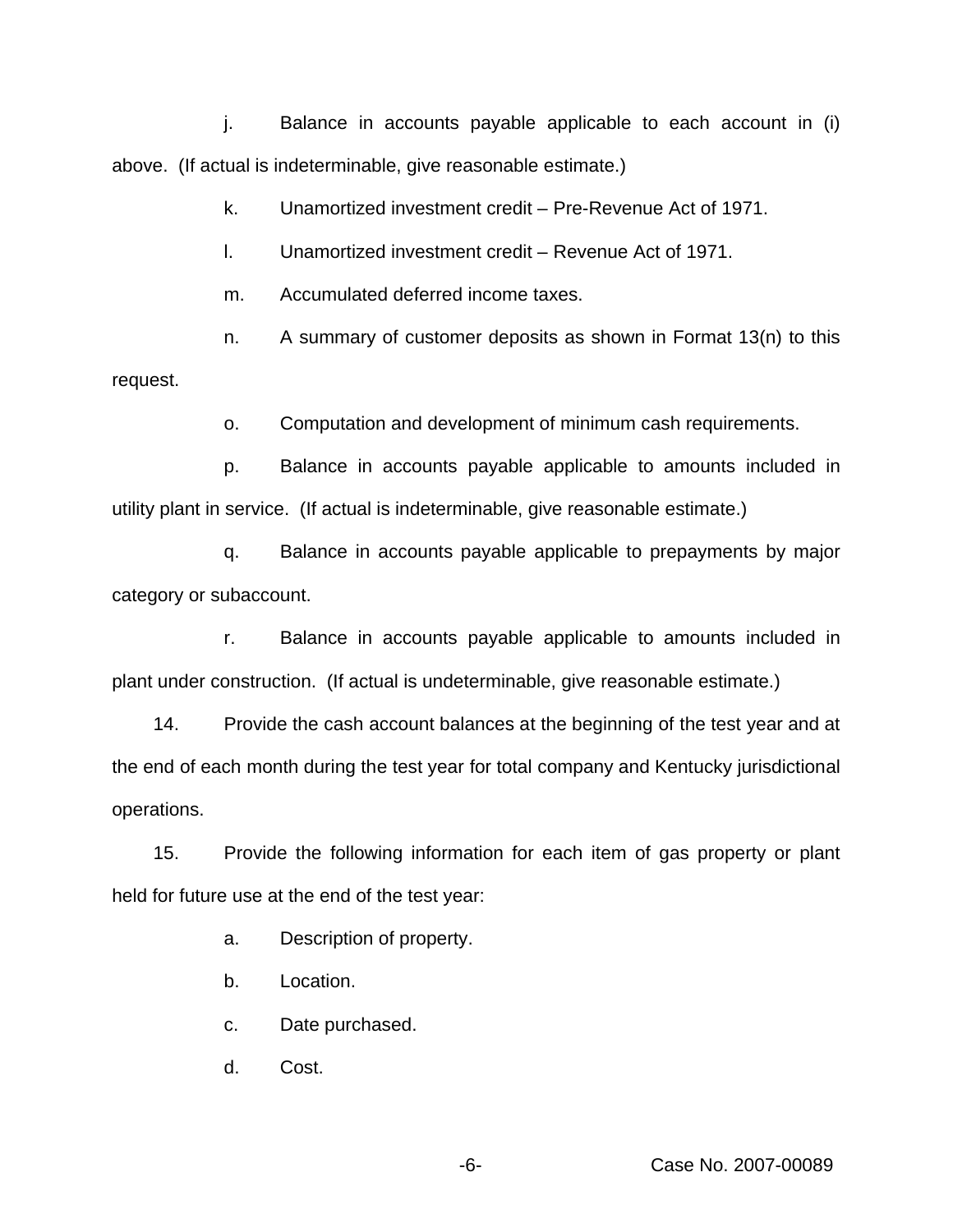- e. Estimated date to be placed in service.
- f. Brief description of intended use.
- g. Current status of each project.

16. Provide schedules, in comparative form, showing by months for the test year, and the year preceding the test year, the total company balance in each gas plant and reserve account or subaccount included in Delta's chart of accounts as shown in Format 16.

17. Provide the journal entries relating to the purchase of gas utility plant acquired as an operating unit or system by purchase, merger, consolidation, liquidation, or otherwise since Delta's inception. Also, provide a schedule showing the calculation of the acquisition adjustment at the date of purchase of each item of utility plant, the amortization period, and the unamortized balance at the end of the test year.

18. Provide separate schedules showing a comparison of the balance in the total company and Kentucky jurisdictional revenue accounts for each month of the test year to the same month of the preceding year for each revenue account or subaccount included in Delta's chart of accounts. Include appropriate footnotes to show the month each rate increase was granted and the month the full increase was recorded in the accounts. See Format 16.

19. Describe how the test-year capitalization rate was determined. If differing rates were used for specific expenses (i.e., payroll, clearing accounts, depreciation, etc.), indicate the rate and how it was determined. Indicate all proposed changes to the test-year capitalization rate and how the changes were determined.

20. Provide the following: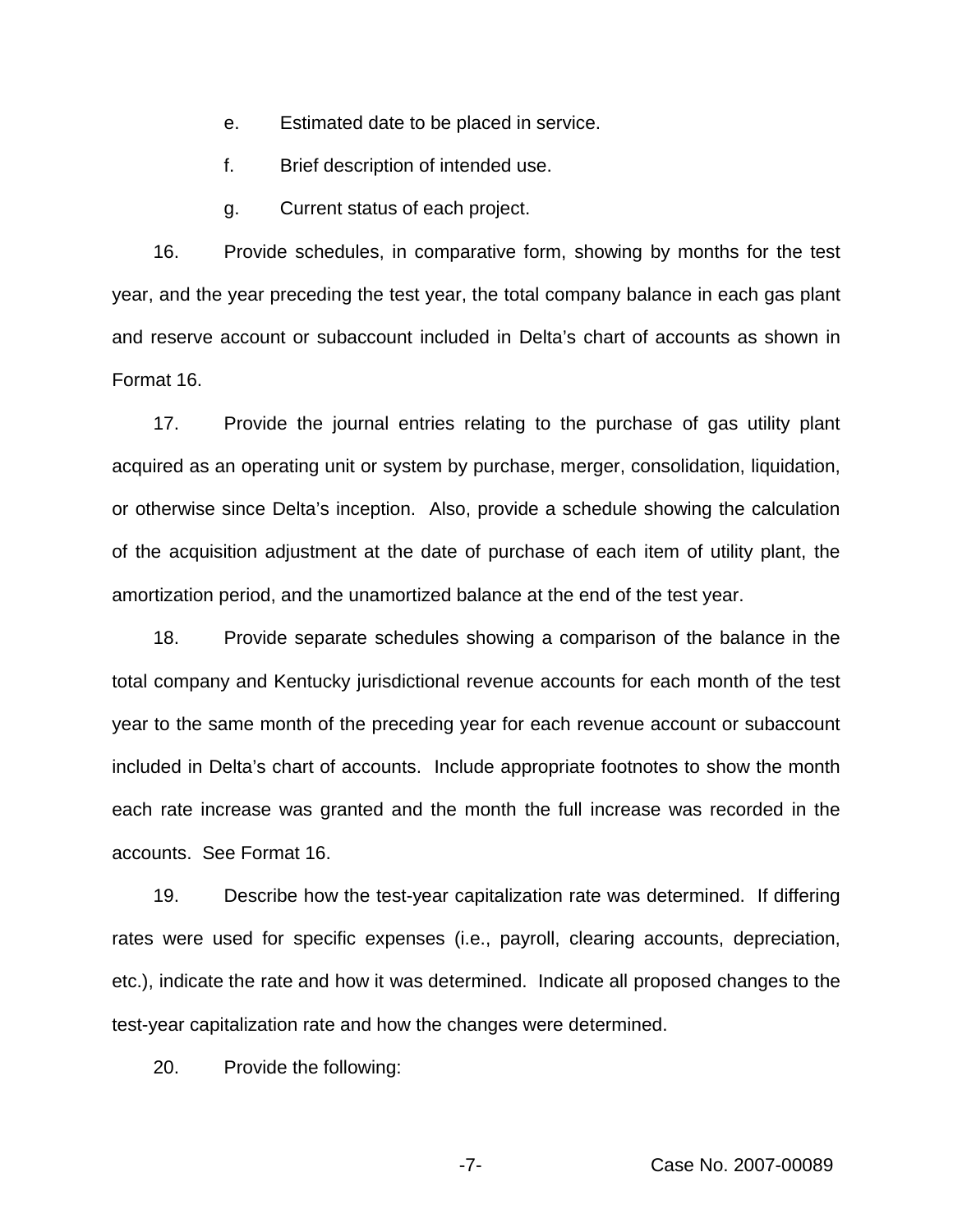a. A schedule showing a comparison of the balance in the total company and Kentucky jurisdictional operating expense accounts for each month of the test year to the same month of the preceding year for each account or subaccount included in Delta's chart of accounts. See Format 16.

b. A schedule, in comparative form, showing the total company and Kentucky jurisdictional operating expense account balance for the test year and each of the 5 calendar years preceding the test year for each account or subaccount included in Delta's annual report. (FERC Form No. 2, pages 317-325.) Show the percentage of increase or decrease of each year over the prior year.

c. A schedule of the total company and Kentucky jurisdictional operations salaries and wages for the test year and each of the 3 calendar years preceding the test year as shown in Format 20c. Show for each time period the amount of overtime pay.

d. A schedule showing the percentage of increase in salaries and wages for both union and non-union employees for the test year and the 3 preceding calendar years.

21. Provide the following payroll information for each employee classification or category:

a. The actual regular hours worked during the test year.

b. The actual overtime hours worked during the test year.

c. The test-year-end wage rate for each employee classification or category and the date of the last increase.

-8- Case No. 2007-00089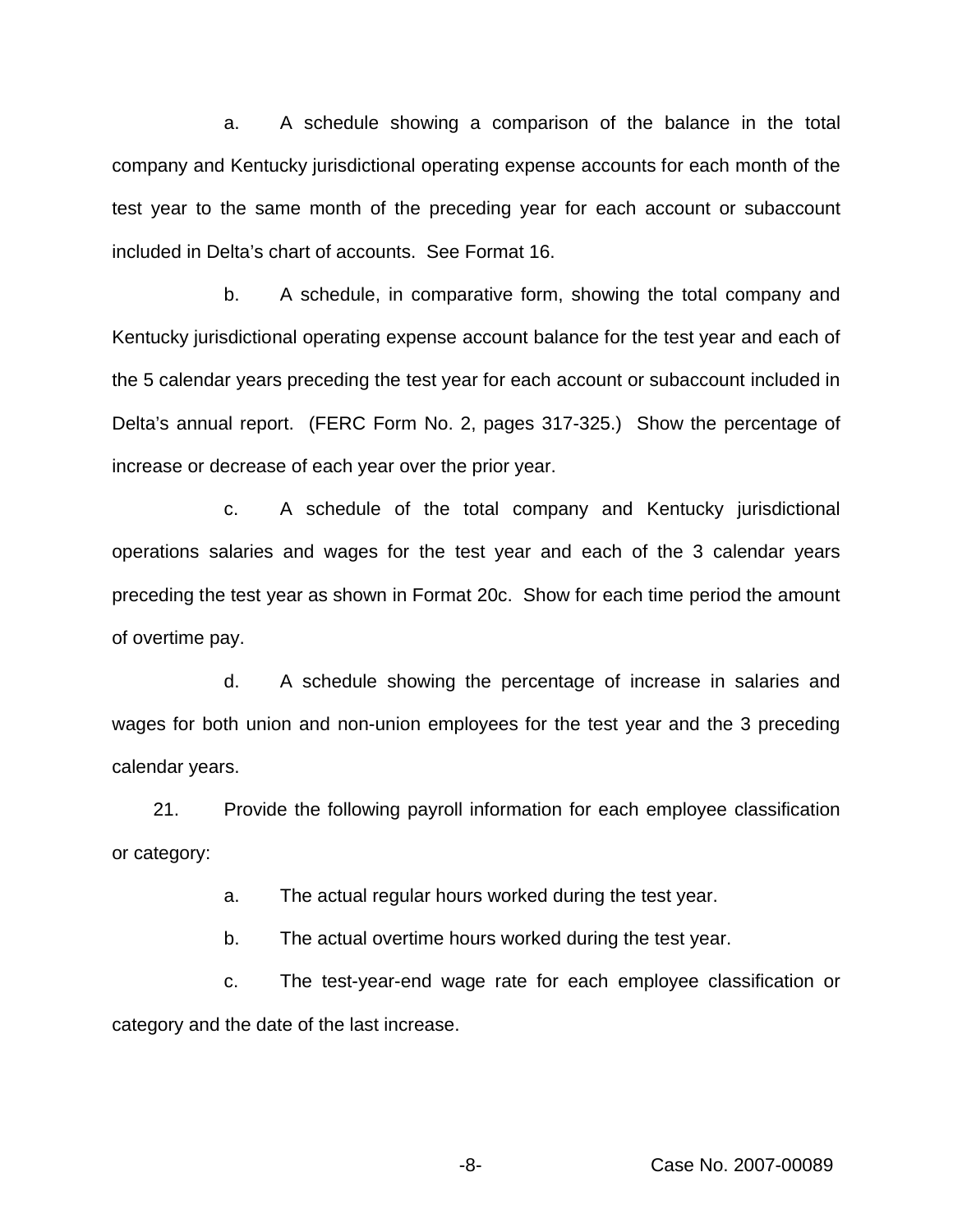d. A calculation of the percent of increase granted during the test year.

22. Provide the amount of excess deferred federal income taxes resulting from the reduction in the corporate tax rate in 1979 and 1986, as of the end of the test year. Show the amounts associated with the 1979 reduction separately from the amounts associated with the 1986 reduction.

23. Provide the following tax data for the test year for total company:

a. Income taxes:

(1) Federal operating income taxes deferred – accelerated tax depreciation.

- (2) Federal operating income taxes deferred other (explain).
- (3) Federal income taxes operating.
- (4) Income credits resulting from prior deferrals of federal

income taxes.

- (5) Investment tax credit net.
	- (i) Investment credit realized.
	- (ii) Investment credit amortized Pre-Revenue Act of

1971.

- (iii) Investment credit amortized Revenue Act of 1971.
- $(6)$  The information in Item 23(a)(1-4) for state income taxes.

(7) A reconciliation of book to taxable income as shown in Format 23(a)(7) and a calculation of the book federal and state income tax expense for the test year using book taxable income as the starting point.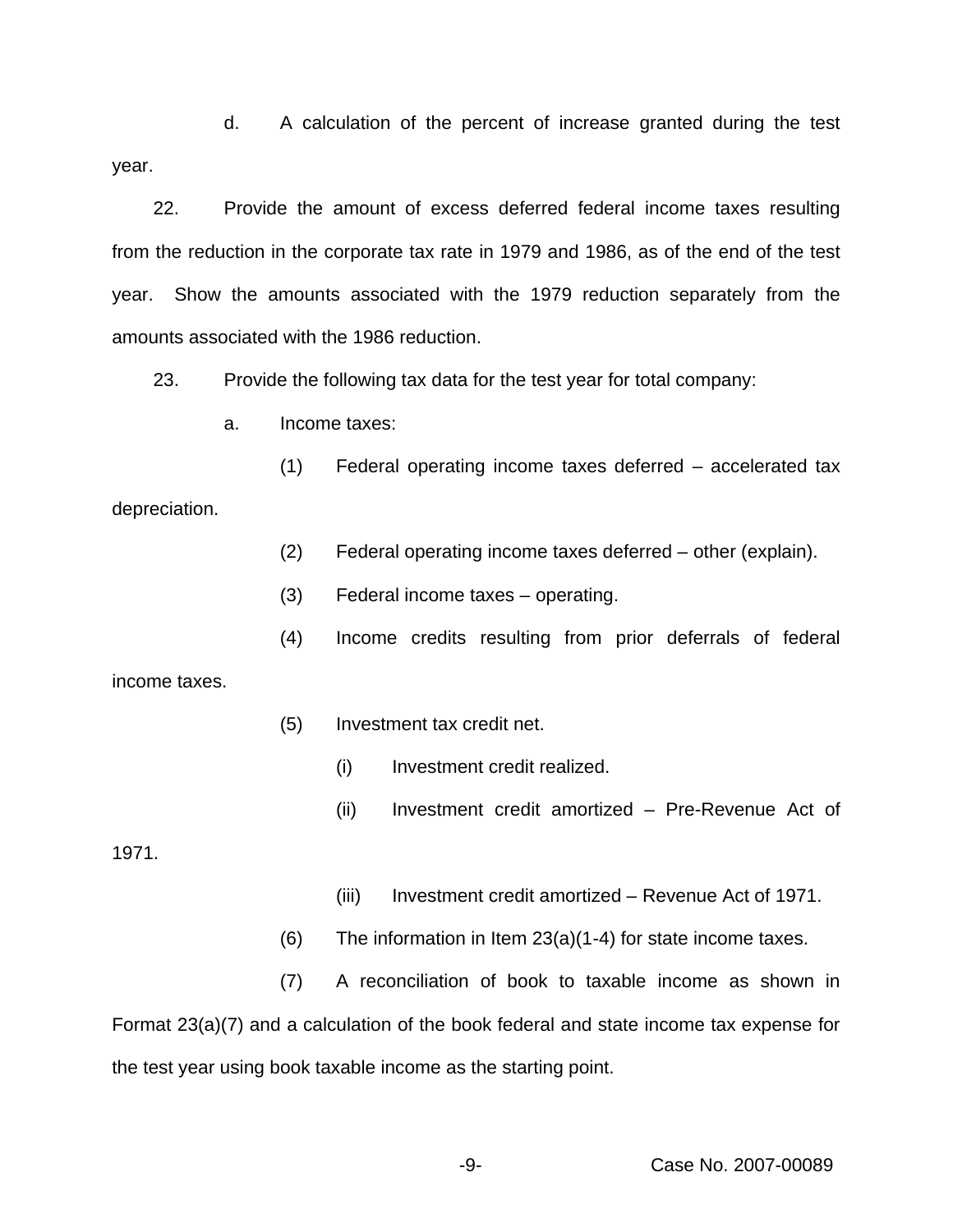(8) A copy of federal and state income tax returns for the taxable year ended during the test year, including supporting schedules.

(9) A schedule of franchise fees paid to cities, towns, or municipalities during the test year, including the basis of these fees.

b. An analysis of Kentucky other operating taxes as shown in Format 23b.

24. Provide a schedule of total company operations net income, per Mcf sold, per company books for the test year and the 3 calendar years preceding the test year. This data should be provided as shown in Format 24.

25. Provide the comparative operating statistics for total company operations as shown in Format 25.

26. Provide a statement of the gas plant in service, per company books, for the test year. This data should be presented as shown in Format 26.

27. Provide the following information for the total company operations. If any amounts were allocated, show a calculation of the factor used to allocate each amount.

a. A detailed analysis of all charges booked during the test year for advertising expenditures. Include a complete breakdown of Account No. 913 – Advertising Expenses, as shown in Format 27a showing any other advertising expenditures included in any other expense accounts. The analysis should specify the purpose of the expenditure and the expected benefit to be derived.

b. An analysis of Account No. 930 – Miscellaneous General expenses for the test year. Include a complete breakdown of this account as shown in Format 27b and provide detailed workpapers supporting this analysis. At a minimum, the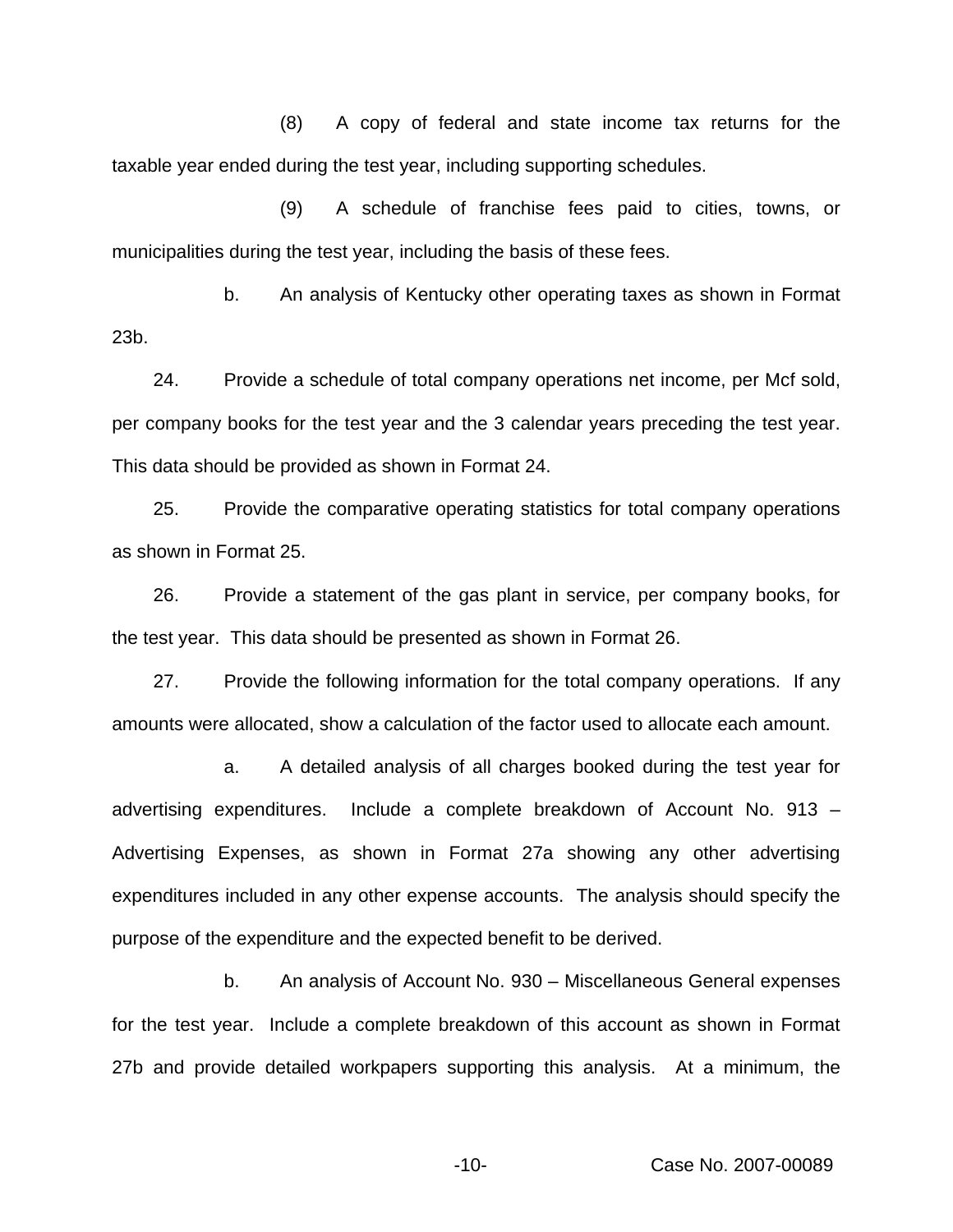workpapers should show the date, vendor, reference (i.e., voucher no., etc.), dollar amount, and brief description of each expenditure of \$500 or more, provided that lesser items are grouped by classes as shown in Format 27b.

c. An analysis of Account No. 426 – Other Income Deductions for the test year. Include a complete breakdown of this account as show in Format 27c, and provide detailed workpapers supporting this analysis. At a minimum, the workpapers should show the date, vendor, reference (i.e., voucher no., etc.), dollar amount, and brief description of each expenditure of \$500 or more, provided that lesser items are grouped by classes as shown in Format 27c.

28. Provide a detailed analysis of expenses incurred during the test year for professional services, as shown in Format 28, and all workpapers supporting the analysis. At a minimum, the workpapers should show the payee, dollar amount, reference (i.e., voucher no., etc.), account charged, hourly rates and time charged to the company according to each invoice, and a description of the services provided.

29. Provide a detailed analysis of contributions for charitable and political purposes (in cash or services), if any, recorded in accounts other than Account No. 426. Show the amount of the expenditure, the recipient of the contribution, and the specific account charged. If amounts are allocated, show a calculation of the factor used to allocate each amount. Detailed analysis is not required for amounts less than \$100, provided the items are grouped by classes.

30. Describe Delta's lobbying activities and provide a schedule showing the name, salary, affiliation, all company-paid or reimbursed expenses or allowances, and the account charged for each individual whose principal function is lobbying on the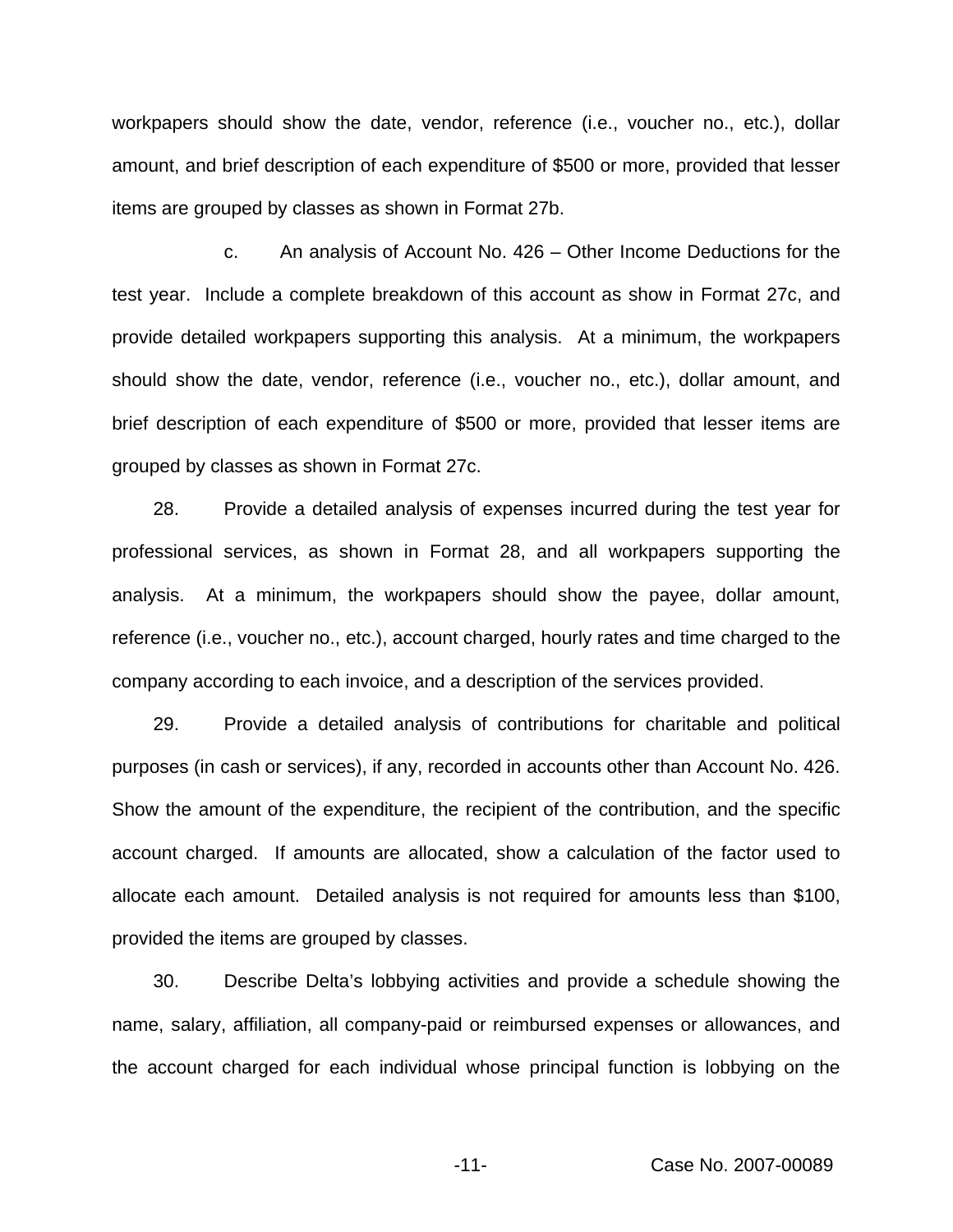local, state, or national level. If any amounts are allocated, show a calculation of the factor used to allocate each amount.

31. Provide a schedule showing for the test year and the year preceding the test year, with each year shown separately, the following information regarding Delta's investments in subsidiaries and joint ventures:

a. Name of subsidiary or joint venture.

b. Date of initial investment.

c. Amount and type of investment made for each of the 2 years included in this response.

d. Balance sheet and income statement. Where only internal statements are prepared, furnish copies of these.

e. A separate schedule of all dividends or income of any type received by Delta from its subsidiaries or joint ventures showing how this income is reflected in the reports filed with the Commission and stockholder reports.

f. Name of each officer of each of the subsidiaries or joint ventures, each officer's annual compensation, the portion of that compensation that is charged to the subsidiary or joint venture, the position each officer holds with Delta, and the compensation received from Delta.

32. Provide the following information with regard to uncollectible accounts for the test year and 3 preceding calendar years (taxable year acceptable) for the gas operations:

a. Reserve account balance at the beginning of the year.

b. Charges to reserve account (accounts charged off).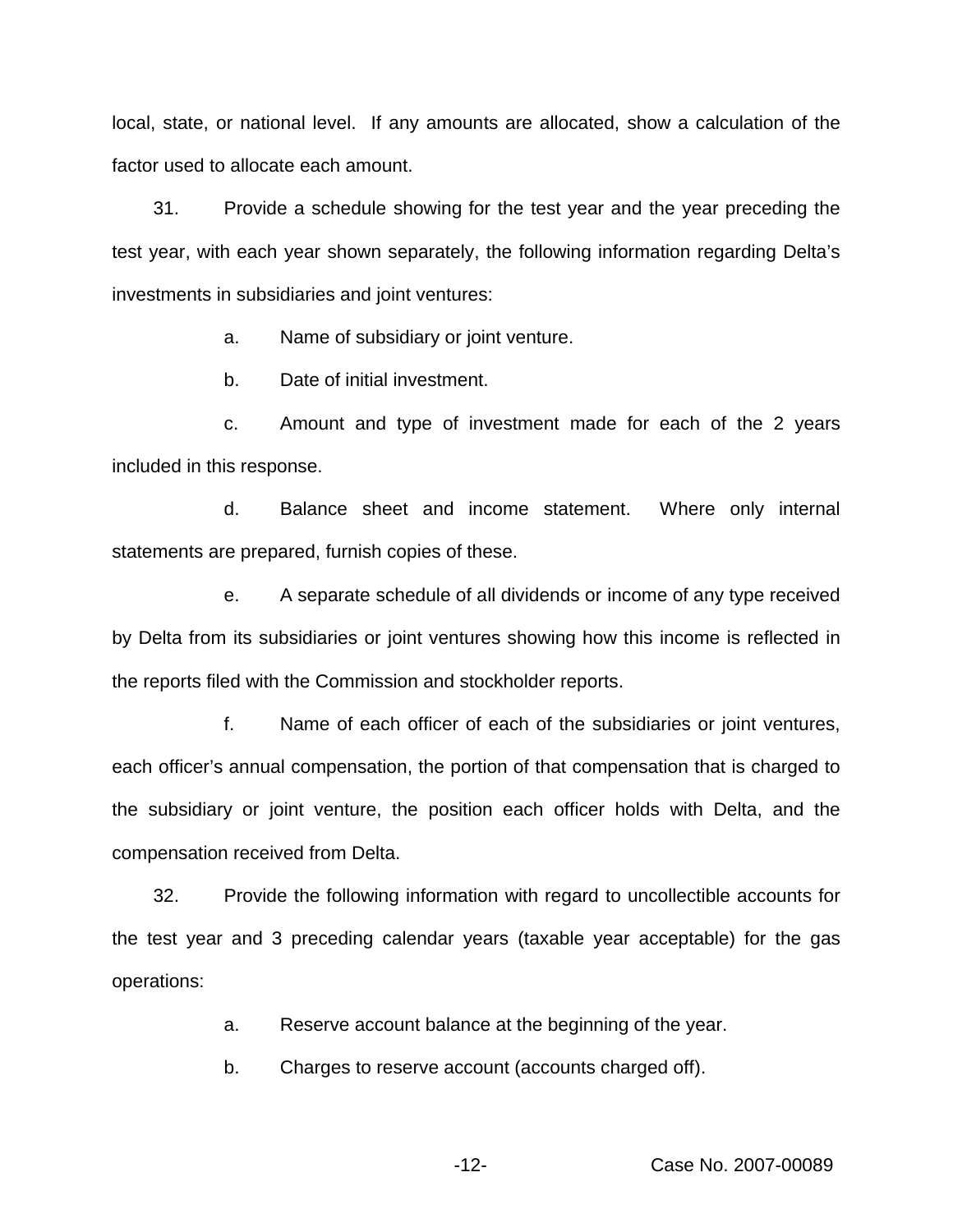c. Credits to reserve account.

d. Current year provision.

e. Reserve account balance at the end of the year.

f. Percent of provision to total revenue.

33. Provide a detailed analysis of the retained earnings account for the test year and the 12-month period immediately preceding the test year.

34. Provide a listing of all non-utility property, related property taxes, and accounts where amounts are recorded. Include a description of the property, the date purchased, and the cost.

35. Provide the rates of return in Format 35.

36. Provide employee data in Format 36.

37. Provide the studies for the test year, including all applicable workpapers, which are the basis of jurisdictional plant allocations and expense account allocations.

38. Provide a calculation of the rate or rates used to capitalize interest during construction for the test year and the 3 preceding calendar years. Explain each component entering into the calculation of this rate.

39. Provide the following information concerning Delta and its affiliated entities:

a. A schedule detailing the Delta costs directly charged and allocated to the affiliated entities. Indicate the Delta accounts where these costs were originally recorded and whether the costs were associated with Kentucky jurisdictional gas operations only, other jurisdictional gas operations only, or total company gas

-13- Case No. 2007-00089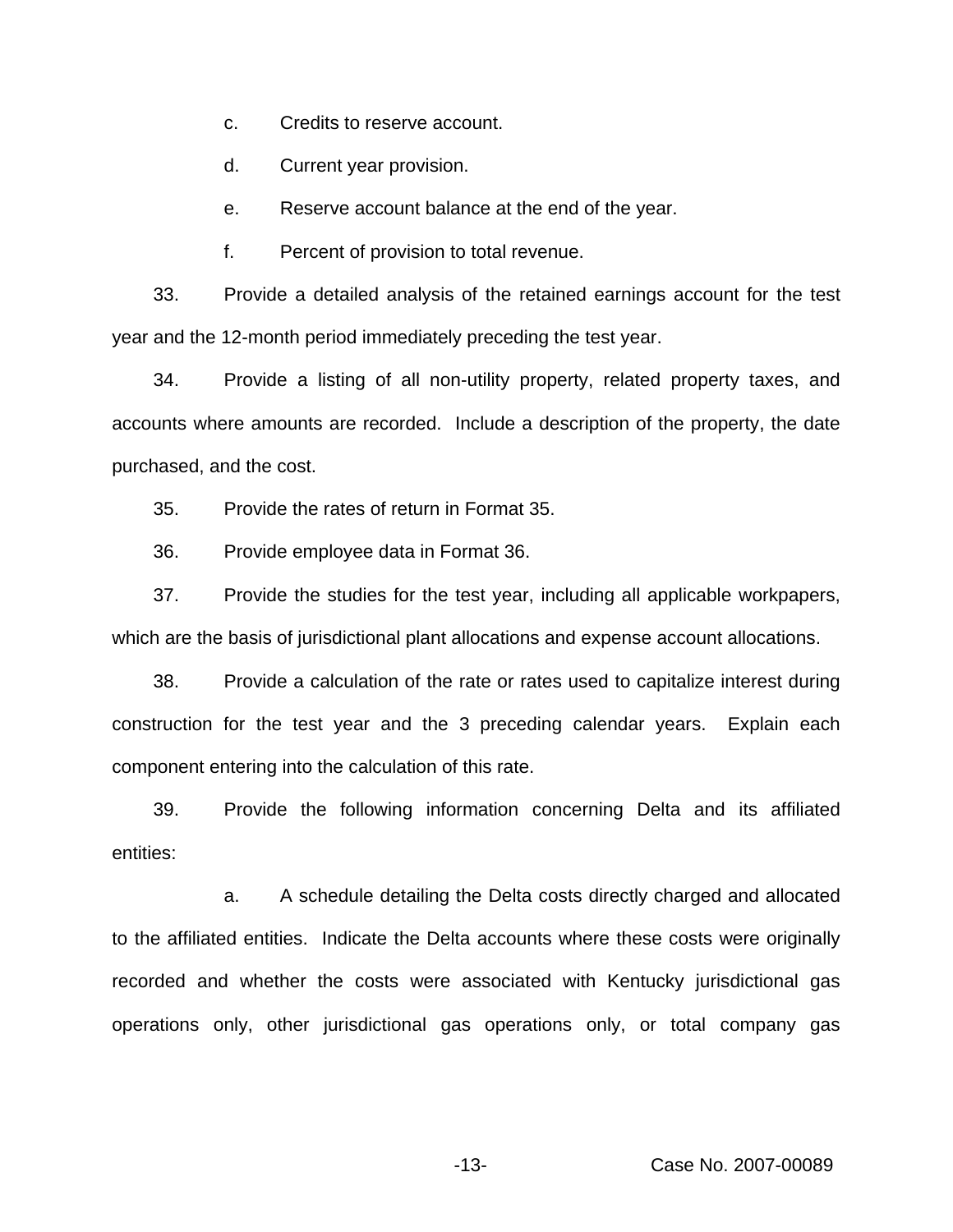operations. For costs that are allocated, include a description of the allocation factors utilized.

b. A schedule detailing the affiliated entities' costs directly charged and allocated to Delta. Indicate the Delta accounts where these costs were recorded and whether the costs were associated with Kentucky jurisdictional gas operations only, other jurisdictional gas operations only, or total company gas operations. For costs that are allocated, include a description of the allocation factors utilized.

40. Provide detailed monthly income statements for each month after the test year, including the month in which the hearing ends, as they become available.

41. List all present or proposed research efforts dealing with the pricing of gas and the current status of such efforts.

42. Provide a schedule reflecting the salaries and other compensation of each executive officer for the test year and 2 preceding calendar years. Include the percentage annual increase and the effective date of each increase, the job title, duty and responsibility of each officer, the number of employees who report to each executive officer, and to whom each executive officer reports. Also, for employees elected to executive officer status during the test year, provide the salaries, for the test year, for those persons whom they replaced.

43. Provide an analysis of Delta's expenses for research and development activities for the test year and the 3 preceding calendar years. For the test year include the following: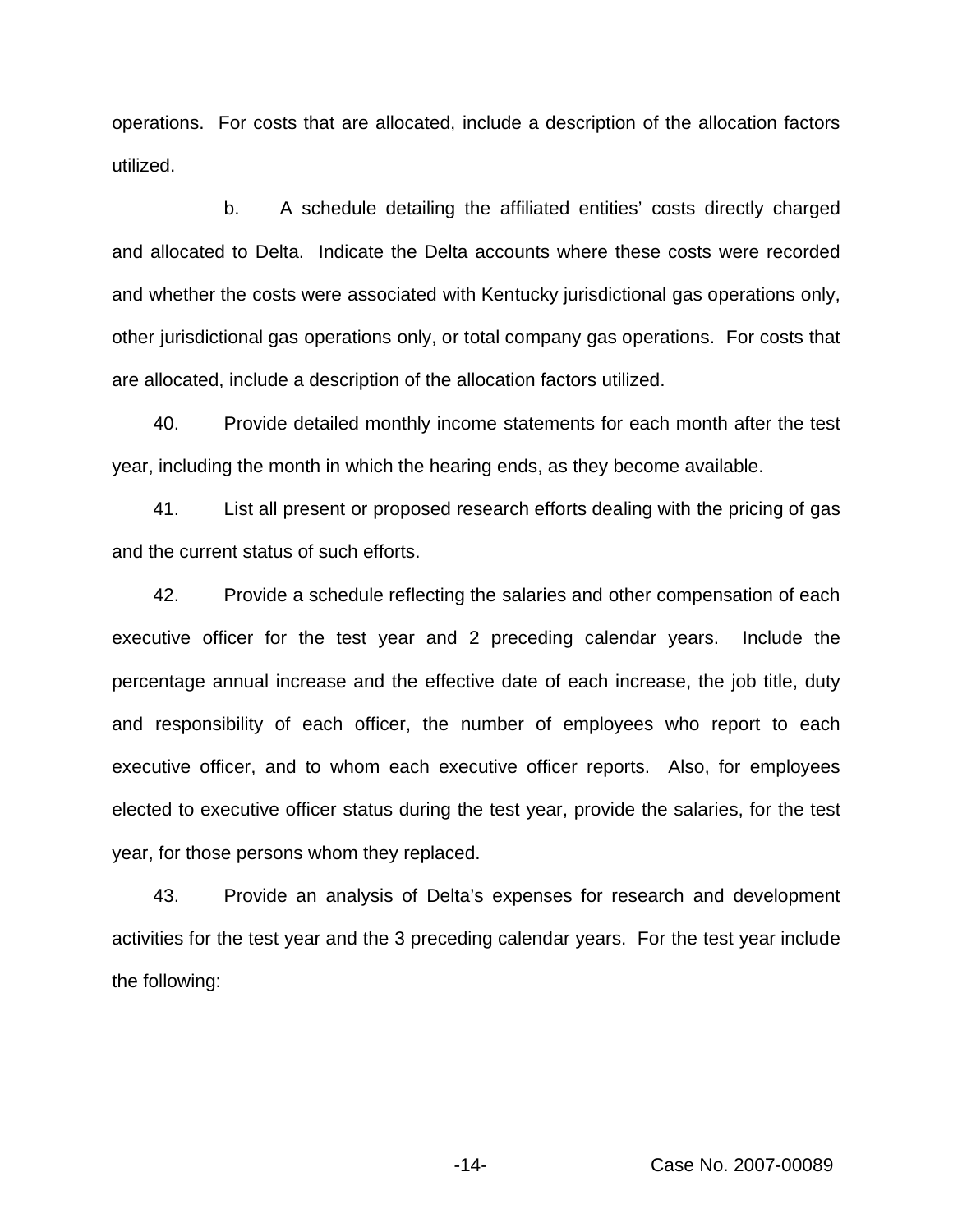a. Basis of fees paid to research organizations and Delta's portion of the total revenue of each organization. Where the contribution is monthly, provide the current rate and the effective date.

b. Details of the research activities conducted by each organization.

c. Details of services and other benefits provided to the company by each organization during the test year and the preceding calendar year.

d. Total expenditures of each organization including the basic nature of costs incurred by the organization.

e. Details of the expected benefits to the company.

44. Provide the average number of customers for each customer class (i.e., residential, commercial, and industrial) for the 3 calendar years preceding the test year, the test year, and for each month of the test year.

45. Provide all current labor contracts and the most recent contracts previously in effect.

46. Provide a detailed analysis of all benefits provided to the employees of Delta. For each benefit include:

a. The number of employees covered at test-year end.

b. The test-year actual cost.

c. The amount of test-year actual costs capitalized and expensed.

d. The average annual cost per employee.

47. Provide complete details of the financial reporting and rate-making treatment of Delta's pension costs.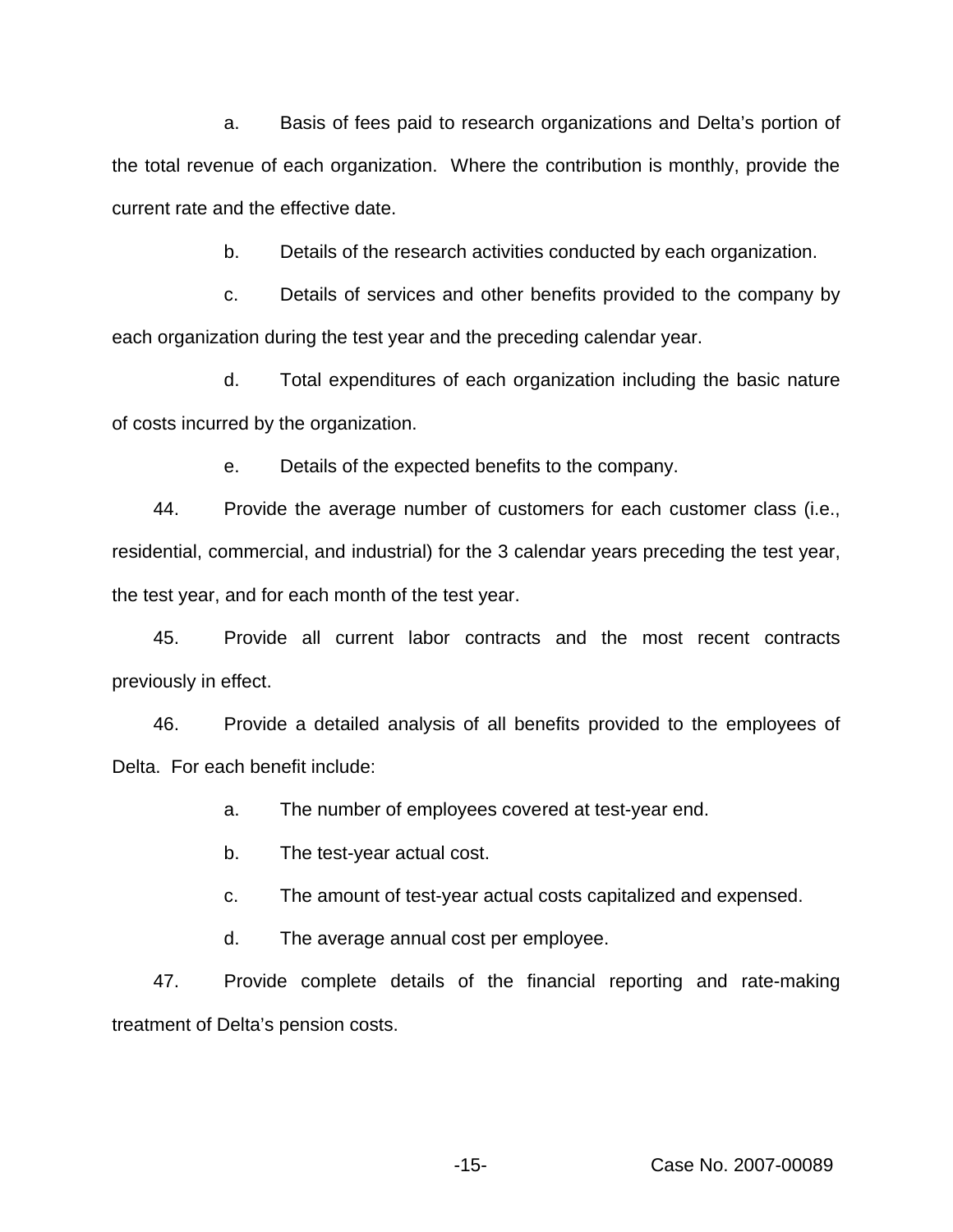48. Provide complete details of Delta's financial reporting and rate-making treatment of Statement of Financial Accounting Standard ("SFAS") No. 106, including:

a. The date that Delta adopted SFAS No. 106.

b. All accounting entries made at the date of adoption.

c. All actuarial studies and other documents used to determine the level of SFAS No. 106 cost recorded by Delta.

49. Provide complete details of Delta's financial reporting and rate-making treatment of SFAS No. 112, including:

a. The date that Delta adopted SFAS No. 112.

b. All accounting entries made at the date of adoption.

c. All actuarial studies and other documents used to determine the level of SFAS No. 112 cost recorded by Delta.

50. Provide complete details of Delta's financial reporting and rate-making treatment of SFAS No. 143, including:

a. The date that Delta adopted SFAS No. 143.

b. All accounting entries made at the date of adoption.

c. All studies and other documents used to determine the level of SFAS No. 143 cost recorded by Delta.

d. A schedule comparing the depreciation rates utilized by Delta prior to and after the adoption of SFAS No. 143. The schedule should identify the assets corresponding to the affected depreciation rates.

51. Provide the following information concerning the costs for the preparation of this case: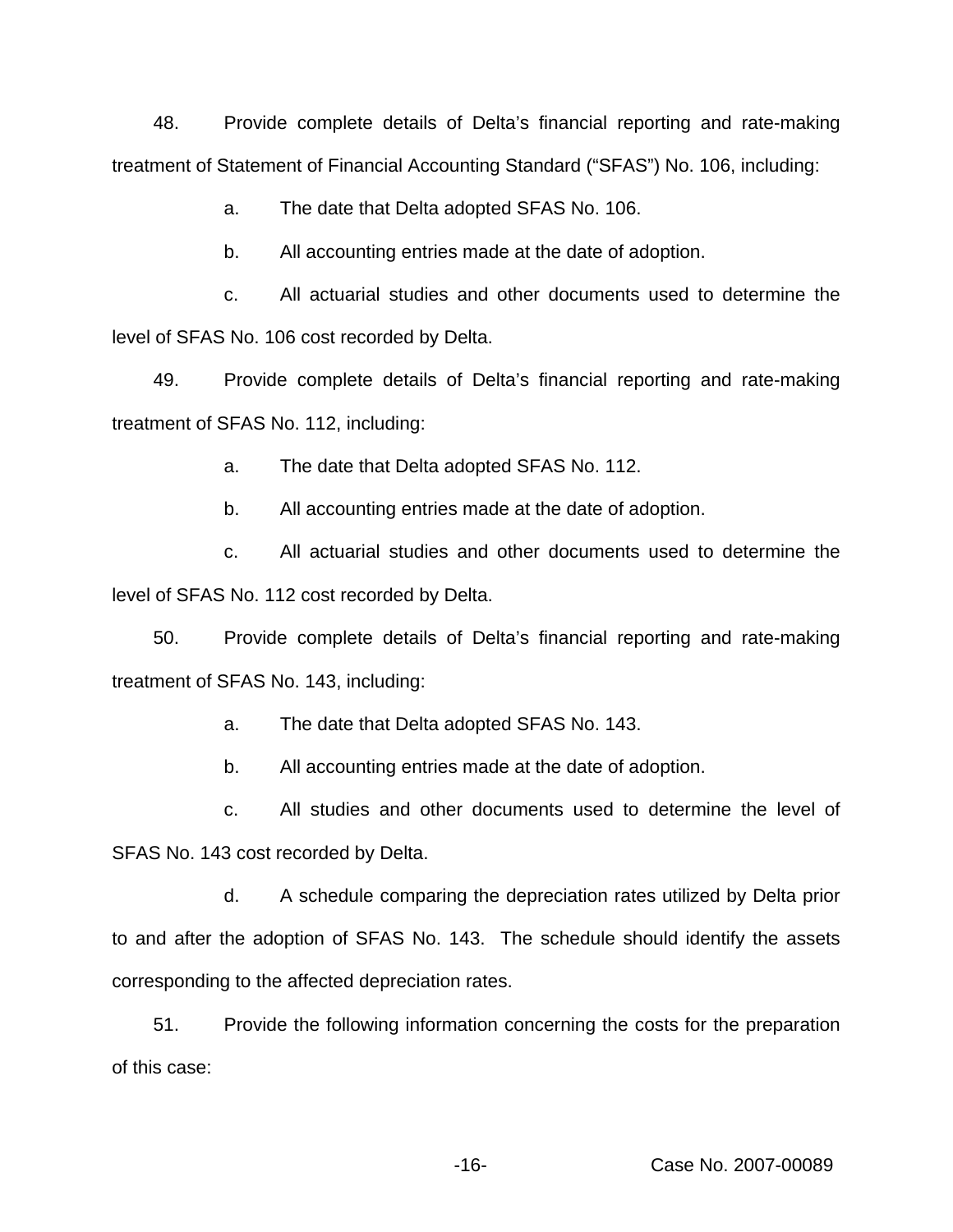a. A detailed schedule of expenses incurred to date for the following categories:

- (1) Accounting;
- (2) Engineering;
- (3) Legal;
- (4) Consultants; and
- (5) Other Expenses (Identify separately).

For each category, the schedule should include the date of each transaction, check number or other document reference, the vendor, the hours worked, the rates per hour, amount, a description of the services performed, and the account number in which the expenditure was recorded. Provide copies of any invoices, contracts, or other documentation that support charges incurred in the preparation of this rate case. Indicate any costs incurred for this case that occurred during the test year.

b. An itemized estimate of the total cost to be incurred for this case. Expenses should be broken down into the same categories as identified in (a) above, with an estimate of the hours to be worked and the rates per hour. Include a detailed explanation of how the estimate was determined, along with all supporting workpapers and calculations.

c. During the course of this proceeding, provide monthly updates of the actual costs incurred, in the manner requested in (a) above. Updates will be due the last business day of each month, through the month of the public hearing.

52. Provide a copy of Delta's most recent depreciation study. If no such study exists, provide a copy of Delta's most recent depreciation schedule. The schedule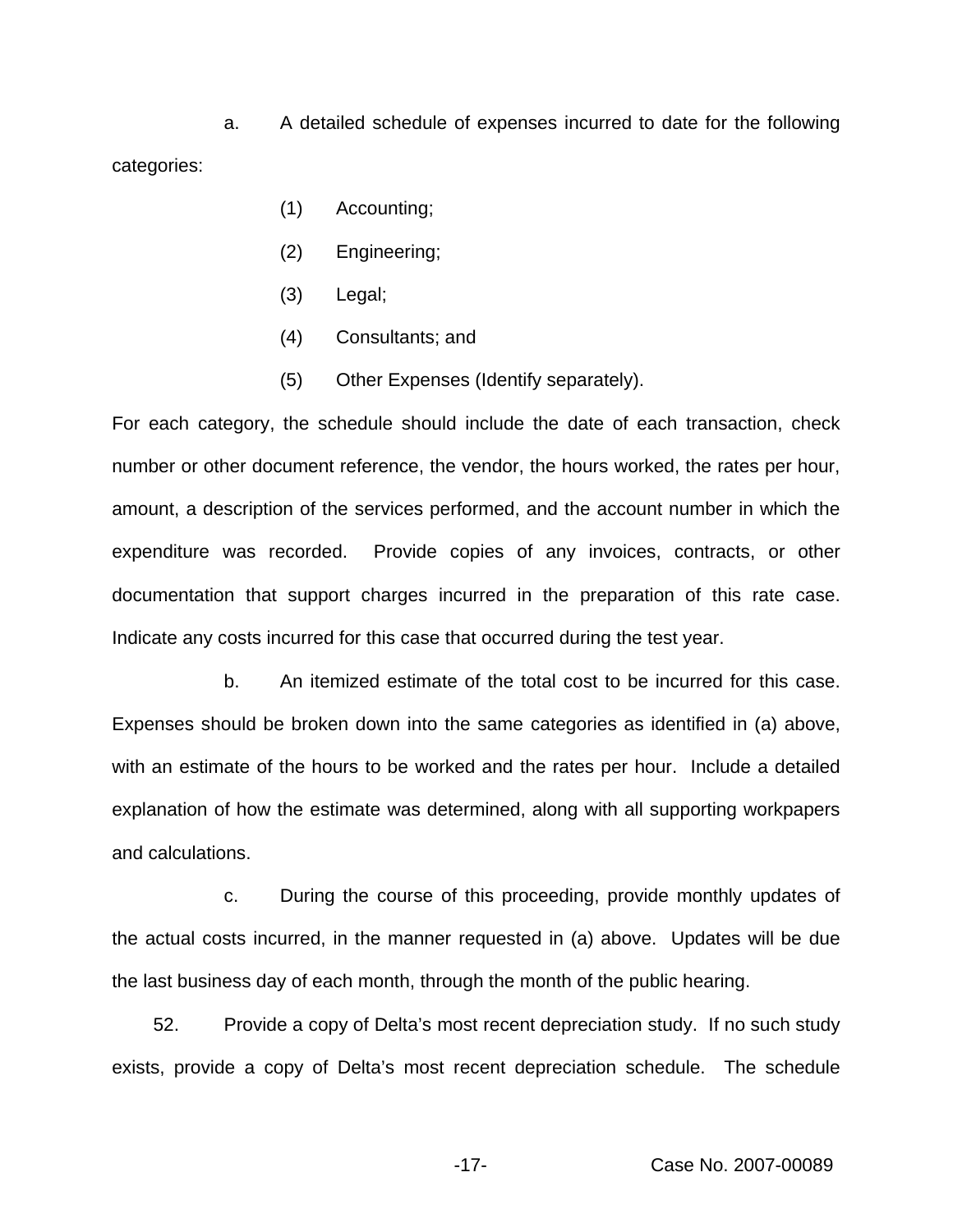should include a list of all pipeline and related facilities by account number, service life and accrual rate for each, the methodology that supports the schedule, and the date the schedule was last updated.

53. Does Delta have any gas demand side management ("DSM") programs? If yes, provide the following information:

a. Describe the status of the gas DSM programs during and as of testyear end.

b. Identify the revenues and expenses associated with Delta's gas DSM programs during the test year. Include the account number used to record revenue and expense transactions for the gas DSM programs.

**Beth O'Donnell Executive Director Public Service Commission** P. O. Box 615 Frankfort, KY 40602

DATED March 19, 2007

cc: All Parties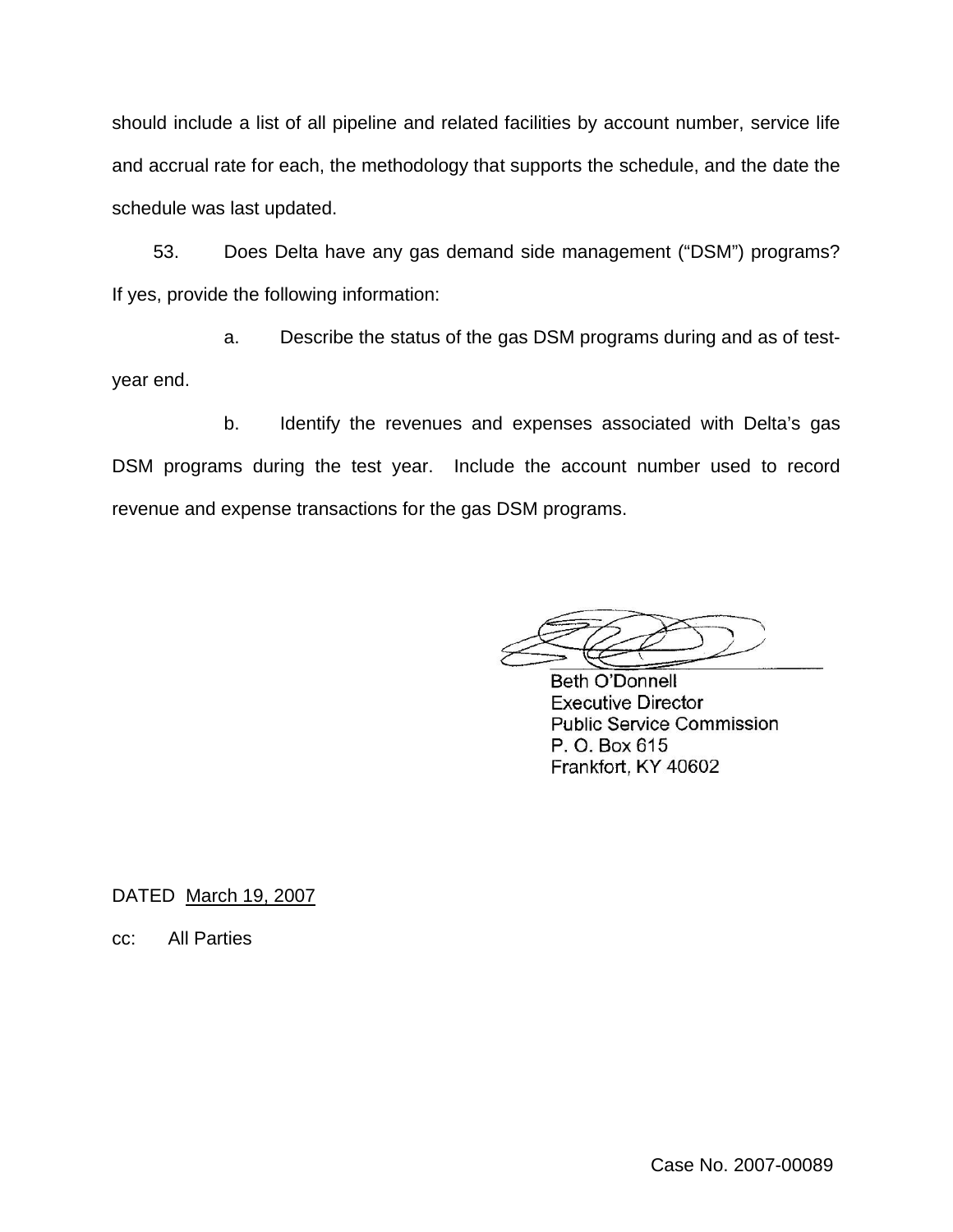#### Delta Natural Gas Company, Inc. Case No. 2007-00089

#### Comparative Capital Structures (Excluding JDIC) For the Periods as Shown

|             |                              |        | 10 <sup>th</sup> Year |        | $9th$ Year |        | 8 <sup>th</sup> Year |        | 7 <sup>th</sup> Year |        | $6th$ Ye |
|-------------|------------------------------|--------|-----------------------|--------|------------|--------|----------------------|--------|----------------------|--------|----------|
| Line<br>No. | Type of Capital              | Amount | Ratio                 | Amount | Ratio      | Amount | Ratio                | Amount | Ratio                | Amount |          |
| 1.          | Long-Term Debt               |        |                       |        |            |        |                      |        |                      |        |          |
| 2.          | Short-Term Debt              |        |                       |        |            |        |                      |        |                      |        |          |
| 3.          | Preferred & Preference Stock |        |                       |        |            |        |                      |        |                      |        |          |
| 4.          | Common Equity                |        |                       |        |            |        |                      |        |                      |        |          |
| 5.          | Other (Itemize by type)      |        |                       |        |            |        |                      |        |                      |        |          |
| 6.          | <b>Total Capitalization</b>  |        |                       |        |            |        |                      |        |                      |        |          |

|             |                                 |        | 4 <sup>th</sup> Year |        | 3 <sup>rd</sup> Year |        | 2 <sup>nd</sup> Year |        | 1 <sup>st</sup> Year |        | <b>Test Year</b> | Latest Ava<br>Quart |  |
|-------------|---------------------------------|--------|----------------------|--------|----------------------|--------|----------------------|--------|----------------------|--------|------------------|---------------------|--|
| Line<br>No. | Type of Capital                 | Amount | Ratio                | Amount | Ratio                | Amount | Ratio                | Amount | Ratio                | Amount | Ratio            | Amount              |  |
| 1.          | Long-Term Debt                  |        |                      |        |                      |        |                      |        |                      |        |                  |                     |  |
| 2.          | Short-Term Debt                 |        |                      |        |                      |        |                      |        |                      |        |                  |                     |  |
| 3.          | Preferred &<br>Preference Stock |        |                      |        |                      |        |                      |        |                      |        |                  |                     |  |
| 4.          | Common Equity                   |        |                      |        |                      |        |                      |        |                      |        |                  |                     |  |
| 5.          | Other (Itemize<br>by type)      |        |                      |        |                      |        |                      |        |                      |        |                  |                     |  |
| 6.          | Total<br>Capitalization         |        |                      |        |                      |        |                      |        |                      |        |                  |                     |  |

Instructions: 1. Provide a calculation of the average test year data as shown in Format 3, Schedule 2.

2. If the applicant is a member of an affiliated group, the above data is to be provided for the parent company and the system consolidated.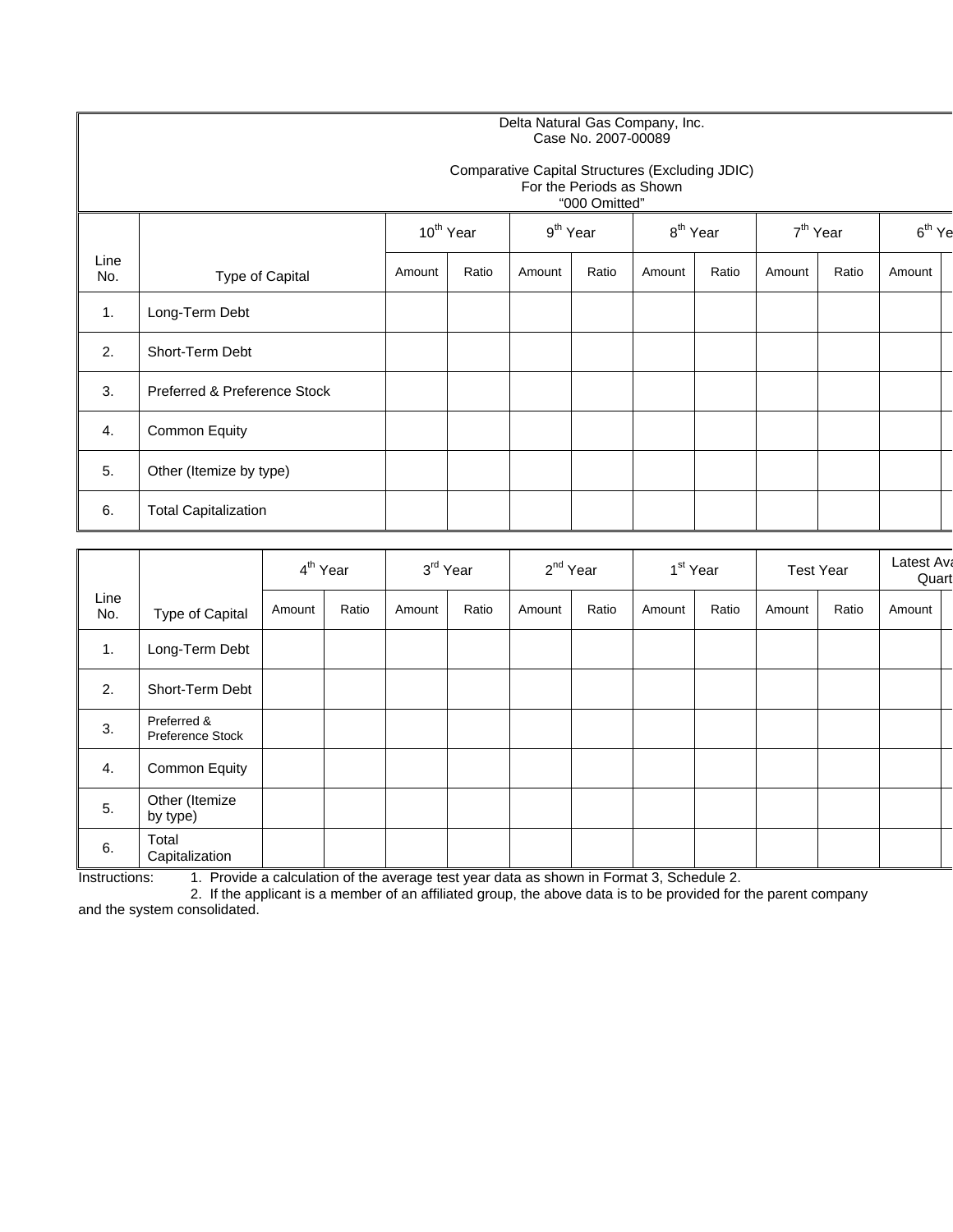#### Delta Natural Gas Company, Inc. Case No. 2007-00089 Calculation of Average Test Year Capital Structure 12 Months Ended "000 Omitted" Line No. Item (a) Total Capital (b) Long-Term Debt (c) Short-Term Debt (d) Preferred Stock (e) Common Stock (f) 1. Balance Beginning of Test Year 2.  $1<sup>st</sup>$  Month 3.  $2^{nd}$  Month 4. 3<sup>rd</sup> Month 5.  $4<sup>th</sup>$  Month 6. 5<sup>th</sup> Month 7.  $6<sup>th</sup> Month$ 8.  $7<sup>th</sup>$  Month 9.  $8^{th}$  Month 10.  $9^{th}$  Month 11.  $10^{th}$  Month 12.  $11<sup>th</sup> Month$ 13.  $12^{th}$  Month 14. **Total (L1 through L13)** 15. Average Balance (L14 / 13) 16. Average Capitalization Ratios 17. **End-of-period Capitalization Ratios**

Instructions: 1. If applicable, provide an additional schedule in the above format excluding common equity in subsidiaries from the total company capital structure.

Show the amount of common equity excluded.

2. Include premium class of stock.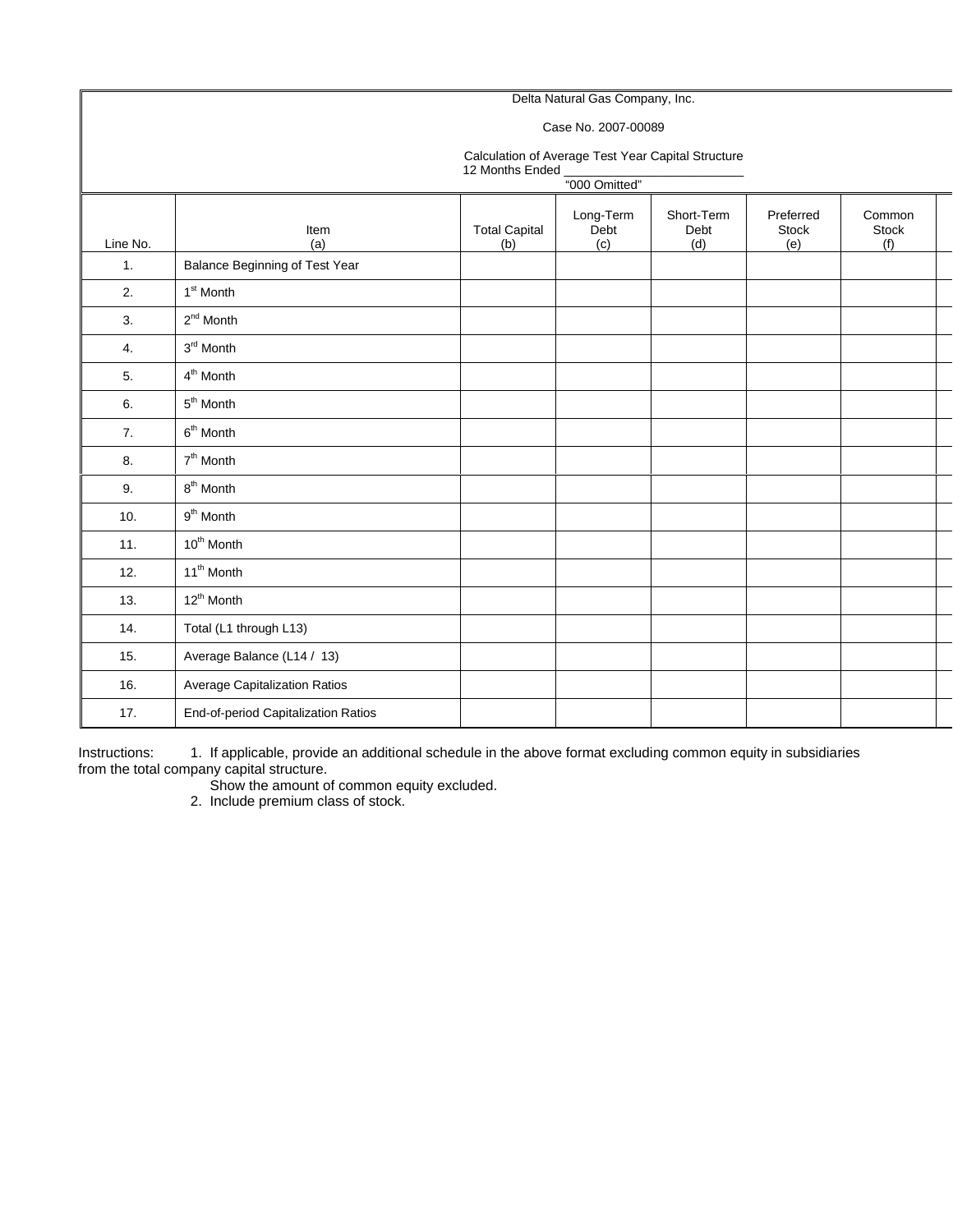|                                                                                                                        | Delta Natural Gas Company, Inc.<br>Case No. 2007-00089<br>Schedule of Outstanding Long-Term Debt<br>For the Year Ended December 31, |                                |                            |                              |                                         |                                      |                                                |                                                                 |  |  |  |  |  |
|------------------------------------------------------------------------------------------------------------------------|-------------------------------------------------------------------------------------------------------------------------------------|--------------------------------|----------------------------|------------------------------|-----------------------------------------|--------------------------------------|------------------------------------------------|-----------------------------------------------------------------|--|--|--|--|--|
| Line No.                                                                                                               | Type of<br>Debt Issue<br>(a)                                                                                                        | Date of<br><b>Issue</b><br>(b) | Date of<br>Maturity<br>(c) | Amount<br>Outstanding<br>(d) | Coupon<br>Interest<br>Rate $(1)$<br>(e) | Cost Rate at<br>$Issue^{(2)}$<br>(f) | Cost Rate at<br>Maturity <sup>(3)</sup><br>(g) | <b>Bond Rating</b><br>at Time of<br>Issue <sup>(4)</sup><br>(h) |  |  |  |  |  |
| Total Long-Term Debt and<br><b>Annualized Cost</b><br><b>Annualized Cost Rate</b><br>[Total Col. (j) / Total Col. (d)] |                                                                                                                                     |                                |                            |                              |                                         |                                      |                                                |                                                                 |  |  |  |  |  |

 $(1)$  Nominal Rate

(2) Nominal Rate plus Discount or Premium Amortization

(3) Nominal Rate plus Discount or Premium Amortization and Issuance Cost

(4) Standard and Poor's, Moody, etc.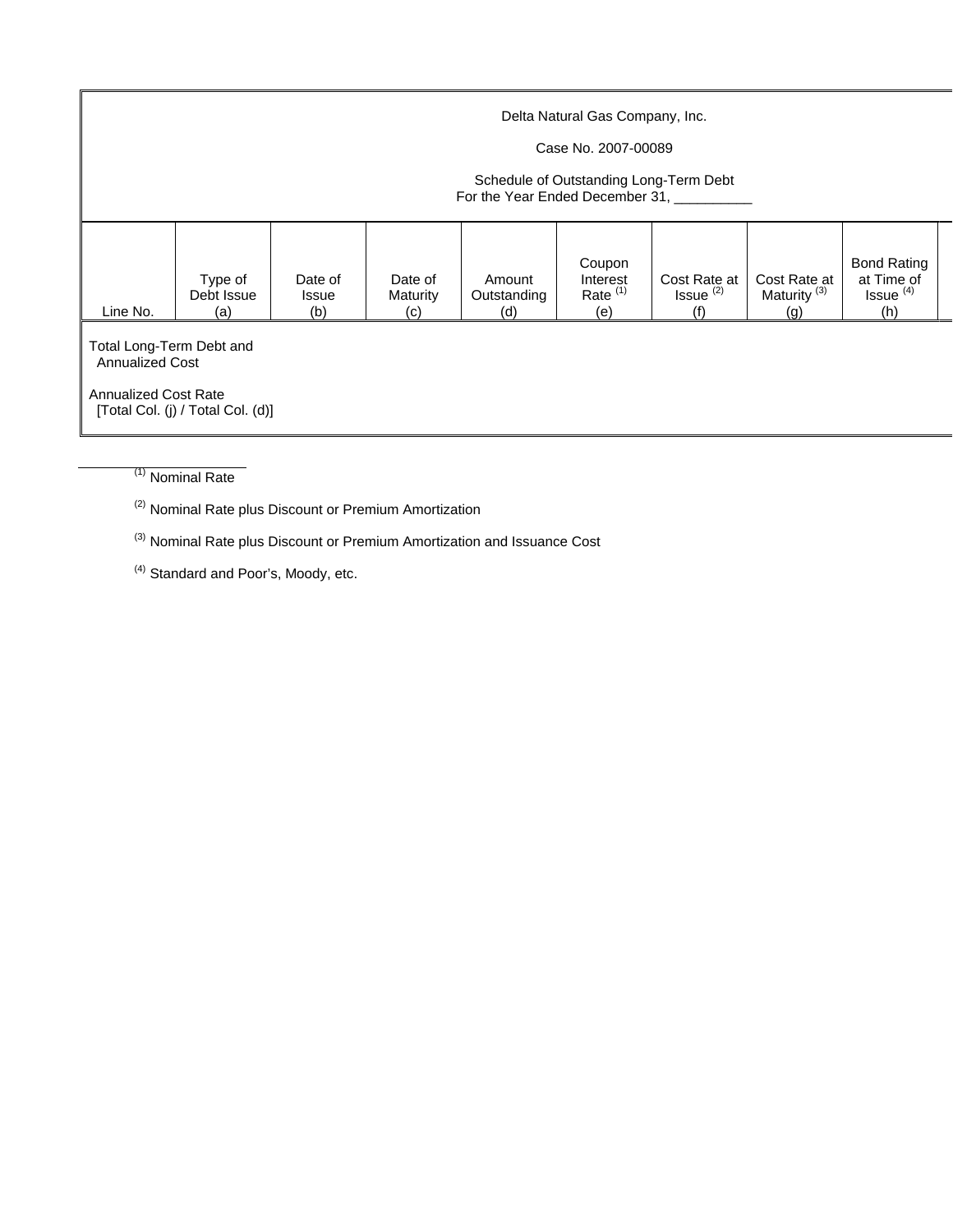|          | Delta Natural Gas Company, Inc.<br>Case No. 2007-00089<br>Schedule of Outstanding Long-Term Debt<br>For the Test Year Ended |                                |                                   |                                   |                                         |                                    |                                        |                                                             |                              |  |  |  |  |
|----------|-----------------------------------------------------------------------------------------------------------------------------|--------------------------------|-----------------------------------|-----------------------------------|-----------------------------------------|------------------------------------|----------------------------------------|-------------------------------------------------------------|------------------------------|--|--|--|--|
| Line No. | Type of<br>Debt Issue<br>(a)                                                                                                | Date of<br><b>Issue</b><br>(b) | Date of<br><b>Maturity</b><br>(c) | Amount<br>Outstand-<br>ing<br>(d) | Coupon<br>Interest<br>Rate $(1)$<br>(e) | Cost Rate<br>at Issue $(2)$<br>(f) | Cost Rate<br>at Maturity<br>(3)<br>(g) | Bond<br>Rating at<br>Time of<br>Issue <sup>(4)</sup><br>(h) | Type of<br>Obligation<br>(i) |  |  |  |  |
|          | Total Long-Term Debt and<br><b>Annualized Cost</b><br><b>Annualized Cost Rate</b><br>[Total Col. (j) / Total Col. (d)]      |                                |                                   |                                   |                                         |                                    |                                        |                                                             |                              |  |  |  |  |
|          | <b>Actual Test Year Cost Rate</b><br>[Total Col. (k) / Total Reported in<br>col. (c), Line 15 of Format 3, Schedule 2]      |                                |                                   |                                   |                                         |                                    |                                        |                                                             |                              |  |  |  |  |

(1) Nominal Rate

<sup>(2)</sup> Nominal Rate plus Discount or Premium Amortization

(3) Nominal Rate plus Discount or Premium Amortization and Issuance Cost

<sup>(4)</sup> Standard and Poor's, Moody, etc.

(5) Sum of Accrued Interest Amortization of Discount or Premium and Issuance Cost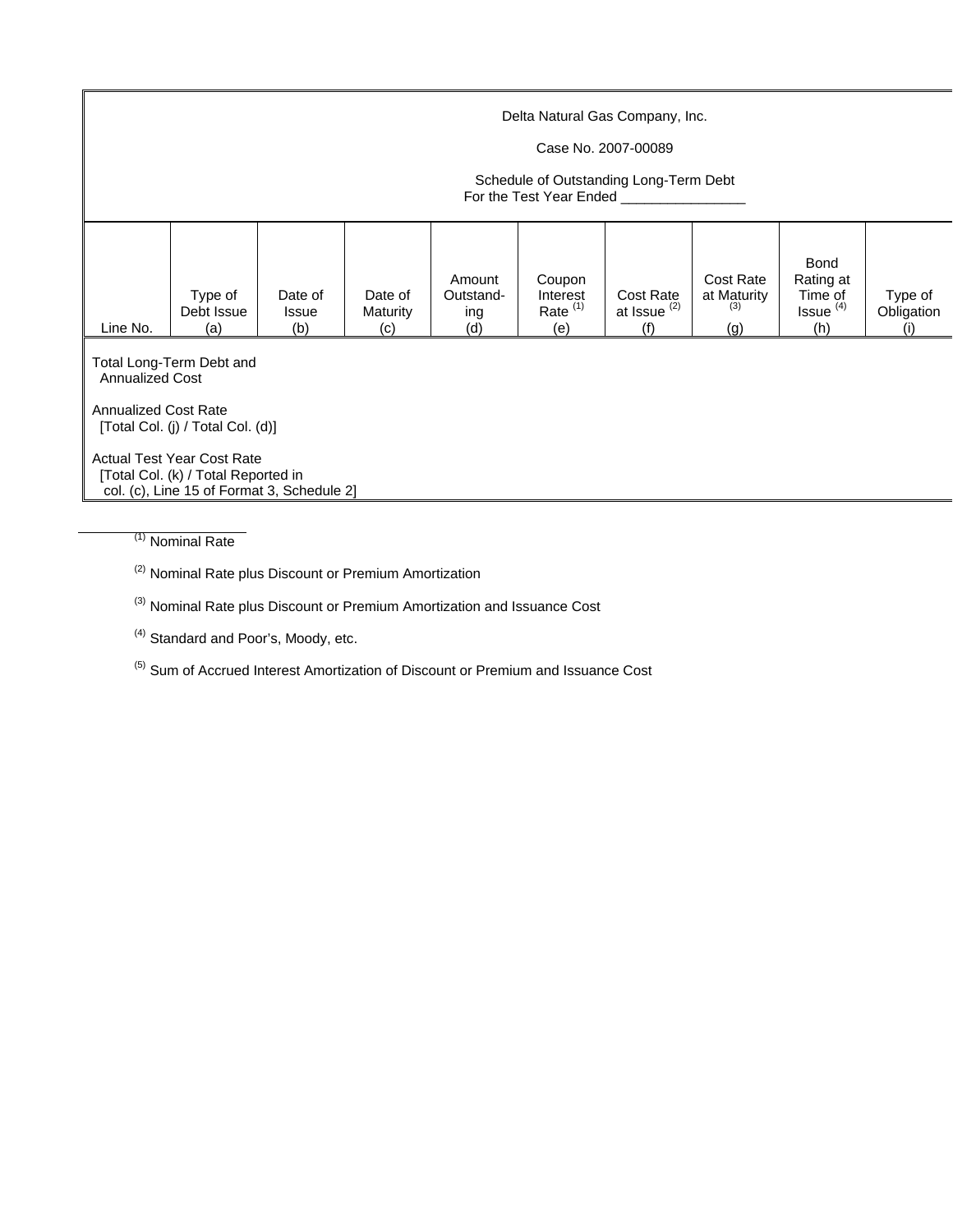|                                                                                                                                                                                                                                                                                                                                                                               | Delta Natural Gas Company, Inc.<br>Case No. 2007-00089<br>Schedule of Short-Term Debt<br>For the Test Year Ended <b>Fig. 18 For the Test Year Ended</b> |  |  |  |  |  |  |  |  |  |  |  |  |
|-------------------------------------------------------------------------------------------------------------------------------------------------------------------------------------------------------------------------------------------------------------------------------------------------------------------------------------------------------------------------------|---------------------------------------------------------------------------------------------------------------------------------------------------------|--|--|--|--|--|--|--|--|--|--|--|--|
| Type of Debt<br>Nominal Interest<br><b>Effective Inte</b><br>Amount<br>Instrument<br>Date of Issue<br>Date of Maturity<br>Outstanding<br>Rate<br>Rate<br>Line No.<br>(f)<br>(a)<br>(e)<br>(b)<br>(c)<br>(d)<br><b>Total Short-Term Debt</b>                                                                                                                                   |                                                                                                                                                         |  |  |  |  |  |  |  |  |  |  |  |  |
| Annualized Cost Rate [Total Col. (g) / Total Col. (d)]<br>Actual Interest Paid or Accrued on Short-Term Debt<br>During the Test Year [Report in Col. (g) of this Schedule]<br>Average Short-Term Debt - Format 3, Schedule 2,<br>Line 15 Col. (d) [Report in Col. (g) of this Schedule]<br><b>Test-Year Interest Cost Rate</b><br>[Actual Interest / Average Short-Term Debt] |                                                                                                                                                         |  |  |  |  |  |  |  |  |  |  |  |  |

Note: In all instances where the Effective Interest Cost Rate is different from the Nominal Interest Rate, provide a calculation of the effective

Interest Cost Rate in sufficient detail to show the items of costs that cause the difference.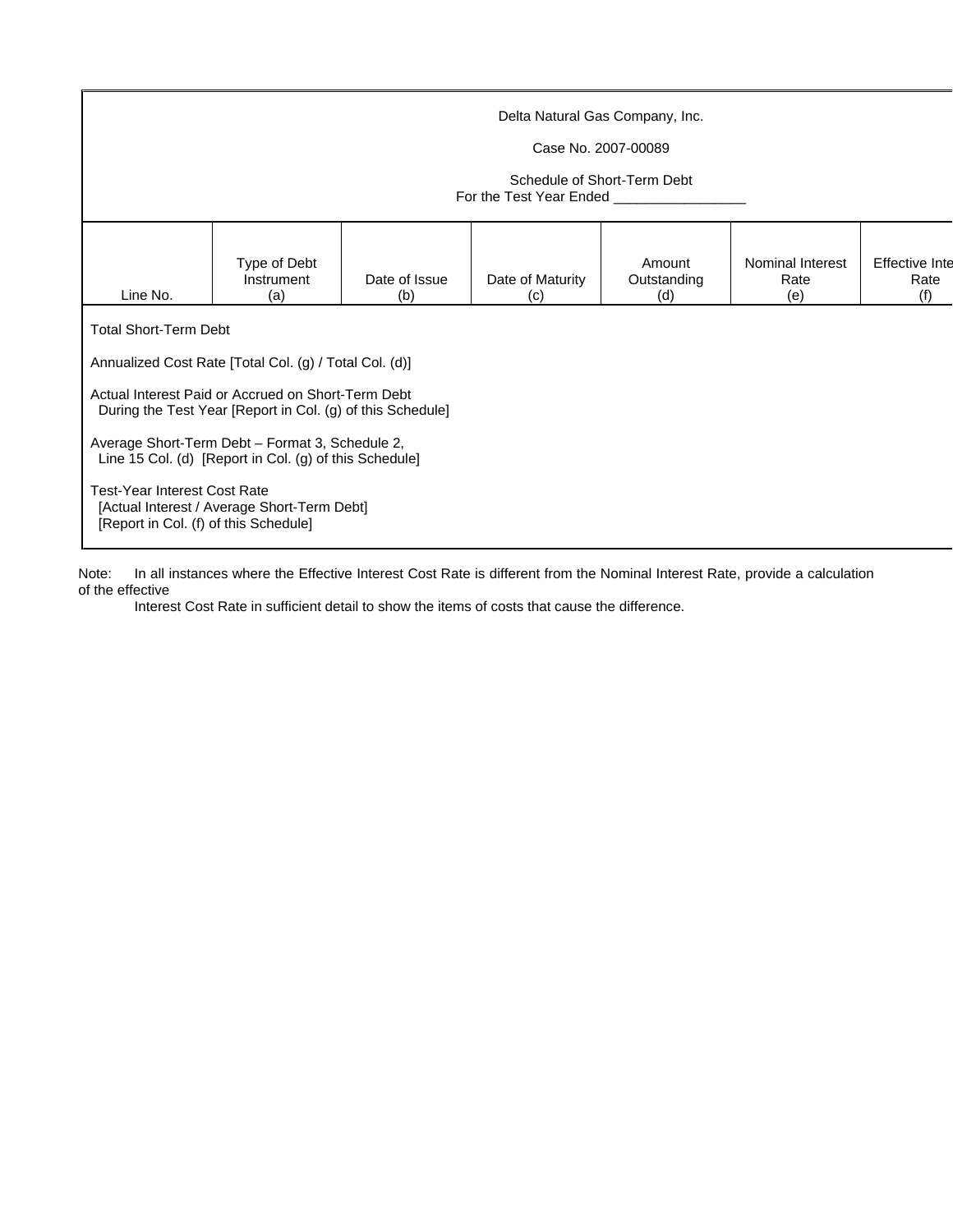|                      |                                       |                      |                    | Delta Natural Gas Company, Inc.                                                             |                      |                              |                                    |
|----------------------|---------------------------------------|----------------------|--------------------|---------------------------------------------------------------------------------------------|----------------------|------------------------------|------------------------------------|
|                      |                                       |                      |                    | Case No. 2007-00089                                                                         |                      |                              |                                    |
|                      |                                       |                      |                    | Schedule of Outstanding Shares of Preferred Stock<br>For the Year Ended December 31, ______ |                      |                              |                                    |
| Line No.             | Description of<br><b>Issue</b><br>(a) | Date of Issue<br>(b) | Amount Sold<br>(c) | Amount<br>Outstanding<br>(d)                                                                | Dividend Rate<br>(e) | Cost Rate at<br>Issue<br>(f) | Annua<br>Co<br>Col.<br>Col.<br>١g) |
|                      |                                       |                      |                    |                                                                                             |                      |                              |                                    |
|                      |                                       |                      |                    |                                                                                             |                      |                              |                                    |
| Total                |                                       |                      |                    |                                                                                             |                      |                              |                                    |
| Annualized Cost Rate |                                       |                      |                    |                                                                                             |                      |                              |                                    |

Note: If the applicant has issued no preferred stock, this schedule may be omitted.

[Total Col. (g) / Total Cost Col. (d)]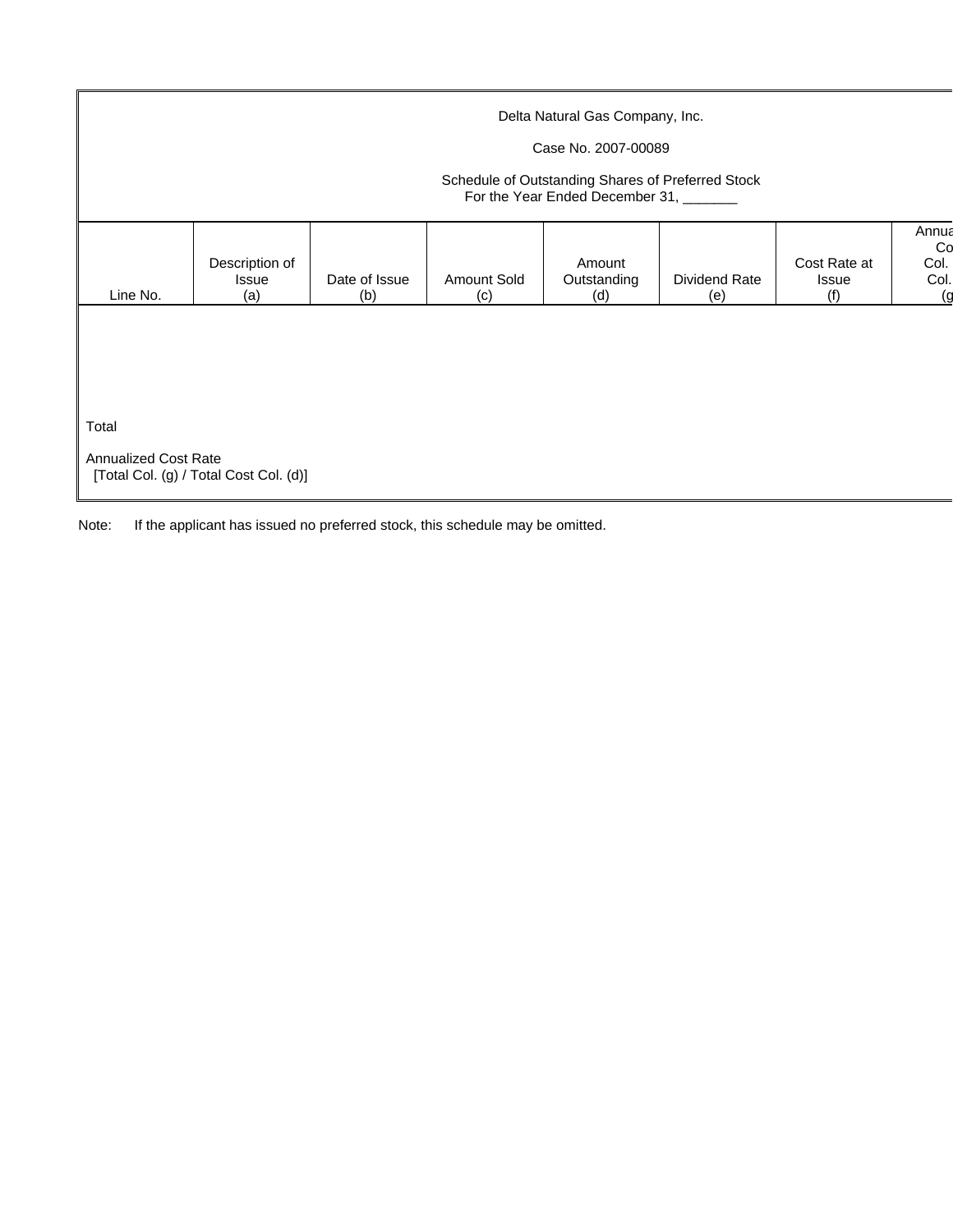|                                                               | Delta Natural Gas Company, Inc.<br>Case No. 2007-00089<br>Schedule of Outstanding Shares of Preferred Stock |                                                       |                    |                              |                         |                                     |                                                       |          |  |  |  |  |  |
|---------------------------------------------------------------|-------------------------------------------------------------------------------------------------------------|-------------------------------------------------------|--------------------|------------------------------|-------------------------|-------------------------------------|-------------------------------------------------------|----------|--|--|--|--|--|
| Line No.                                                      | Description of<br>Issue<br>(a)                                                                              | Date of Issue<br>(b)                                  | Amount Sold<br>(c) | Amount<br>Outstanding<br>(d) | Dividend<br>Rate<br>(e) | Cost Rate at<br><b>Issue</b><br>(f) | Annualized<br>Cost<br>Col. (f) $x$<br>Col. (d)<br>(g) | Aq<br>Y) |  |  |  |  |  |
|                                                               |                                                                                                             |                                                       |                    |                              |                         |                                     |                                                       |          |  |  |  |  |  |
| Total                                                         |                                                                                                             |                                                       |                    |                              |                         |                                     |                                                       |          |  |  |  |  |  |
| <b>Annualized Cost Rate</b>                                   | [Total Col. (g) / Total Cost Col. (d)]                                                                      |                                                       |                    |                              |                         |                                     |                                                       |          |  |  |  |  |  |
| <b>Actual Test Year Cost Rate</b><br>of Format 3, Schedule 2] |                                                                                                             | [Total Col. (h) / Total Reported in Col. (e), Line 15 |                    |                              |                         |                                     |                                                       |          |  |  |  |  |  |

Note: If the applicant has issued no preferred stock, this schedule may be omitted.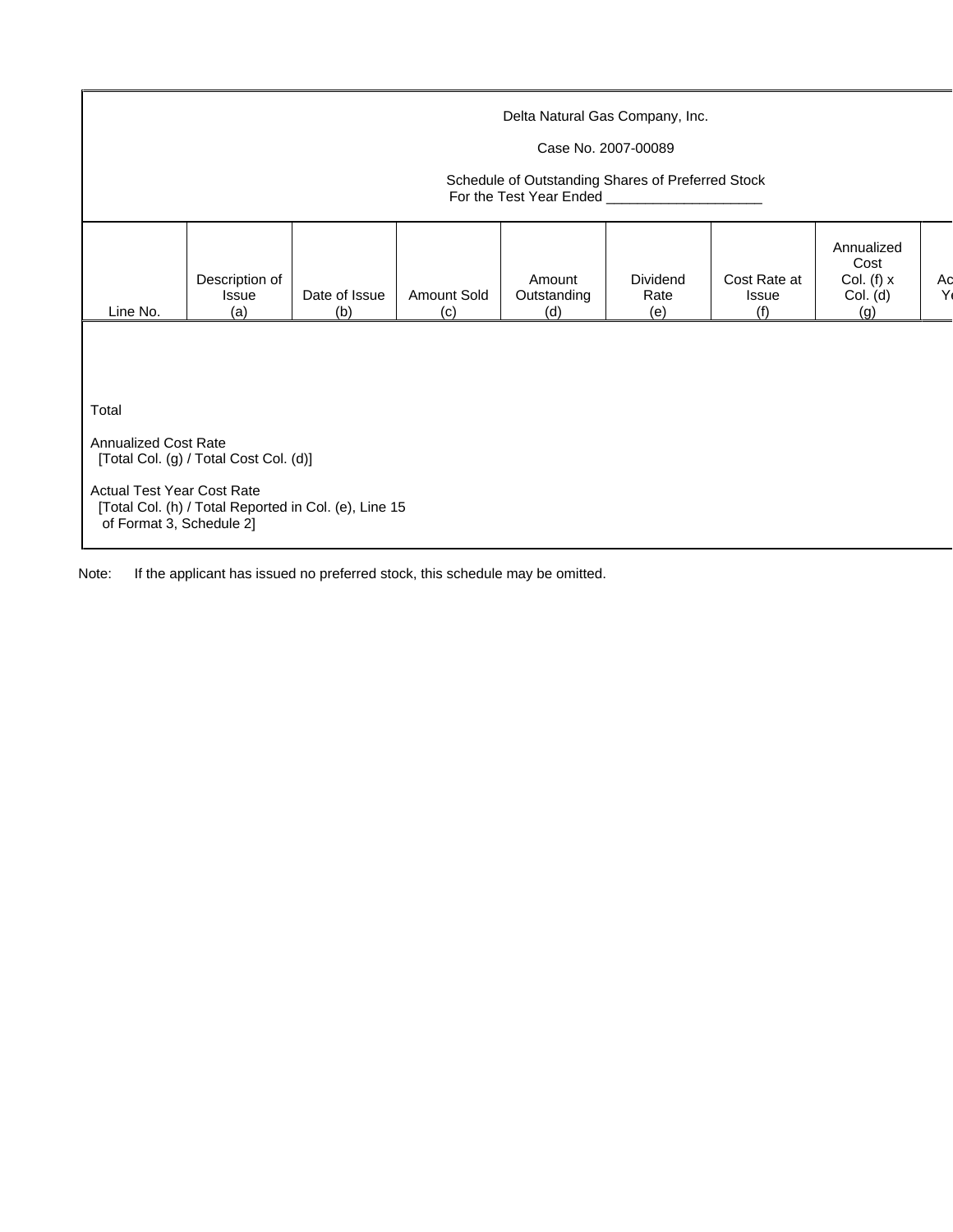|       |                         |              |                            | Delta Natural Gas Company, Inc.<br>Case No. 2007-00089<br>Schedule of Common Stock Issue<br>For the 10-Year Period Ended ____ |                                        |                                             |                                                           |
|-------|-------------------------|--------------|----------------------------|-------------------------------------------------------------------------------------------------------------------------------|----------------------------------------|---------------------------------------------|-----------------------------------------------------------|
| Issue | Date of<br>Announcement | Registration | Number of<br>Shares Issued | Price Per<br>Share to Public                                                                                                  | Price Per<br>Share (Net to<br>Company) | Book Value Per<br>Share at Date<br>of Issue | Selli<br>Expens<br><b>Percent</b><br><b>Gross</b><br>Amor |
|       |                         |              |                            |                                                                                                                               |                                        |                                             |                                                           |

Note: If the applicant is a member of an affiliate group, provide in a separate schedule the above for the parent company.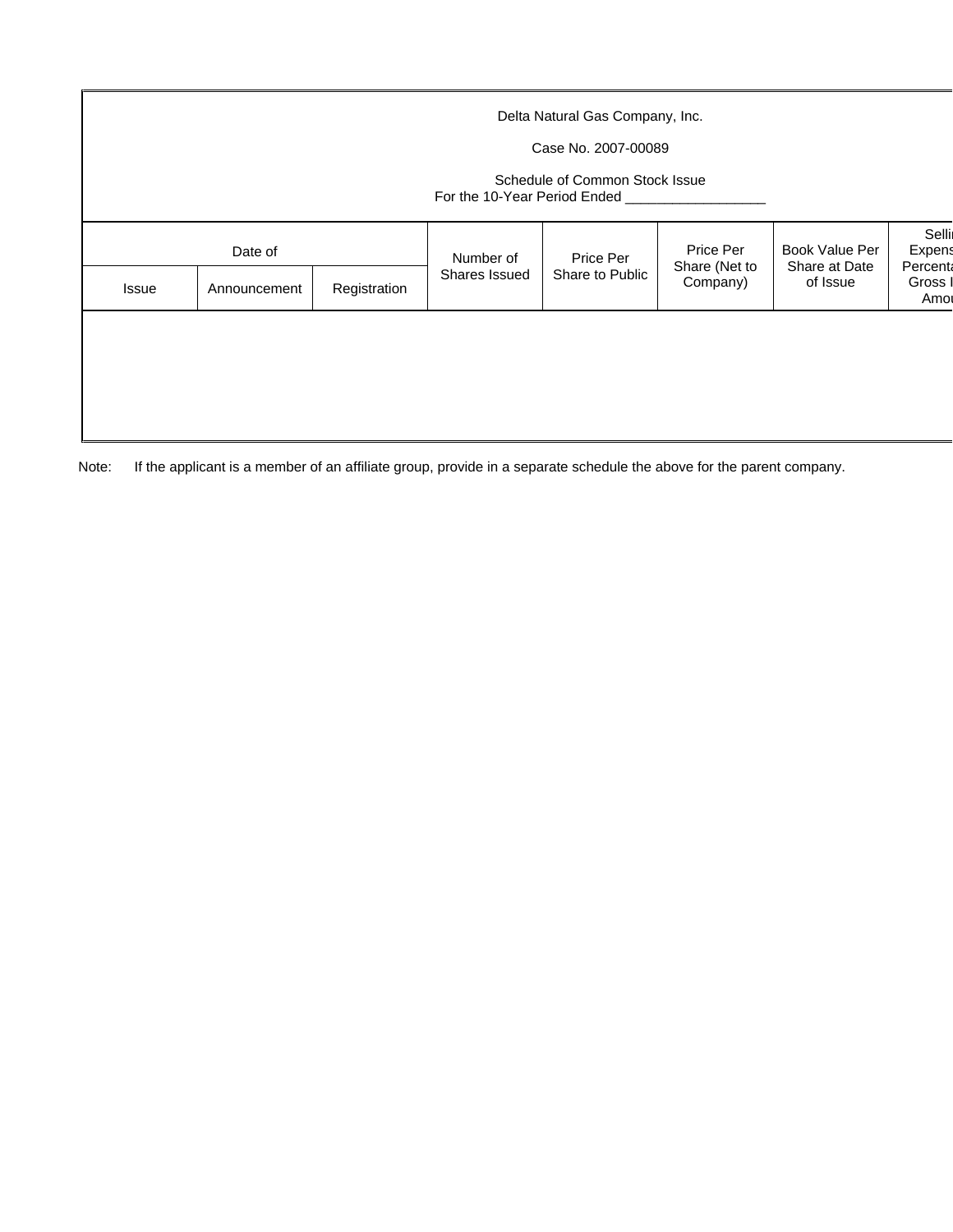|                                   |                                                  |                                               | Delta Natural Gas Company, Inc. |                                   |                                     |
|-----------------------------------|--------------------------------------------------|-----------------------------------------------|---------------------------------|-----------------------------------|-------------------------------------|
|                                   |                                                  | Quarterly and Annual Common Stock Information | Case No. 2007-00089             |                                   |                                     |
|                                   |                                                  |                                               | For the Periods as Shown        |                                   |                                     |
| Period Equity                     | Average<br>No. of Shares<br>Outstanding<br>(000) | <b>Book Value</b><br>(3)                      | Earnings per<br>Share<br>(3)    | Dividend Rate per<br>Share<br>(3) | Return on<br>Average Common<br>(% ) |
| 5 <sup>th</sup> Calendar Year:    |                                                  |                                               |                                 |                                   |                                     |
| $1st$ Quarter                     |                                                  |                                               |                                 |                                   |                                     |
| $2^{nd}$ Quarter                  |                                                  |                                               |                                 |                                   |                                     |
| 3rd Quarter                       |                                                  |                                               |                                 |                                   |                                     |
| $4th$ Quarter                     |                                                  |                                               |                                 |                                   |                                     |
| Annual                            |                                                  |                                               |                                 |                                   |                                     |
|                                   |                                                  |                                               |                                 |                                   |                                     |
| 4 <sup>th</sup> Calendar Year:    |                                                  |                                               |                                 |                                   |                                     |
| $1st$ Quarter                     |                                                  |                                               |                                 |                                   |                                     |
| $2nd$ Quarter                     |                                                  |                                               |                                 |                                   |                                     |
| $3rd$ Quarter                     |                                                  |                                               |                                 |                                   |                                     |
| 4 <sup>th</sup> Quarter           |                                                  |                                               |                                 |                                   |                                     |
| Annual                            |                                                  |                                               |                                 |                                   |                                     |
|                                   |                                                  |                                               |                                 |                                   |                                     |
| 3rd Calendar Year:                |                                                  |                                               |                                 |                                   |                                     |
| $1st$ Quarter                     |                                                  |                                               |                                 |                                   |                                     |
| $2nd$ Quarter                     |                                                  |                                               |                                 |                                   |                                     |
| 3 <sup>rd</sup> Quarter           |                                                  |                                               |                                 |                                   |                                     |
| 4 <sup>th</sup> Quarter           |                                                  |                                               |                                 |                                   |                                     |
| Annual                            |                                                  |                                               |                                 |                                   |                                     |
|                                   |                                                  |                                               |                                 |                                   |                                     |
| 2 <sup>nd</sup> Calendar<br>Year: |                                                  |                                               |                                 |                                   |                                     |
| $1st$ Quarter                     |                                                  |                                               |                                 |                                   |                                     |
| $2nd$ Quarter                     |                                                  |                                               |                                 |                                   |                                     |
| $3^{\text{rd}}$ Quarter           |                                                  |                                               |                                 |                                   |                                     |
| 4 <sup>th</sup> Quarter           |                                                  |                                               |                                 |                                   |                                     |
| Annual                            |                                                  |                                               |                                 |                                   |                                     |
|                                   |                                                  |                                               |                                 |                                   |                                     |
| 1 <sup>st</sup> Calendar Year:    |                                                  |                                               |                                 |                                   |                                     |
| $1st$ Quarter                     |                                                  |                                               |                                 |                                   |                                     |
| $2nd$ Quarter                     |                                                  |                                               |                                 |                                   |                                     |
| $3rd$ Quarter                     |                                                  |                                               |                                 |                                   |                                     |
| $4th$ Quarter                     |                                                  |                                               |                                 |                                   |                                     |
| Annual                            |                                                  |                                               |                                 |                                   |                                     |
|                                   |                                                  |                                               |                                 |                                   |                                     |
| Latest                            |                                                  |                                               |                                 |                                   |                                     |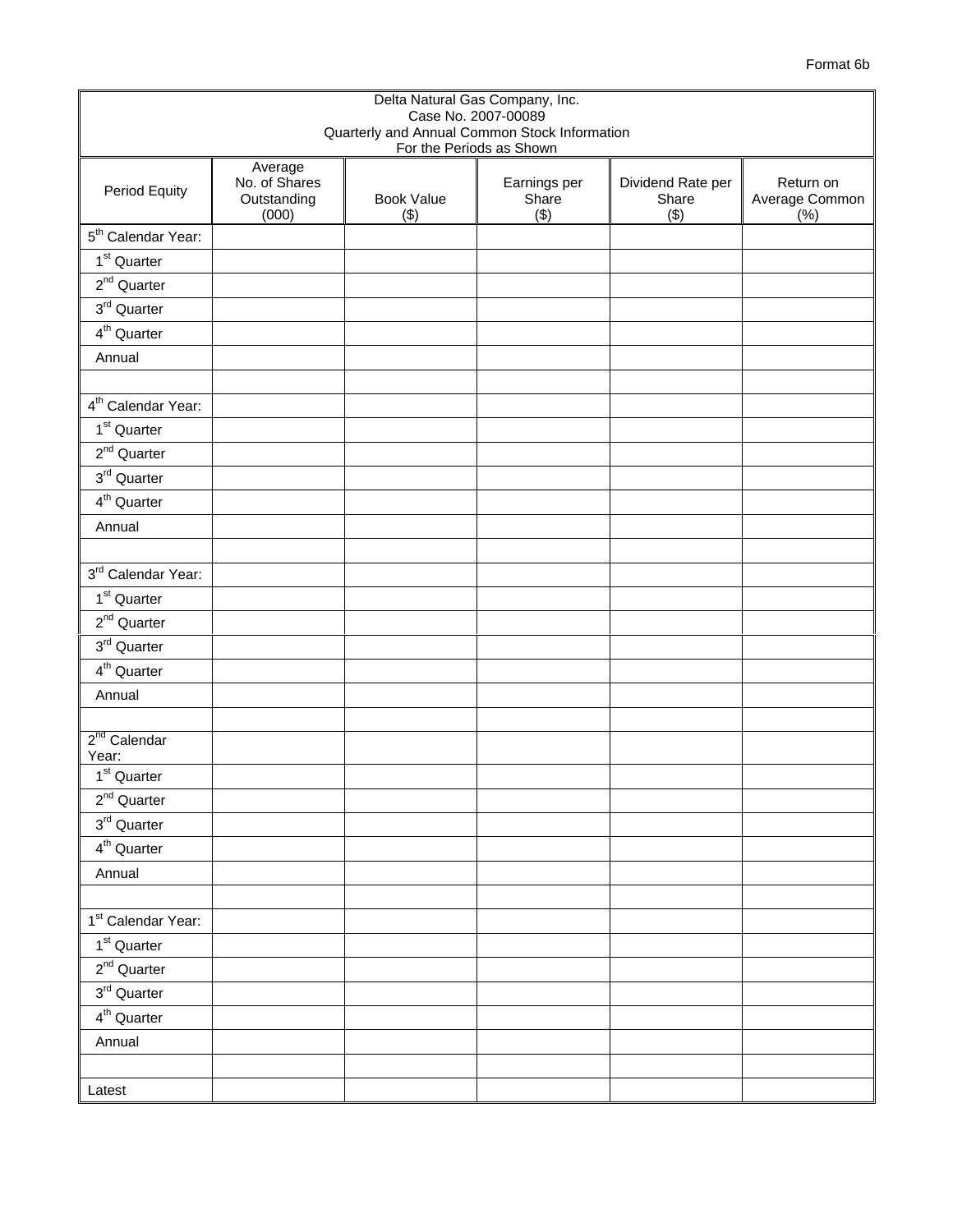### Delta Natural Gas Company, Inc.

### Case No. 2007-00089

#### Computation of Fixed Charge Coverage Ratios

|             |                                                     |                                |                                                      |                               |                                                      |                      | For the Periods as Shown                             |                               |                                                      |                             |                                      |
|-------------|-----------------------------------------------------|--------------------------------|------------------------------------------------------|-------------------------------|------------------------------------------------------|----------------------|------------------------------------------------------|-------------------------------|------------------------------------------------------|-----------------------------|--------------------------------------|
|             |                                                     | 10 <sup>th</sup> Calendar Year |                                                      | 9 <sup>th</sup> Calendar Year |                                                      |                      | 8 <sup>th</sup> Calendar Year                        | 7 <sup>th</sup> Calendar Year |                                                      | 6 <sup>th</sup> Calendar Ye |                                      |
| Line<br>No. | Item                                                | <b>SEC</b><br>Method           | Bond or<br>Mortgage<br>Indenture<br>Require-<br>ment | <b>SEC</b><br>Method          | Bond or<br>Mortgage<br>Indenture<br>Require-<br>ment | <b>SEC</b><br>Method | Bond or<br>Mortgage<br>Indenture<br>Require-<br>ment | <b>SEC</b><br>Method          | Bond or<br>Mortgage<br>Indenture<br>Require-<br>ment | <b>SEC</b><br>Method        | Bond<br>Morto<br>Inden<br>Requ<br>me |
| 1.          | Net Income                                          |                                |                                                      |                               |                                                      |                      |                                                      |                               |                                                      |                             |                                      |
| 2.<br>3.    | Additions (Itemize):<br><b>Total Additions</b>      |                                |                                                      |                               |                                                      |                      |                                                      |                               |                                                      |                             |                                      |
| 4.<br>5.    | <b>Total Deductions</b>                             | Deductions (Itemize):          |                                                      |                               |                                                      |                      |                                                      |                               |                                                      |                             |                                      |
| 6.          |                                                     |                                | Income Available for Fixed Charge Coverage           |                               |                                                      |                      |                                                      |                               |                                                      |                             |                                      |
| 7.<br>8.    | <b>Fixed Charges</b><br>Fixed Charge Coverage Ratio |                                |                                                      |                               |                                                      |                      |                                                      |                               |                                                      |                             |                                      |
|             |                                                     |                                | Alex 1                                               |                               | المعا                                                |                      | المحا                                                |                               | $-4$                                                 |                             |                                      |

| Line     |                                                            | 4 <sup>th</sup> Calendar Year                  |                                                      |                      | 3rd Calendar Year<br>2 <sup>nd</sup> Calendar Year   |                      |                                                      | 1 <sup>st</sup> Calendar Year |                                                      |  |  |
|----------|------------------------------------------------------------|------------------------------------------------|------------------------------------------------------|----------------------|------------------------------------------------------|----------------------|------------------------------------------------------|-------------------------------|------------------------------------------------------|--|--|
| No.      | Item                                                       | <b>SEC</b><br>Method                           | Bond or<br>Mortgage<br>Indenture<br>Require-<br>ment | <b>SEC</b><br>Method | Bond or<br>Mortgage<br>Indenture<br>Require-<br>ment | <b>SEC</b><br>Method | Bond or<br>Mortgage<br>Indenture<br>Require-<br>ment | <b>SEC</b><br>Method          | Bond or<br>Mortgage<br>Indenture<br>Require-<br>ment |  |  |
| 1.       | Net Income                                                 |                                                |                                                      |                      |                                                      |                      |                                                      |                               |                                                      |  |  |
| 2.<br>3. |                                                            | Additions (Itemize):<br><b>Total Additions</b> |                                                      |                      |                                                      |                      |                                                      |                               |                                                      |  |  |
| 4.<br>5. | Deductions (Itemize):<br><b>Total Deductions</b>           |                                                |                                                      |                      |                                                      |                      |                                                      |                               |                                                      |  |  |
| 6.       | Income Available for Fixed Charge Coverage                 |                                                |                                                      |                      |                                                      |                      |                                                      |                               |                                                      |  |  |
| 7.<br>8. | <b>Fixed Charges</b><br><b>Fixed Charge Coverage Ratio</b> |                                                |                                                      |                      |                                                      |                      |                                                      |                               |                                                      |  |  |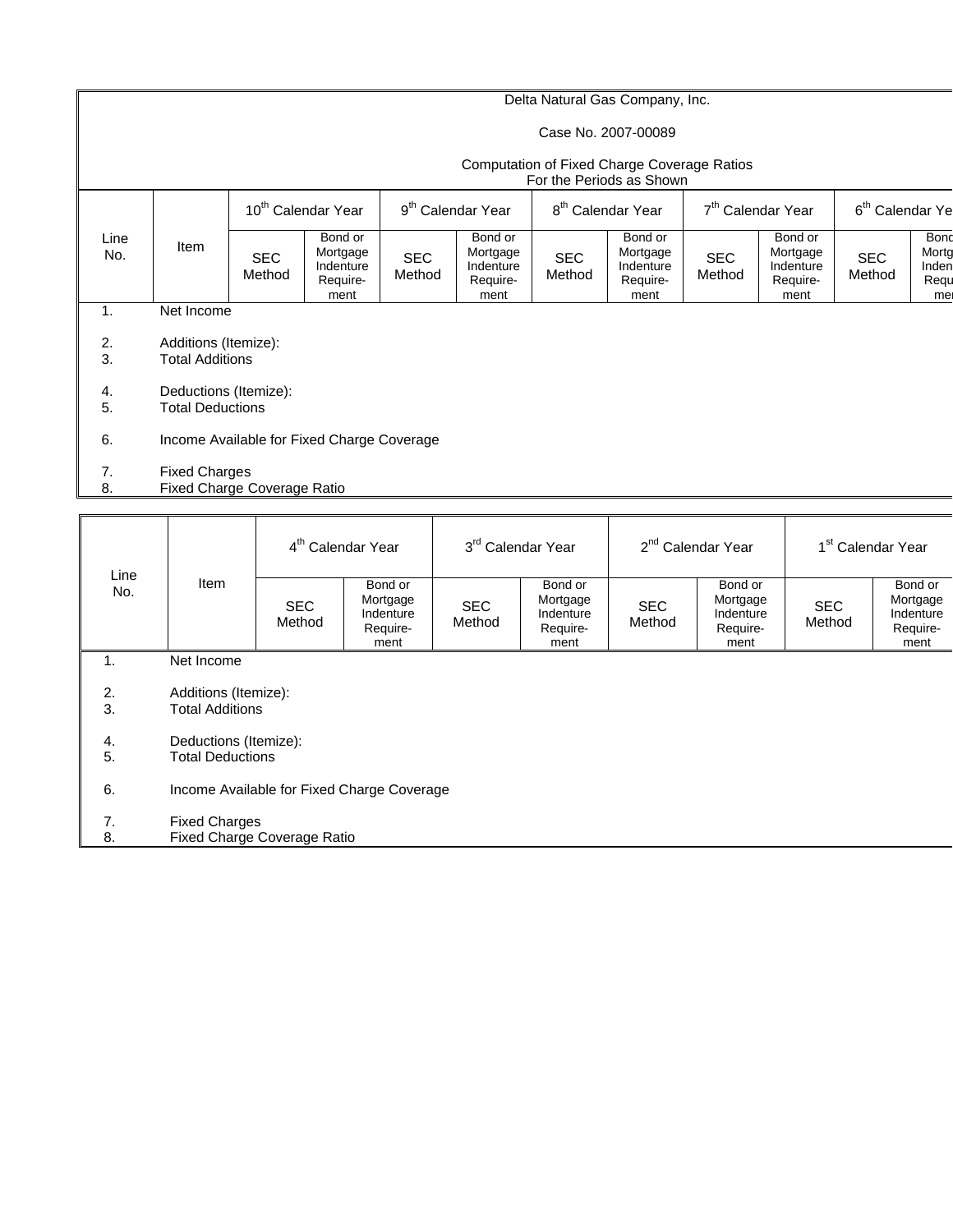| Delta Natural Gas Company, Inc. |                                                 |                 |                |                |  |  |  |  |  |  |
|---------------------------------|-------------------------------------------------|-----------------|----------------|----------------|--|--|--|--|--|--|
|                                 | Case No. 2007-00089                             |                 |                |                |  |  |  |  |  |  |
|                                 | Summary of Customer Deposits - Test Year        |                 |                |                |  |  |  |  |  |  |
| Line No.                        | Month<br>(a)                                    | Receipts<br>(b) | Refunds<br>(c) | Balance<br>(d) |  |  |  |  |  |  |
| 1.                              | <b>Balance Beginning of Test Year</b>           |                 |                |                |  |  |  |  |  |  |
| 2.                              | 1 <sup>st</sup> Month                           |                 |                |                |  |  |  |  |  |  |
| 3.                              | $2^{nd}$ Month                                  |                 |                |                |  |  |  |  |  |  |
| 4.                              | 3rd Month                                       |                 |                |                |  |  |  |  |  |  |
| 5.                              | 4 <sup>th</sup> Month                           |                 |                |                |  |  |  |  |  |  |
| 6.                              | 5 <sup>th</sup> Month                           |                 |                |                |  |  |  |  |  |  |
| 7.                              | $6th$ Month                                     |                 |                |                |  |  |  |  |  |  |
| 8.                              | $7th$ Month                                     |                 |                |                |  |  |  |  |  |  |
| 9.                              | $8th$ Month                                     |                 |                |                |  |  |  |  |  |  |
| 10.                             | 9 <sup>th</sup> Month                           |                 |                |                |  |  |  |  |  |  |
| 11.                             | 10 <sup>th</sup> Month                          |                 |                |                |  |  |  |  |  |  |
| 12.                             | 11 <sup>th</sup> Month                          |                 |                |                |  |  |  |  |  |  |
| 13.                             | 12 <sup>th</sup> Month                          |                 |                |                |  |  |  |  |  |  |
| 14.                             | Total (L1 through L13)                          |                 |                |                |  |  |  |  |  |  |
| 15.                             | Average Balance (L14 / 13)                      |                 |                |                |  |  |  |  |  |  |
| 16.                             | Amount of deposits received during test year    |                 |                |                |  |  |  |  |  |  |
| 17.                             | Amount of deposits refunded during test year    |                 |                |                |  |  |  |  |  |  |
| 18.                             | Number of deposits on hand end of test year     |                 |                |                |  |  |  |  |  |  |
| 19.                             | Average amount of deposit (L15, Col. (d) / L18) |                 |                |                |  |  |  |  |  |  |
| 20.                             | Interest paid during test year                  |                 |                |                |  |  |  |  |  |  |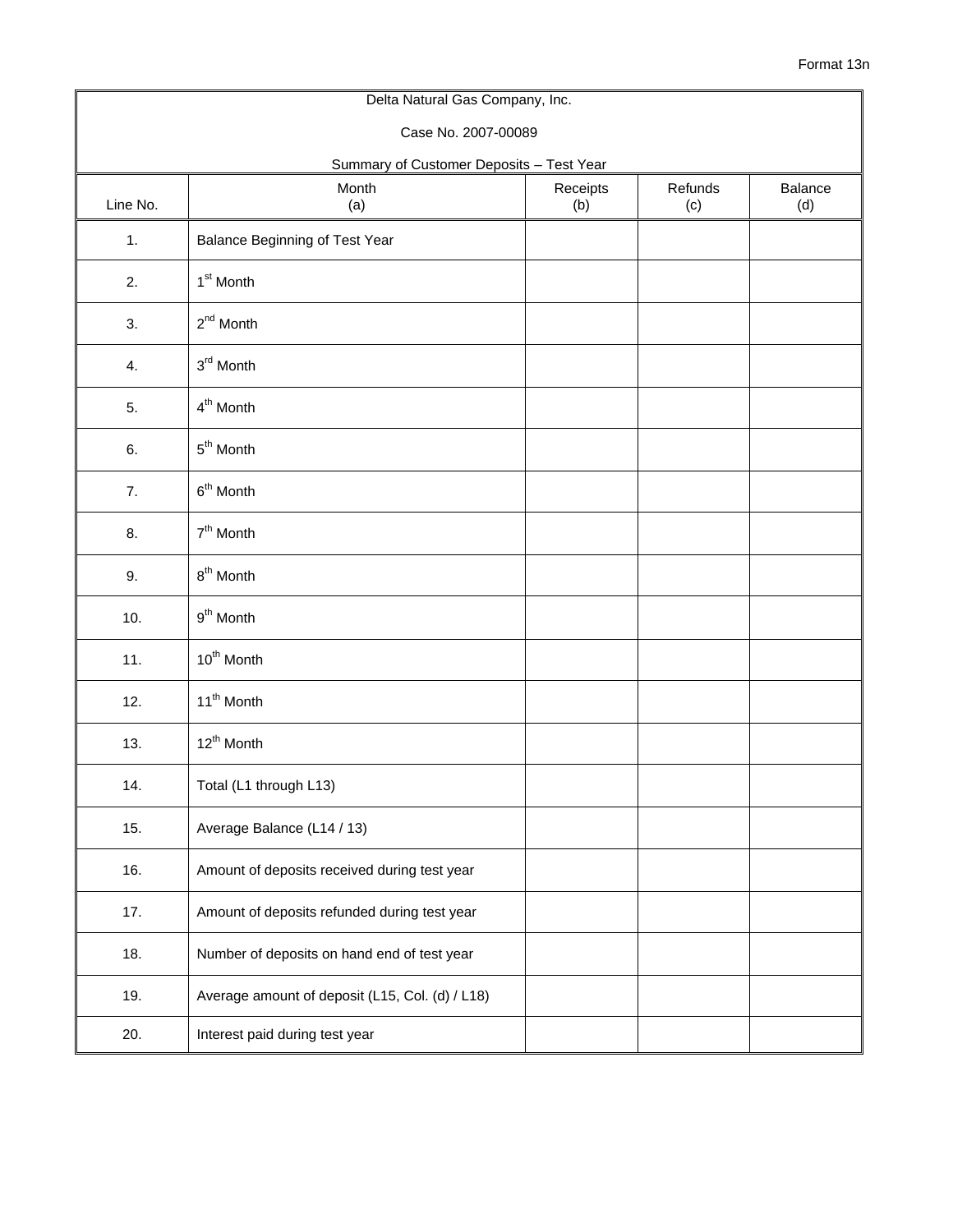# Delta Natural Gas Company, Inc.

### Case No. 2007-00089

#### Comparison of Total Company Test Year Account Balances With Those of the Preceding Year

|                                              |                          |                   |                          |                          |                          |                          | "000 Omitted"            |                          |                          |                    |                          |
|----------------------------------------------|--------------------------|-------------------|--------------------------|--------------------------|--------------------------|--------------------------|--------------------------|--------------------------|--------------------------|--------------------|--------------------------|
| Account<br>Number<br>and<br>Account<br>Title | $\mathbf{A}$ st<br>Month | $2^{nd}$<br>Month | 3 <sup>rd</sup><br>Month | 4 <sup>th</sup><br>Month | $5^{\text{th}}$<br>Month | 6 <sup>th</sup><br>Month | 7 <sup>th</sup><br>Month | 8 <sup>th</sup><br>Month | 9 <sup>th</sup><br>Month | $10^{th}$<br>Month | 11 <sup>th</sup><br>Mont |
| <b>Test Year</b>                             |                          |                   |                          |                          |                          |                          |                          |                          |                          |                    |                          |
| Prior Year                                   |                          |                   |                          |                          |                          |                          |                          |                          |                          |                    |                          |
| Increase                                     |                          |                   |                          |                          |                          |                          |                          |                          |                          |                    |                          |
| (Decrease)                                   |                          |                   |                          |                          |                          |                          |                          |                          |                          |                    |                          |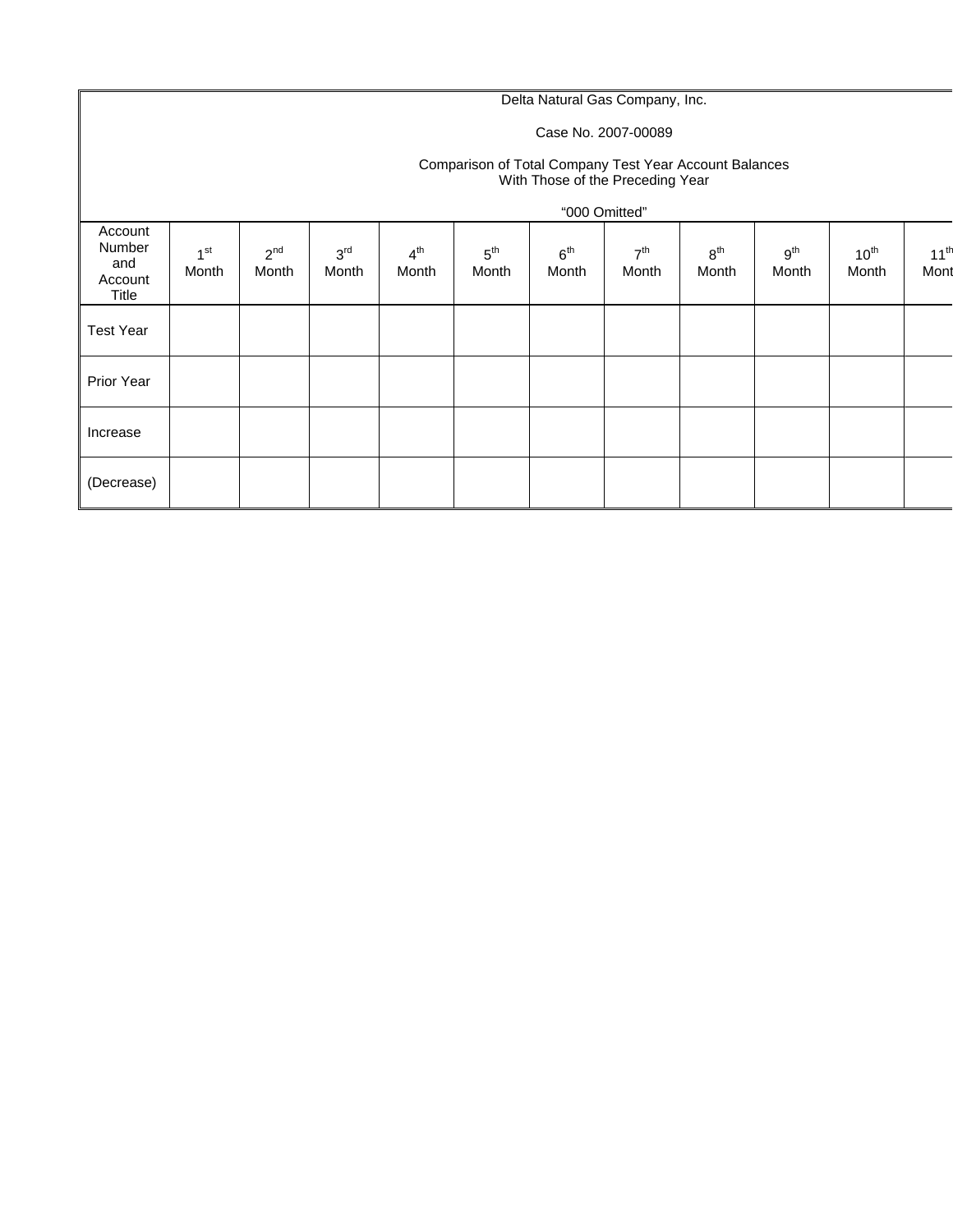|                |                                                                                                           |               |                                                                                      | For the Calendar Years ______ through ______ and the Test Year<br>"000 Omitted" |             | Delta Natural Gas Company, Inc.<br>Case No. 2007-00089<br>Analysis of Salaries and Wages |             |               |             |               |  |
|----------------|-----------------------------------------------------------------------------------------------------------|---------------|--------------------------------------------------------------------------------------|---------------------------------------------------------------------------------|-------------|------------------------------------------------------------------------------------------|-------------|---------------|-------------|---------------|--|
|                |                                                                                                           |               | Calendar Years Prior to Test Year                                                    |                                                                                 |             |                                                                                          |             |               |             |               |  |
|                |                                                                                                           |               | 5 <sup>th</sup><br>4 <sup>th</sup><br>3 <sup>rd</sup><br>$2^{nd}$<br>1 <sup>st</sup> |                                                                                 |             |                                                                                          |             |               |             |               |  |
| Line<br>No.    | Item<br>(a)                                                                                               | Amount<br>(b) | %<br>(c)                                                                             | Amount<br>(d)                                                                   | $\%$<br>(e) | Amount<br>(f)                                                                            | $\%$<br>(g) | Amount<br>(h) | $\%$<br>(i) | Amount<br>(j) |  |
| $\mathbf{1}$ . | Wages charged to expense                                                                                  |               |                                                                                      |                                                                                 |             |                                                                                          |             |               |             |               |  |
| 2.             | Production, Natural Gas<br>Storage, Terminaling &<br>Processing Expense                                   |               |                                                                                      |                                                                                 |             |                                                                                          |             |               |             |               |  |
| 3.             | <b>Transmission Expense</b>                                                                               |               |                                                                                      |                                                                                 |             |                                                                                          |             |               |             |               |  |
| 4.             | <b>Distribution Expense</b>                                                                               |               |                                                                                      |                                                                                 |             |                                                                                          |             |               |             |               |  |
| 5.             | <b>Customer Accounts</b><br>Expense                                                                       |               |                                                                                      |                                                                                 |             |                                                                                          |             |               |             |               |  |
| 6.             | Sales Expense                                                                                             |               |                                                                                      |                                                                                 |             |                                                                                          |             |               |             |               |  |
| 7.             | Administrative and General<br>Expenses:                                                                   |               |                                                                                      |                                                                                 |             |                                                                                          |             |               |             |               |  |
|                | (a) Administrative and<br><b>General Salaries</b>                                                         |               |                                                                                      |                                                                                 |             |                                                                                          |             |               |             |               |  |
|                | (b) Office Supplies and<br>Expense                                                                        |               |                                                                                      |                                                                                 |             |                                                                                          |             |               |             |               |  |
|                | (c) Administrative Expense<br>transferred - credit                                                        |               |                                                                                      |                                                                                 |             |                                                                                          |             |               |             |               |  |
|                | (d) Outside services<br>employed                                                                          |               |                                                                                      |                                                                                 |             |                                                                                          |             |               |             |               |  |
|                | (e) Property insurance                                                                                    |               |                                                                                      |                                                                                 |             |                                                                                          |             |               |             |               |  |
|                | (f) Injuries and damages                                                                                  |               |                                                                                      |                                                                                 |             |                                                                                          |             |               |             |               |  |
|                | Note: Show percent increase of each year over the prior year in Columns (c), (e), (g), (i), (k), and (m). |               |                                                                                      |                                                                                 |             |                                                                                          |             |               |             |               |  |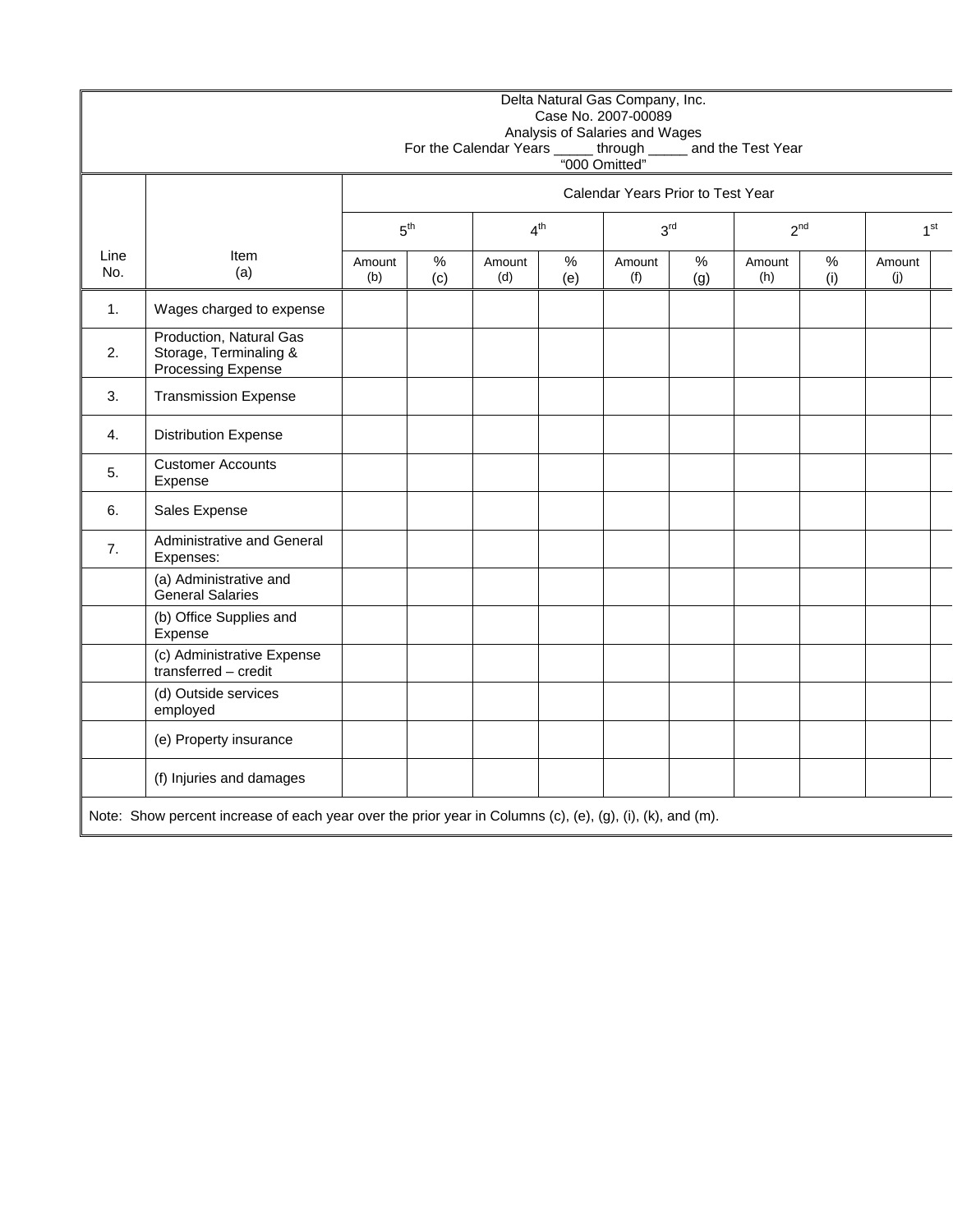|             |                                                                                                           |                                                                |             |               |             | Delta Natural Gas Company, Inc.<br>Case No. 2007-00089<br>Analysis of Salaries and Wages |             | For the Calendar Years ______ through _______ and the Test Year<br>"000 Omitted" |                 |               |  |
|-------------|-----------------------------------------------------------------------------------------------------------|----------------------------------------------------------------|-------------|---------------|-------------|------------------------------------------------------------------------------------------|-------------|----------------------------------------------------------------------------------|-----------------|---------------|--|
|             |                                                                                                           |                                                                |             |               |             | Calendar Years Prior to Test Year                                                        |             |                                                                                  |                 |               |  |
|             |                                                                                                           | $3^{\rm rd}$<br>$2^{nd}$<br>5 <sup>th</sup><br>4 <sup>th</sup> |             |               |             |                                                                                          |             |                                                                                  | 1 <sup>st</sup> |               |  |
| Line<br>No. | Item<br>(a)                                                                                               | Amount<br>(b)                                                  | $\%$<br>(c) | Amount<br>(d) | $\%$<br>(e) | Amount<br>(f)                                                                            | $\%$<br>(g) | Amount<br>(h)                                                                    | $\%$<br>(i)     | Amount<br>(j) |  |
| 7.          | Administrative and General<br>Expenses (continued):                                                       |                                                                |             |               |             |                                                                                          |             |                                                                                  |                 |               |  |
|             | (g) Employee pensions and<br>benefits                                                                     |                                                                |             |               |             |                                                                                          |             |                                                                                  |                 |               |  |
|             | (h) Franchise requirements                                                                                |                                                                |             |               |             |                                                                                          |             |                                                                                  |                 |               |  |
|             | (i) Regulatory commission<br>expense                                                                      |                                                                |             |               |             |                                                                                          |             |                                                                                  |                 |               |  |
|             | (j) Duplicate charges - credit                                                                            |                                                                |             |               |             |                                                                                          |             |                                                                                  |                 |               |  |
|             | (k) Miscellaneous general<br>expense                                                                      |                                                                |             |               |             |                                                                                          |             |                                                                                  |                 |               |  |
|             | (I) Maintenance of general<br>plant                                                                       |                                                                |             |               |             |                                                                                          |             |                                                                                  |                 |               |  |
| 8.          | <b>Total Administrative and</b><br>General Expenses - L7(a)<br>through L7(I)                              |                                                                |             |               |             |                                                                                          |             |                                                                                  |                 |               |  |
| 9.          | <b>Total Salaries and Wages</b><br>charged expense (L2 through<br>$L6 + L8$                               |                                                                |             |               |             |                                                                                          |             |                                                                                  |                 |               |  |
| 10.         | Wages Capitalized                                                                                         |                                                                |             |               |             |                                                                                          |             |                                                                                  |                 |               |  |
| 11.         | <b>Total Salaries and Wages</b>                                                                           |                                                                |             |               |             |                                                                                          |             |                                                                                  |                 |               |  |
| 12.         | Ratio of salaries and wages<br>charged expense to total wages<br>(L9 / L11)                               |                                                                |             |               |             |                                                                                          |             |                                                                                  |                 |               |  |
| 13.         | Ratio of salaries and wages<br>capitalized to total wages<br>(L10 / L11)                                  |                                                                |             |               |             |                                                                                          |             |                                                                                  |                 |               |  |
|             | Note: Show percent increase of each year over the prior year in Columns (c), (e), (g), (i), (k), and (m). |                                                                |             |               |             |                                                                                          |             |                                                                                  |                 |               |  |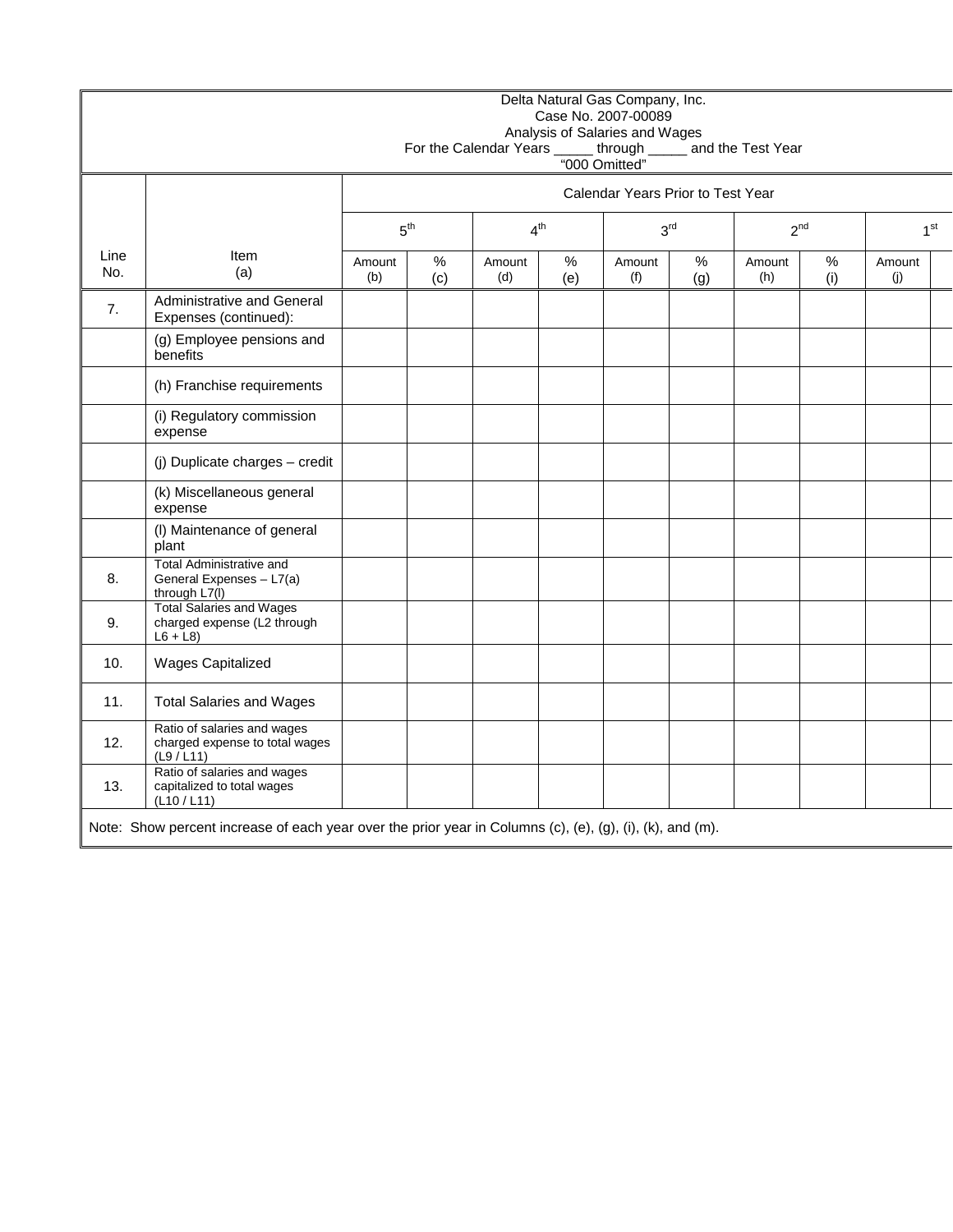| Delta Natural Gas Company, Inc.<br>Case No. 2007-00089 |                                                                                                                                                                                                                                                                                                                                              |                |                  |               |                       |  |  |  |  |
|--------------------------------------------------------|----------------------------------------------------------------------------------------------------------------------------------------------------------------------------------------------------------------------------------------------------------------------------------------------------------------------------------------------|----------------|------------------|---------------|-----------------------|--|--|--|--|
|                                                        | Reconciliation of Book Net Income and Federal Taxable Income                                                                                                                                                                                                                                                                                 |                |                  |               |                       |  |  |  |  |
|                                                        | 12 Months Ended                                                                                                                                                                                                                                                                                                                              |                |                  |               |                       |  |  |  |  |
|                                                        |                                                                                                                                                                                                                                                                                                                                              |                | Total<br>Company |               | Operating             |  |  |  |  |
|                                                        |                                                                                                                                                                                                                                                                                                                                              | Total          | Non-             | Kentucky      | $\overline{Other}$    |  |  |  |  |
| Line<br>No.                                            | Item<br>(a)                                                                                                                                                                                                                                                                                                                                  | Company<br>(b) | Operating<br>(c) | Retail<br>(d) | Jurisdictional<br>(e) |  |  |  |  |
|                                                        |                                                                                                                                                                                                                                                                                                                                              |                |                  |               |                       |  |  |  |  |
| 1.                                                     | Net income per books                                                                                                                                                                                                                                                                                                                         |                |                  |               |                       |  |  |  |  |
| 2.                                                     | Add income taxes:                                                                                                                                                                                                                                                                                                                            |                |                  |               |                       |  |  |  |  |
| 3.                                                     | Federal income tax - current                                                                                                                                                                                                                                                                                                                 |                |                  |               |                       |  |  |  |  |
| 4.                                                     | Federal income tax - deferred depreciation                                                                                                                                                                                                                                                                                                   |                |                  |               |                       |  |  |  |  |
| 5.                                                     | Federal income tax - deferred other                                                                                                                                                                                                                                                                                                          |                |                  |               |                       |  |  |  |  |
| 6.                                                     | Investment tax credit adjustment                                                                                                                                                                                                                                                                                                             |                |                  |               |                       |  |  |  |  |
| 7.                                                     | Federal income taxes charged to other<br>income and deductions                                                                                                                                                                                                                                                                               |                |                  |               |                       |  |  |  |  |
| 8.                                                     | State income taxes                                                                                                                                                                                                                                                                                                                           |                |                  |               |                       |  |  |  |  |
| 9.                                                     | State income taxes charged to other<br>income and deductions                                                                                                                                                                                                                                                                                 |                |                  |               |                       |  |  |  |  |
| 10.                                                    | Total                                                                                                                                                                                                                                                                                                                                        |                |                  |               |                       |  |  |  |  |
| 11.                                                    | Flow through items:                                                                                                                                                                                                                                                                                                                          |                |                  |               |                       |  |  |  |  |
| 12.                                                    | Add (itemize)                                                                                                                                                                                                                                                                                                                                |                |                  |               |                       |  |  |  |  |
| 13.                                                    | Deduct (itemize)                                                                                                                                                                                                                                                                                                                             |                |                  |               |                       |  |  |  |  |
| 14.                                                    | Book taxable income                                                                                                                                                                                                                                                                                                                          |                |                  |               |                       |  |  |  |  |
| 15.                                                    | Differences between book taxable income<br>and taxable income per tax return:                                                                                                                                                                                                                                                                |                |                  |               |                       |  |  |  |  |
| 16.                                                    | Add (itemize)                                                                                                                                                                                                                                                                                                                                |                |                  |               |                       |  |  |  |  |
| 17.                                                    | Deduct (itemize)                                                                                                                                                                                                                                                                                                                             |                |                  |               |                       |  |  |  |  |
| 18.                                                    | Taxable income per return                                                                                                                                                                                                                                                                                                                    |                |                  |               |                       |  |  |  |  |
|                                                        | Note: (1) Provide a calculation of the amount shown on Lines 3 through 7 above.<br>(2) Provide workpapers supporting each calculation including the depreciation for straight-line tax and<br>accelerated tax depreciation.<br>(3) Provide a schedule setting forth the basis of allocation of each item of revenue or cost allocated above. |                |                  |               |                       |  |  |  |  |
|                                                        |                                                                                                                                                                                                                                                                                                                                              |                |                  |               |                       |  |  |  |  |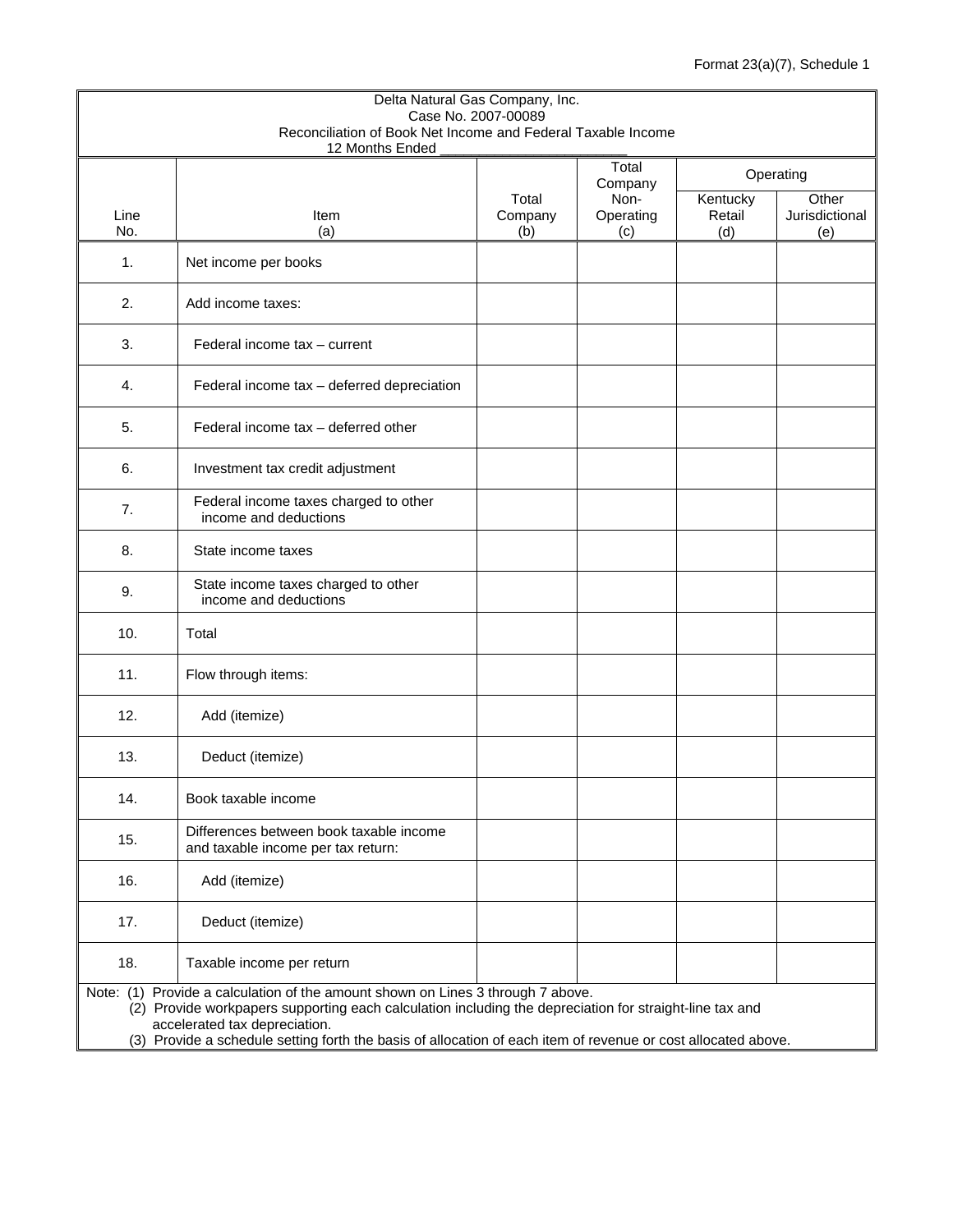| Delta Natural Gas Company, Inc.<br>Case No. 2007-00089                                                                                                                                                                                                                                                                                       |                                                                               |                |                  |               |                       |  |  |  |
|----------------------------------------------------------------------------------------------------------------------------------------------------------------------------------------------------------------------------------------------------------------------------------------------------------------------------------------------|-------------------------------------------------------------------------------|----------------|------------------|---------------|-----------------------|--|--|--|
|                                                                                                                                                                                                                                                                                                                                              | Reconciliation of Book Net Income and State Taxable Income                    |                |                  |               |                       |  |  |  |
|                                                                                                                                                                                                                                                                                                                                              | 12 Months Ended                                                               |                | Total            |               | Operating             |  |  |  |
|                                                                                                                                                                                                                                                                                                                                              |                                                                               | Total          | Company<br>Non-  | Kentucky      | Other                 |  |  |  |
| Line<br>No.                                                                                                                                                                                                                                                                                                                                  | Item<br>(a)                                                                   | Company<br>(b) | Operating<br>(c) | Retail<br>(d) | Jurisdictional<br>(e) |  |  |  |
| 1.                                                                                                                                                                                                                                                                                                                                           | Net income per books                                                          |                |                  |               |                       |  |  |  |
| 2.                                                                                                                                                                                                                                                                                                                                           | Add income taxes:                                                             |                |                  |               |                       |  |  |  |
| 3.                                                                                                                                                                                                                                                                                                                                           | Federal income tax - current                                                  |                |                  |               |                       |  |  |  |
| 4.                                                                                                                                                                                                                                                                                                                                           | Federal income tax - deferred depreciation                                    |                |                  |               |                       |  |  |  |
| 5.                                                                                                                                                                                                                                                                                                                                           | Federal income tax - deferred other                                           |                |                  |               |                       |  |  |  |
| 6.                                                                                                                                                                                                                                                                                                                                           | Investment tax credit adjustment                                              |                |                  |               |                       |  |  |  |
| 7.                                                                                                                                                                                                                                                                                                                                           | Federal income taxes charged to other<br>income and deductions                |                |                  |               |                       |  |  |  |
| 8.                                                                                                                                                                                                                                                                                                                                           | State income taxes                                                            |                |                  |               |                       |  |  |  |
| 9.                                                                                                                                                                                                                                                                                                                                           | State income taxes charged to other<br>income and deductions                  |                |                  |               |                       |  |  |  |
| 10.                                                                                                                                                                                                                                                                                                                                          | Total                                                                         |                |                  |               |                       |  |  |  |
| 11.                                                                                                                                                                                                                                                                                                                                          | Flow through items:                                                           |                |                  |               |                       |  |  |  |
| 12.                                                                                                                                                                                                                                                                                                                                          | Add (itemize)                                                                 |                |                  |               |                       |  |  |  |
| 13.                                                                                                                                                                                                                                                                                                                                          | Deduct (itemize)                                                              |                |                  |               |                       |  |  |  |
| 14.                                                                                                                                                                                                                                                                                                                                          | Book taxable income                                                           |                |                  |               |                       |  |  |  |
| 15.                                                                                                                                                                                                                                                                                                                                          | Differences between book taxable income<br>and taxable income per tax return: |                |                  |               |                       |  |  |  |
| 16.                                                                                                                                                                                                                                                                                                                                          | Add (itemize)                                                                 |                |                  |               |                       |  |  |  |
| 17.                                                                                                                                                                                                                                                                                                                                          | Deduct (itemize)                                                              |                |                  |               |                       |  |  |  |
| 18.                                                                                                                                                                                                                                                                                                                                          | Taxable income per return                                                     |                |                  |               |                       |  |  |  |
| Note: (1) Provide a calculation of the amount shown on Lines 3 through 7 above.<br>(2) Provide workpapers supporting each calculation including the depreciation for straight-line tax and<br>accelerated tax depreciation.<br>(3) Provide a schedule setting forth the basis of allocation of each item of revenue or cost allocated above. |                                                                               |                |                  |               |                       |  |  |  |
|                                                                                                                                                                                                                                                                                                                                              |                                                                               |                |                  |               |                       |  |  |  |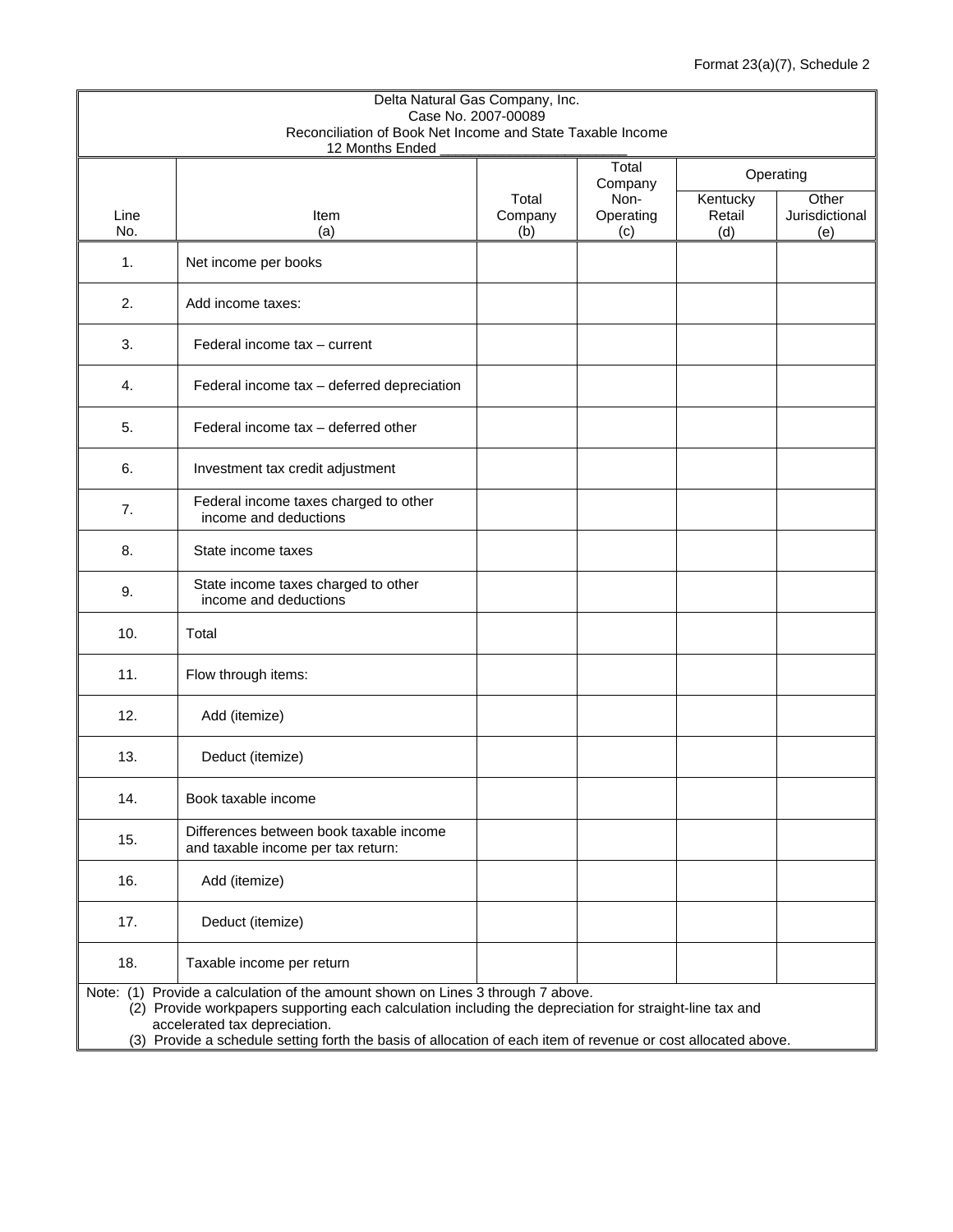|             |                                    |                           | Delta Natural Gas Company, Inc.                    |                                                       |                           |                       |
|-------------|------------------------------------|---------------------------|----------------------------------------------------|-------------------------------------------------------|---------------------------|-----------------------|
|             |                                    |                           | Case No. 2007-00089                                |                                                       |                           |                       |
|             |                                    | 12 Months Ended           | Analysis of Other Operating Taxes<br>"000 Omitted" |                                                       |                           |                       |
| Line<br>No. | Item<br>(a)                        | Charged<br>Expense<br>(b) | Charged to<br>Construction<br>(c)                  | Charged to<br>Other<br>Accounts <sup>(1)</sup><br>(d) | Amounts<br>Accrued<br>(e) | Amount<br>Paid<br>(f) |
| 1.          | Kentucky Retail                    |                           |                                                    |                                                       |                           |                       |
|             | (a) State income                   |                           |                                                    |                                                       |                           |                       |
|             | (b) Franchise fees                 |                           |                                                    |                                                       |                           |                       |
|             | (c) Ad valorem                     |                           |                                                    |                                                       |                           |                       |
|             | (d) Payroll (employers portion)    |                           |                                                    |                                                       |                           |                       |
|             | (e) Other taxes                    |                           |                                                    |                                                       |                           |                       |
| 2.          | Total Retail [L1(a) through L1(e)] |                           |                                                    |                                                       |                           |                       |
| 3.          | Other jurisdictions                |                           |                                                    |                                                       |                           |                       |
|             | Total per books (L2 and L3)        |                           |                                                    |                                                       |                           |                       |

 $(1)$  Explain items in this Column.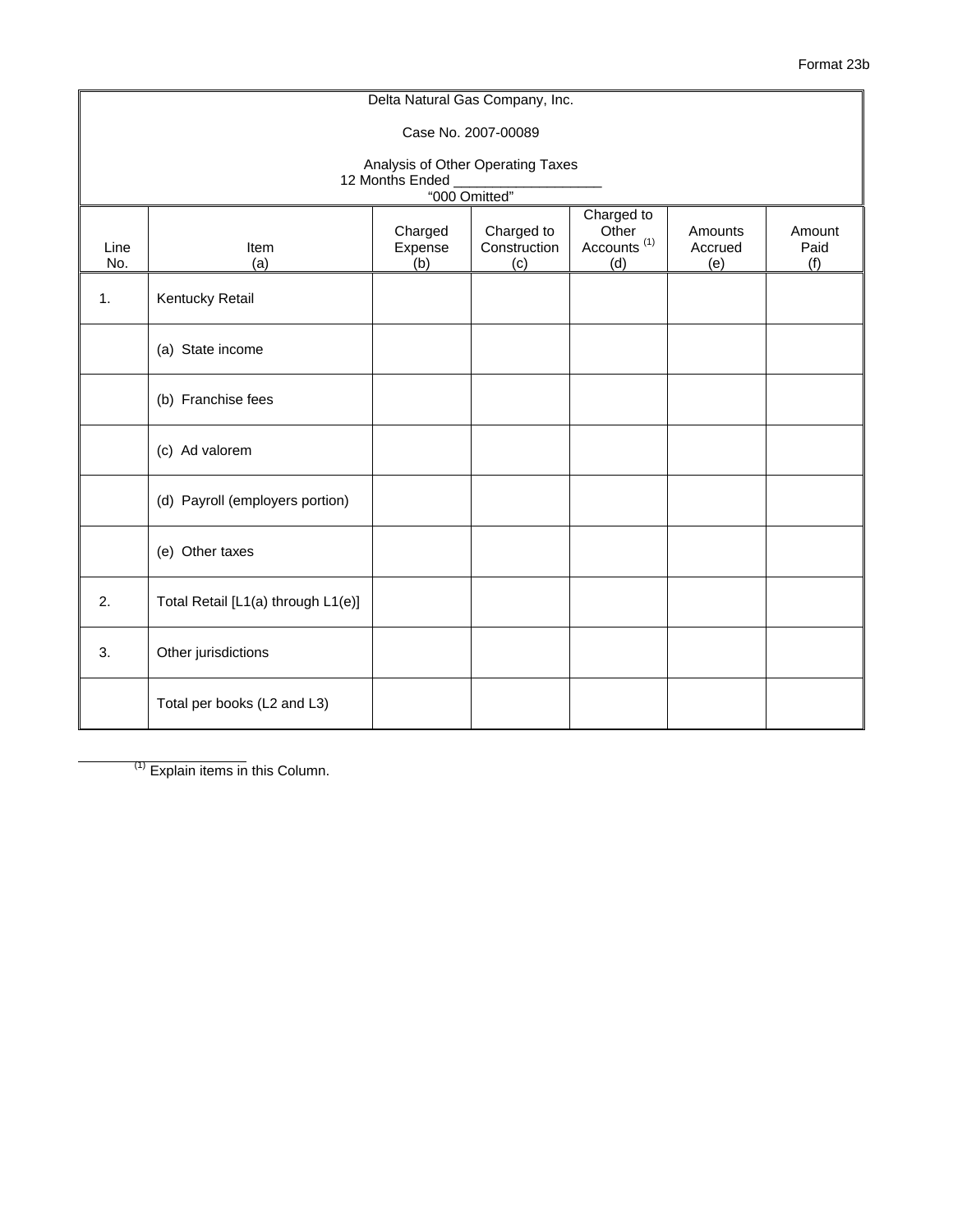### Format 24, Page 1 of 2

|             | Delta Natural Gas Company, Inc.<br>Case No. 2007-00089<br>Net Income per MCF Sold<br>For the Calendar Years _______ through ______<br>And for the Test Year<br>"000 Omitted" |                        |                                      |                        |                            |
|-------------|------------------------------------------------------------------------------------------------------------------------------------------------------------------------------|------------------------|--------------------------------------|------------------------|----------------------------|
|             |                                                                                                                                                                              |                        | 12 Months Ended                      |                        |                            |
|             |                                                                                                                                                                              |                        | Calendar Years Prior to Test<br>Year |                        |                            |
| Line<br>No. | Item<br>(a)                                                                                                                                                                  | 3 <sup>rd</sup><br>(b) | $2^{nd}$<br>(c)                      | 1 <sup>st</sup><br>(d) | <b>Test</b><br>Year<br>(e) |
| 1.          | <b>Operating Income</b>                                                                                                                                                      |                        |                                      |                        |                            |
| 2.          | <b>Operating Revenues</b>                                                                                                                                                    |                        |                                      |                        |                            |
| 3.          | <b>Operating Income Deductions</b>                                                                                                                                           |                        |                                      |                        |                            |
| 4.          | Operating and Maintenance Expenses:                                                                                                                                          |                        |                                      |                        |                            |
| 5.          | <b>Purchased Gas</b>                                                                                                                                                         |                        |                                      |                        |                            |
| 6.          | Other Gas Supply Expenses                                                                                                                                                    |                        |                                      |                        |                            |
| 7.          | Underground Storage                                                                                                                                                          |                        |                                      |                        |                            |
| 8.          | <b>Transmission Expenses</b>                                                                                                                                                 |                        |                                      |                        |                            |
| 9.          | <b>Distribution Expenses</b>                                                                                                                                                 |                        |                                      |                        |                            |
| 10.         | <b>Customer Accounts Expense</b>                                                                                                                                             |                        |                                      |                        |                            |
| 11.         | Sales Expense                                                                                                                                                                |                        |                                      |                        |                            |
| 12.         | Administrative and General Expense                                                                                                                                           |                        |                                      |                        |                            |
| 13.         | Total (L5 through L12)                                                                                                                                                       |                        |                                      |                        |                            |
| 14.         | <b>Depreciation Expenses</b>                                                                                                                                                 |                        |                                      |                        |                            |
| 15.         | Amortization of Utility Plant Acquisition Adjustment                                                                                                                         |                        |                                      |                        |                            |
| 16.         | <b>Taxes Other Than Income Taxes</b>                                                                                                                                         |                        |                                      |                        |                            |
| 17.         | Income Taxes - Federal                                                                                                                                                       |                        |                                      |                        |                            |
| 18.         | Income Taxes - Other                                                                                                                                                         |                        |                                      |                        |                            |
| 19.         | Provision for Deferred Income Taxes                                                                                                                                          |                        |                                      |                        |                            |
| 20.         | Investment Tax Credit Adjustment - Net                                                                                                                                       |                        |                                      |                        |                            |
| 21.         | <b>Total Utility Operating Expenses</b>                                                                                                                                      |                        |                                      |                        |                            |
| 22.         | Net Utility Operating Income                                                                                                                                                 |                        |                                      |                        |                            |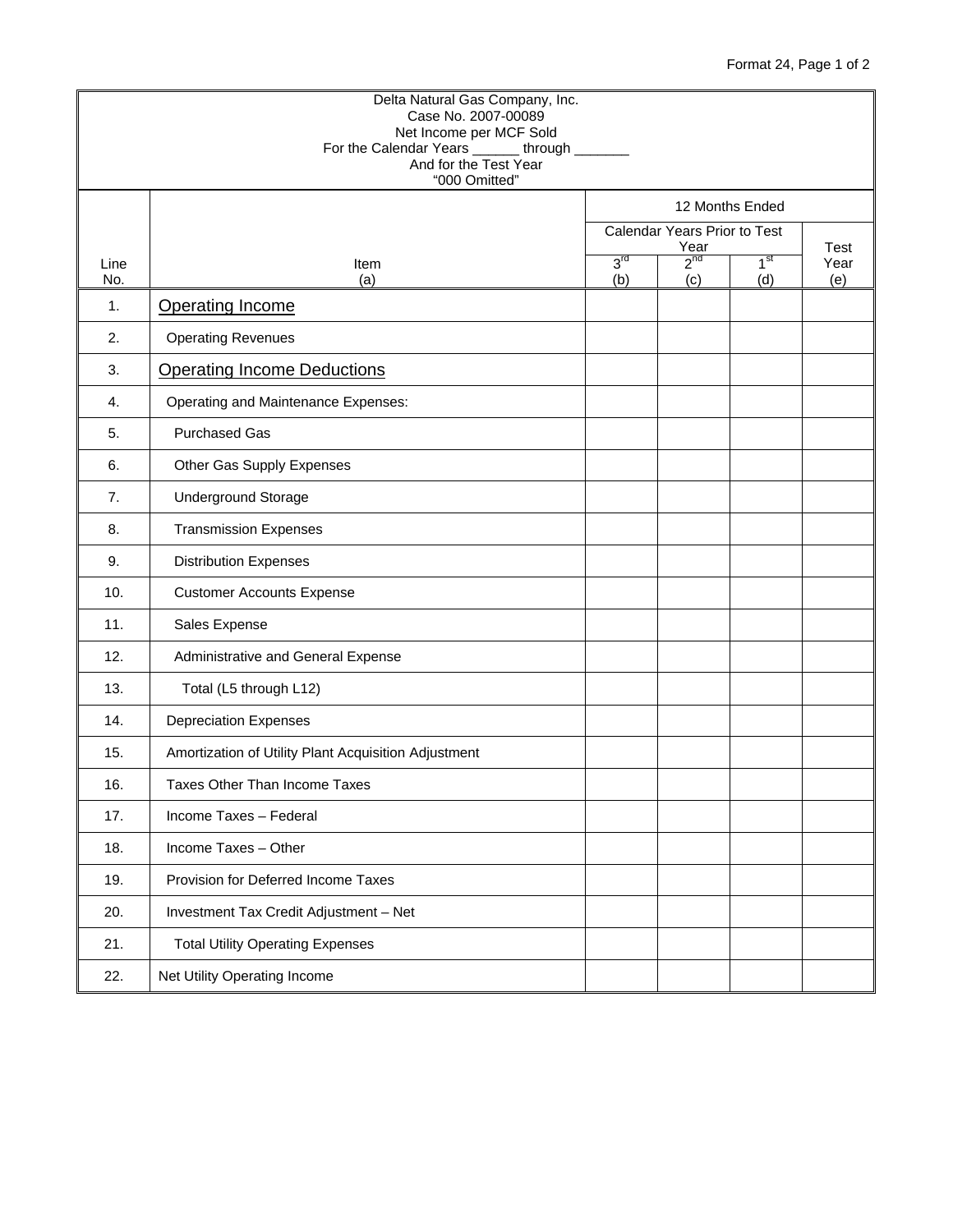### Format 24, Page 2 of 2

|             | "000 Omitted"                                    |                        | 12 Months Ended              |                 |                     |
|-------------|--------------------------------------------------|------------------------|------------------------------|-----------------|---------------------|
|             |                                                  |                        | Calendar Years Prior to Test |                 |                     |
| Line<br>No. | Item<br>(a)                                      | 3 <sup>rd</sup><br>(b) | Year<br>$2^{nd}$             | 1 <sup>st</sup> | Test<br>Year<br>(e) |
| 23.         | Other Income and Deductions                      |                        | (c)                          | (d)             |                     |
| 24.         | Other Income:                                    |                        |                              |                 |                     |
| 25.         | Equity in Earnings of Subsidiary Company         |                        |                              |                 |                     |
| 26.         | Interest and Dividend Income                     |                        |                              |                 |                     |
| 27.         | Allowance for Funds Used During Construction     |                        |                              |                 |                     |
| 28.         | Miscellaneous Nonoperating Income                |                        |                              |                 |                     |
| 29.         | Gain on Disposition of Property                  |                        |                              |                 |                     |
| 30.         | <b>Total Other Income</b>                        |                        |                              |                 |                     |
| 31.         | Other Income Deductions:                         |                        |                              |                 |                     |
| 32.         | Loss on Disposition of Property                  |                        |                              |                 |                     |
| 33.         | Miscellaneous Income Deductions                  |                        |                              |                 |                     |
| 34.         | Taxes Applicable to Other Income and Deductions: |                        |                              |                 |                     |
| 35.         | Income Taxes and Investment Tax Credits          |                        |                              |                 |                     |
| 36.         | Taxes Other Than Income Taxes                    |                        |                              |                 |                     |
| 37.         | Total Taxes on Other Income and Deductions       |                        |                              |                 |                     |
| 38.         | Net Other Income and Deductions                  |                        |                              |                 |                     |
| 39.         | <b>Interest Charges</b>                          |                        |                              |                 |                     |
| 40.         | Interest on Long-Term Debt                       |                        |                              |                 |                     |
| 41.         | Interest on Short-Term Debt                      |                        |                              |                 |                     |
| 42.         | Amortization of Premium on Debt - Credit         |                        |                              |                 |                     |
| 43.         | Other Interest Expense                           |                        |                              |                 |                     |
| 44.         | <b>Total Interest Charges</b>                    |                        |                              |                 |                     |
| 45.         | Net Income                                       |                        |                              |                 |                     |
|             |                                                  |                        |                              |                 |                     |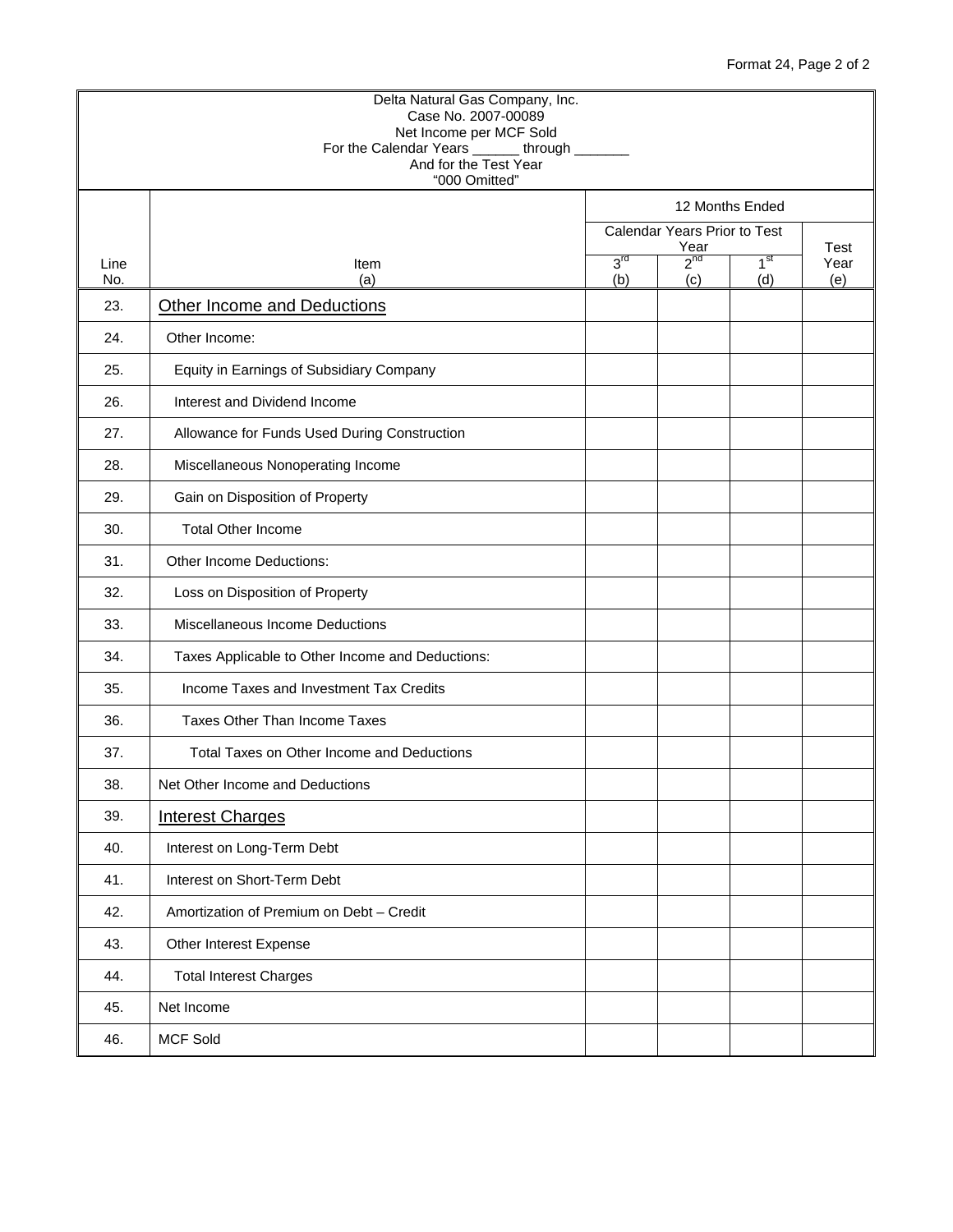|                | Delta Natural Gas Company, Inc.<br>Case No. 2007-00089<br>Comparative Operating Statistics - Gas Operations<br>For the Calendar Years _______ through ______<br>And the Test Year<br>(Total Company) |             |                 |             |                                   |                      |                 |  |  |  |
|----------------|------------------------------------------------------------------------------------------------------------------------------------------------------------------------------------------------------|-------------|-----------------|-------------|-----------------------------------|----------------------|-----------------|--|--|--|
|                | Item<br>(a)                                                                                                                                                                                          |             |                 |             | Calendar Years Prior to Test Year |                      |                 |  |  |  |
| Line No.       |                                                                                                                                                                                                      |             | 3rd Year        |             | 2 <sup>nd</sup> Year              | 1 <sup>st</sup> Year |                 |  |  |  |
|                |                                                                                                                                                                                                      | Cost<br>(b) | $%$ Inc.<br>(c) | Cost<br>(d) | $%$ Inc.<br>(e)                   | Cost<br>(f)          | $%$ Inc.<br>(q) |  |  |  |
| $\mathbf{1}$ . | Cost per MCF of Purchased Gas                                                                                                                                                                        |             |                 |             |                                   |                      |                 |  |  |  |
| 2.             | Cost of Propane Gas per MCF Equivalent for<br>Peak Shaving                                                                                                                                           |             |                 |             |                                   |                      |                 |  |  |  |
| 3.             | Cost per MCF of Gas Sold                                                                                                                                                                             |             |                 |             |                                   |                      |                 |  |  |  |
| 4.             | Maintenance Cost per Transmission Mile                                                                                                                                                               |             |                 |             |                                   |                      |                 |  |  |  |
| 5.             | Maintenance Cost per Distribution Mile                                                                                                                                                               |             |                 |             |                                   |                      |                 |  |  |  |
| 6.             | Sales Promotion Expense per Customer                                                                                                                                                                 |             |                 |             |                                   |                      |                 |  |  |  |
| 7.             | Administration and General Expense per<br>Customer                                                                                                                                                   |             |                 |             |                                   |                      |                 |  |  |  |
| 8.             | Wages and Salaries - Charged Expense - per<br>Average Employee                                                                                                                                       |             |                 |             |                                   |                      |                 |  |  |  |
| 9.             | <b>Depreciation Expense:</b>                                                                                                                                                                         |             |                 |             |                                   |                      |                 |  |  |  |
| 10.            | Per \$100 of Average Gross Depreciable<br><b>Plant in Service</b>                                                                                                                                    |             |                 |             |                                   |                      |                 |  |  |  |
| 11.            | Rents:                                                                                                                                                                                               |             |                 |             |                                   |                      |                 |  |  |  |
| 12.            | Per \$100 of Average Gross Plant in Service                                                                                                                                                          |             |                 |             |                                   |                      |                 |  |  |  |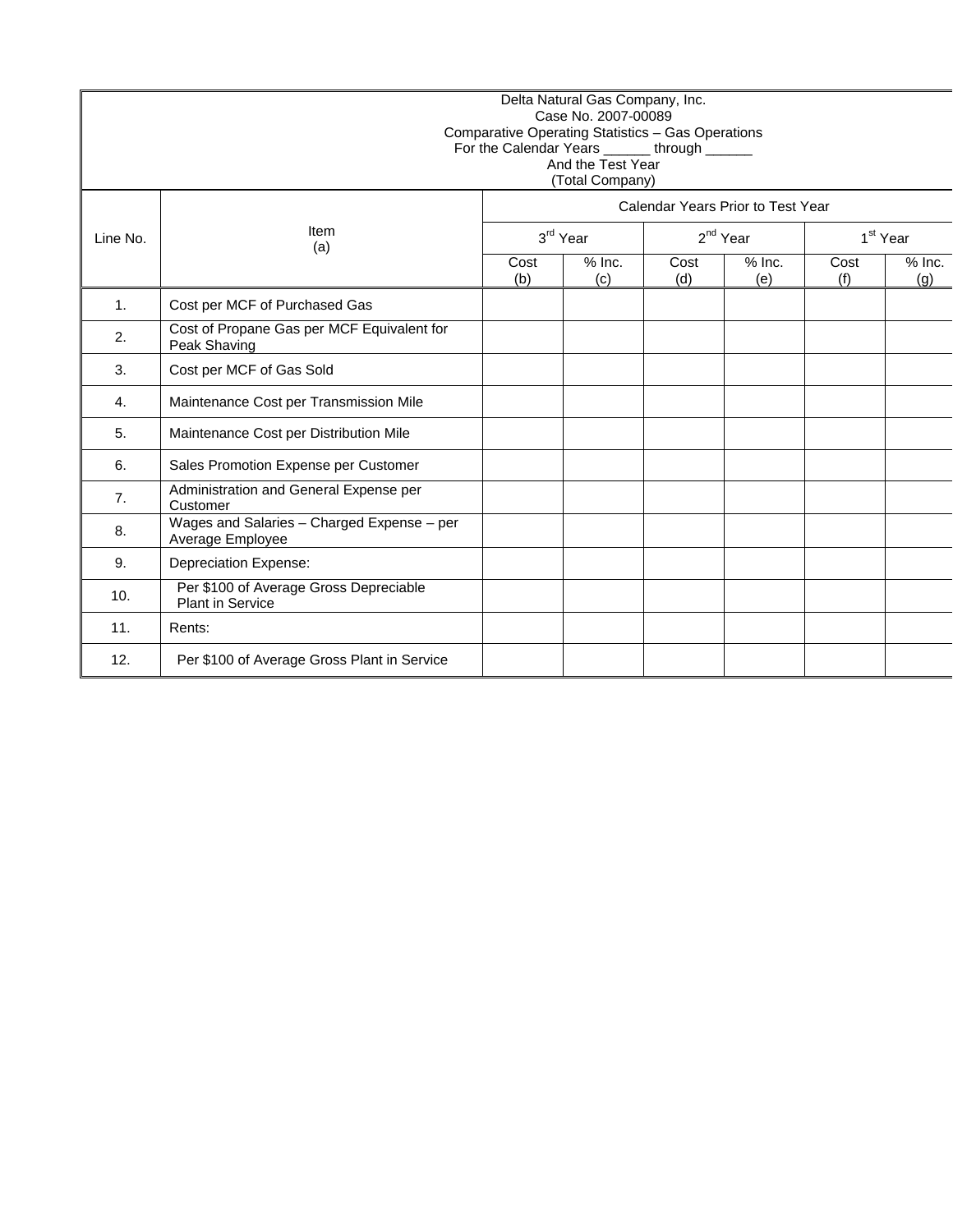|          | Delta Natural Gas Company, Inc.<br>Case No. 2007-00089<br>Comparative Operating Statistics - Gas Operations<br>For the Calendar Years ______ through ______<br>And the Test Year<br>(Total Company)<br>Calendar Years Prior to Test Year |                 |             |                 |               |                      |  |  |  |  |
|----------|------------------------------------------------------------------------------------------------------------------------------------------------------------------------------------------------------------------------------------------|-----------------|-------------|-----------------|---------------|----------------------|--|--|--|--|
|          |                                                                                                                                                                                                                                          |                 |             |                 |               |                      |  |  |  |  |
| Line No. | Item<br>(a)                                                                                                                                                                                                                              |                 | 3rd Year    |                 | $2^{nd}$ Year | 1 <sup>st</sup> Year |  |  |  |  |
|          | Cost<br>(b)                                                                                                                                                                                                                              | $%$ Inc.<br>(c) | Cost<br>(d) | $%$ Inc.<br>(e) | Cost<br>(f)   | $%$ Inc.<br>(g)      |  |  |  |  |
| 13.      | Property Taxes:                                                                                                                                                                                                                          |                 |             |                 |               |                      |  |  |  |  |
| 14.      | Per \$100 of Average Net Plant in Service                                                                                                                                                                                                |                 |             |                 |               |                      |  |  |  |  |
| 15.      | Payroll Taxes:                                                                                                                                                                                                                           |                 |             |                 |               |                      |  |  |  |  |
| 16.      | Per Average Employee whose Salary is<br>Charged to Expense                                                                                                                                                                               |                 |             |                 |               |                      |  |  |  |  |
| 17.      | Interest Expense:                                                                                                                                                                                                                        |                 |             |                 |               |                      |  |  |  |  |
| 18.      | Per \$100 of Average Debt Outstanding                                                                                                                                                                                                    |                 |             |                 |               |                      |  |  |  |  |
| 19.      | Per \$100 of Average Plant Investment                                                                                                                                                                                                    |                 |             |                 |               |                      |  |  |  |  |
| 20.      | Per MCF Sold                                                                                                                                                                                                                             |                 |             |                 |               |                      |  |  |  |  |
| 21.      | Meter Reading Expense per Meter                                                                                                                                                                                                          |                 |             |                 |               |                      |  |  |  |  |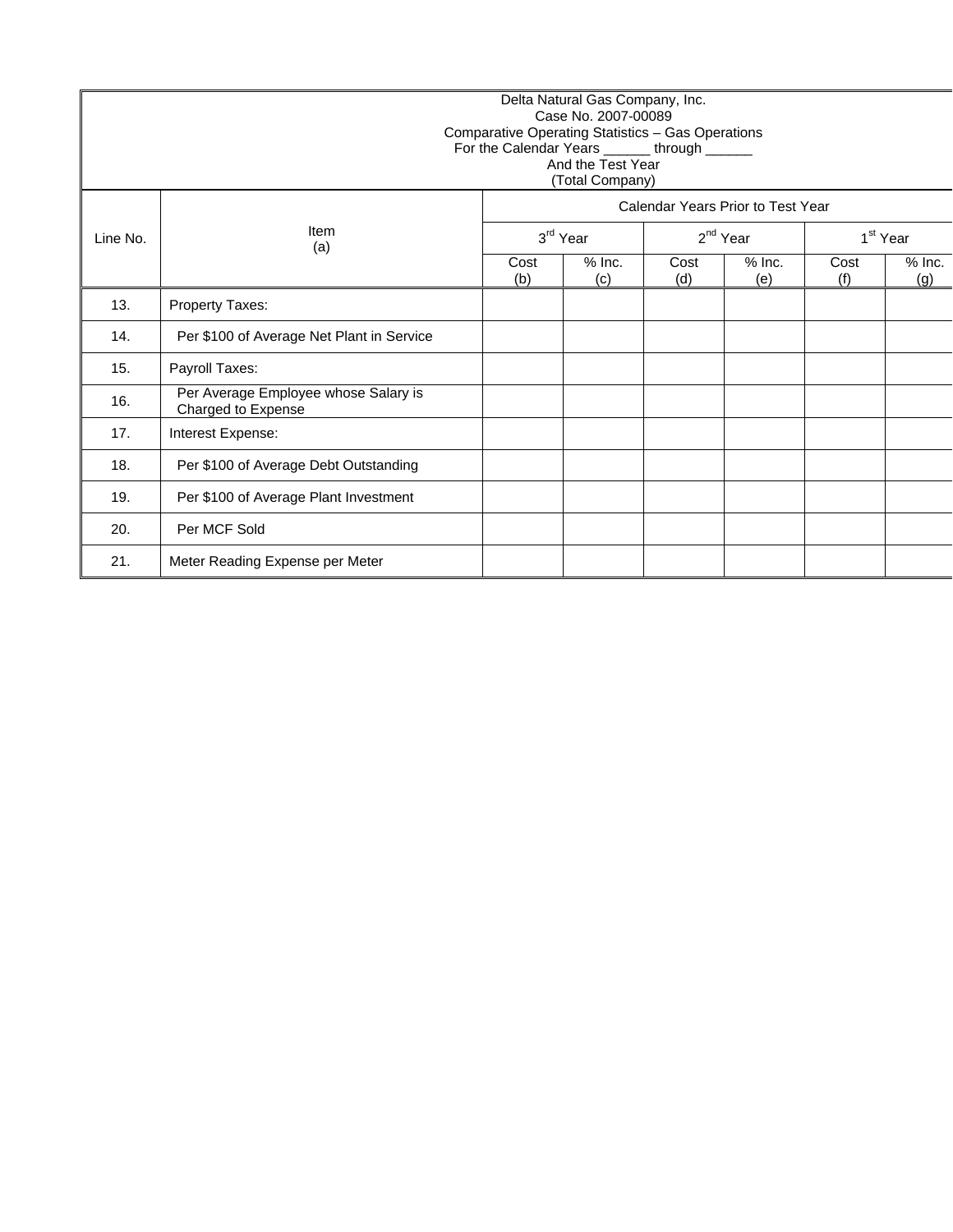|                   |                                                             | Delta Natural Gas Company, Inc.<br>Case No. 2007-00089<br>Statement of Gas Plant in Service |           |                  |                  |                          |
|-------------------|-------------------------------------------------------------|---------------------------------------------------------------------------------------------|-----------|------------------|------------------|--------------------------|
|                   |                                                             | For the Test Year<br>(Total Company)                                                        |           |                  |                  |                          |
| Account<br>Number | Title of Accounts                                           | Beginning<br>Balance                                                                        | Additions | Retire-<br>ments | <b>Transfers</b> | Ending<br><b>Balance</b> |
|                   | <b>Intangible Plant</b>                                     |                                                                                             |           |                  |                  |                          |
| 301.0             | Organization                                                |                                                                                             |           |                  |                  |                          |
| 302.0             | <b>Franchises and Consents</b>                              |                                                                                             |           |                  |                  |                          |
| 303.0             | Miscellaneous Intangible Plant                              |                                                                                             |           |                  |                  |                          |
| 106.0             | <b>Completed Construction Not Classified</b>                |                                                                                             |           |                  |                  |                          |
|                   | Total Intangible Plant                                      |                                                                                             |           |                  |                  |                          |
|                   | <b>Production Plant:</b>                                    |                                                                                             |           |                  |                  |                          |
|                   | <b>Natural Gas Production and</b><br><b>Gathering Plant</b> |                                                                                             |           |                  |                  |                          |
| 325.1             | <b>Producing Lands</b>                                      |                                                                                             |           |                  |                  |                          |
| 325.2             | Producing Leaseholds                                        |                                                                                             |           |                  |                  |                          |
| 325.3             | <b>Gas Rights</b>                                           |                                                                                             |           |                  |                  |                          |
| 325.4             | Rights-of-way                                               |                                                                                             |           |                  |                  |                          |
| 325.5             | Other Land and Land Rights                                  |                                                                                             |           |                  |                  |                          |
| 326.0             | <b>Gas Well Structures</b>                                  |                                                                                             |           |                  |                  |                          |
| 327.0             | <b>Field Compressor Station Structures</b>                  |                                                                                             |           |                  |                  |                          |
| 328.0             | Field Measuring and Regulating Station<br>Structures        |                                                                                             |           |                  |                  |                          |
| 329.0             | <b>Other Structures</b>                                     |                                                                                             |           |                  |                  |                          |
| 330.0             | Producing Gas Wells - Well<br>Construction                  |                                                                                             |           |                  |                  |                          |
| 331.0             | Producing Gas Wells - Well Equipment                        |                                                                                             |           |                  |                  |                          |
| 332.0             | <b>Field Lines</b>                                          |                                                                                             |           |                  |                  |                          |
| 333.0             | Field Compressor Station Equipment                          |                                                                                             |           |                  |                  |                          |
| 334.0             | Field Measuring and Regulating Station<br>Equipment         |                                                                                             |           |                  |                  |                          |
| 335.0             | Drilling and Cleaning Equipment                             |                                                                                             |           |                  |                  |                          |
| 336.0             | <b>Purification Equipment</b>                               |                                                                                             |           |                  |                  |                          |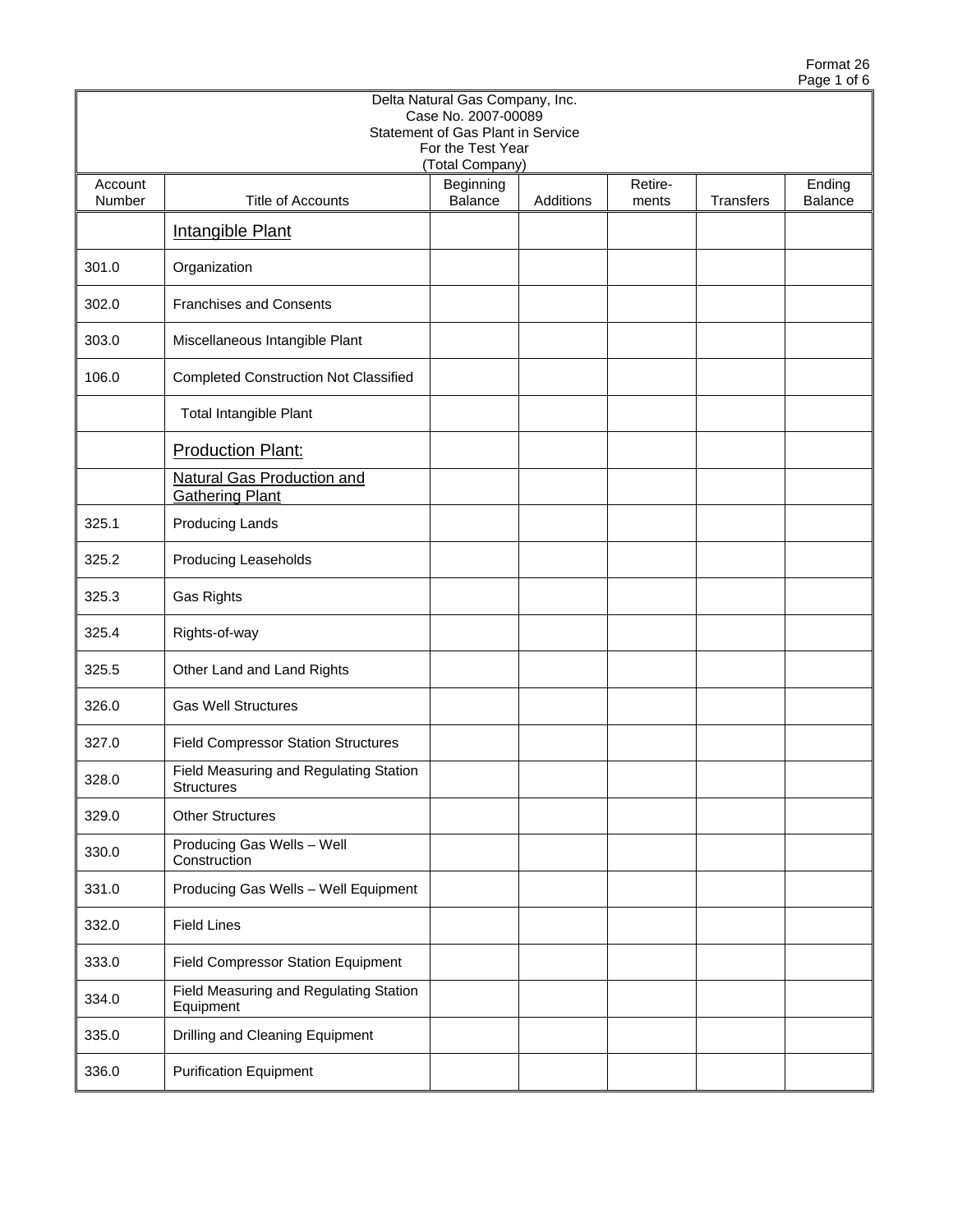|                   |                                                                           | Delta Natural Gas Company, Inc.<br>Case No. 2007-00089 |           |                  |           |                   |
|-------------------|---------------------------------------------------------------------------|--------------------------------------------------------|-----------|------------------|-----------|-------------------|
|                   |                                                                           | Statement of Gas Plant in Service<br>For the Test Year |           |                  |           |                   |
| Account<br>Number | Title of Accounts                                                         | (Total Company)<br>Beginning<br>Balance                | Additions | Retire-<br>ments | Transfers | Ending<br>Balance |
| 337.0             | Other Equipment                                                           |                                                        |           |                  |           |                   |
| 338.0             | Unsuccessful Exploration and<br><b>Development Costs</b>                  |                                                        |           |                  |           |                   |
| 106.0             | <b>Completed Construction Not Classified</b>                              |                                                        |           |                  |           |                   |
|                   | <b>Total Natural Gas Production and</b><br><b>Gathering Plant</b>         |                                                        |           |                  |           |                   |
|                   | <b>Products Extraction Plant</b>                                          |                                                        |           |                  |           |                   |
| 340.0             | Land and Land Rights                                                      |                                                        |           |                  |           |                   |
| 341.0             | Structures and Improvements                                               |                                                        |           |                  |           |                   |
| 342.0             | <b>Extracting and Refining Equipment</b>                                  |                                                        |           |                  |           |                   |
| 343.0             | Pipe Lines                                                                |                                                        |           |                  |           |                   |
| 344.0             | <b>Extracted Products Storage Equipment</b>                               |                                                        |           |                  |           |                   |
| 345.0             | <b>Compressor Equipment</b>                                               |                                                        |           |                  |           |                   |
| 346.0             | Gas Measuring and Regulating<br>Equipment                                 |                                                        |           |                  |           |                   |
| 347.0             | Other Equipment                                                           |                                                        |           |                  |           |                   |
| 106.0             | <b>Completed Construction Not Classified</b>                              |                                                        |           |                  |           |                   |
|                   | <b>Total Products Extraction Plant</b>                                    |                                                        |           |                  |           |                   |
|                   | <b>Total Natural Gas Production Plant</b>                                 |                                                        |           |                  |           |                   |
|                   | <b>Manufactured Gas Production Plant</b><br>(submit supplement statement) |                                                        |           |                  |           |                   |
|                   | <b>Total Production Plant</b>                                             |                                                        |           |                  |           |                   |
|                   | <b>Natural Gas Storage and</b><br><b>Processing Plant:</b>                |                                                        |           |                  |           |                   |
|                   | <b>Underground Storage Plant</b>                                          |                                                        |           |                  |           |                   |
| 350.1             | Land                                                                      |                                                        |           |                  |           |                   |
| 350.2             | Rights-of-way                                                             |                                                        |           |                  |           |                   |
| 351.0             | Structures and Improvements                                               |                                                        |           |                  |           |                   |
| 352.0             | Wells                                                                     |                                                        |           |                  |           |                   |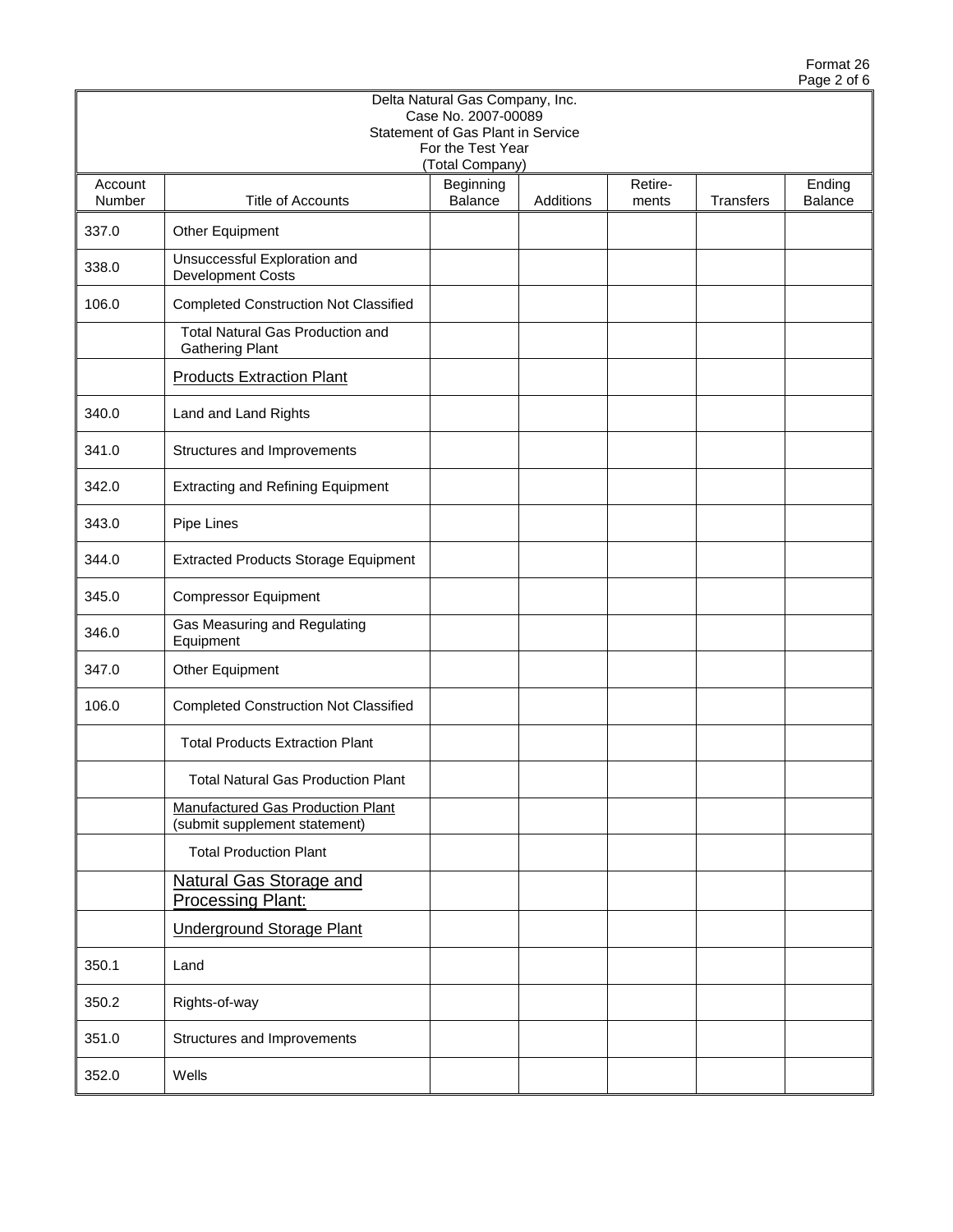|                   |                                                                                   | Delta Natural Gas Company, Inc.<br>Case No. 2007-00089<br>Statement of Gas Plant in Service<br>For the Test Year |           |                  |                  |                          |
|-------------------|-----------------------------------------------------------------------------------|------------------------------------------------------------------------------------------------------------------|-----------|------------------|------------------|--------------------------|
|                   |                                                                                   | (Total Company)                                                                                                  |           |                  |                  |                          |
| Account<br>Number | Title of Accounts                                                                 | Beginning<br>Balance                                                                                             | Additions | Retire-<br>ments | <b>Transfers</b> | Ending<br><b>Balance</b> |
| 352.1             | Storage Leaseholds and Rights                                                     |                                                                                                                  |           |                  |                  |                          |
| 352.2             | Reservoirs                                                                        |                                                                                                                  |           |                  |                  |                          |
| 352.3             | Non-recoverable Natural Gas                                                       |                                                                                                                  |           |                  |                  |                          |
| 353.0             | Lines                                                                             |                                                                                                                  |           |                  |                  |                          |
| 354.0             | <b>Compressor Station Equipment</b>                                               |                                                                                                                  |           |                  |                  |                          |
| 355.0             | Measuring and Regulating Equipment                                                |                                                                                                                  |           |                  |                  |                          |
| 356.0             | <b>Purification Equipment</b>                                                     |                                                                                                                  |           |                  |                  |                          |
| 357.0             | Other Equipment                                                                   |                                                                                                                  |           |                  |                  |                          |
| 106.0             | <b>Completed Construction Not Classified</b>                                      |                                                                                                                  |           |                  |                  |                          |
|                   | Total Underground Storage Plant                                                   |                                                                                                                  |           |                  |                  |                          |
|                   | <b>Other Storage Plant</b>                                                        |                                                                                                                  |           |                  |                  |                          |
| 360.0             | Land and Land Rights                                                              |                                                                                                                  |           |                  |                  |                          |
| 361.0             | Structures and Improvements                                                       |                                                                                                                  |           |                  |                  |                          |
| 362.0             | <b>Gas Holders</b>                                                                |                                                                                                                  |           |                  |                  |                          |
| 363.0             | <b>Purification Equipment</b>                                                     |                                                                                                                  |           |                  |                  |                          |
| 363.1             | <b>Liquefaction Equipment</b>                                                     |                                                                                                                  |           |                  |                  |                          |
| 363.2             | Vaporizing Equipment                                                              |                                                                                                                  |           |                  |                  |                          |
| 363.3             | <b>Compressor Equipment</b>                                                       |                                                                                                                  |           |                  |                  |                          |
| 363.4             | Measuring and Regulating Equipment                                                |                                                                                                                  |           |                  |                  |                          |
| 363.5             | Other Equipment                                                                   |                                                                                                                  |           |                  |                  |                          |
| 106.0             | <b>Completed Construction Not Classified</b>                                      |                                                                                                                  |           |                  |                  |                          |
|                   | <b>Total Other Storage Plant</b>                                                  |                                                                                                                  |           |                  |                  |                          |
|                   | <b>Base Load Liquefied Natural Gas</b><br><b>Terminating and Processing Plant</b> |                                                                                                                  |           |                  |                  |                          |
| 364.1             | Land and Land Rights                                                              |                                                                                                                  |           |                  |                  |                          |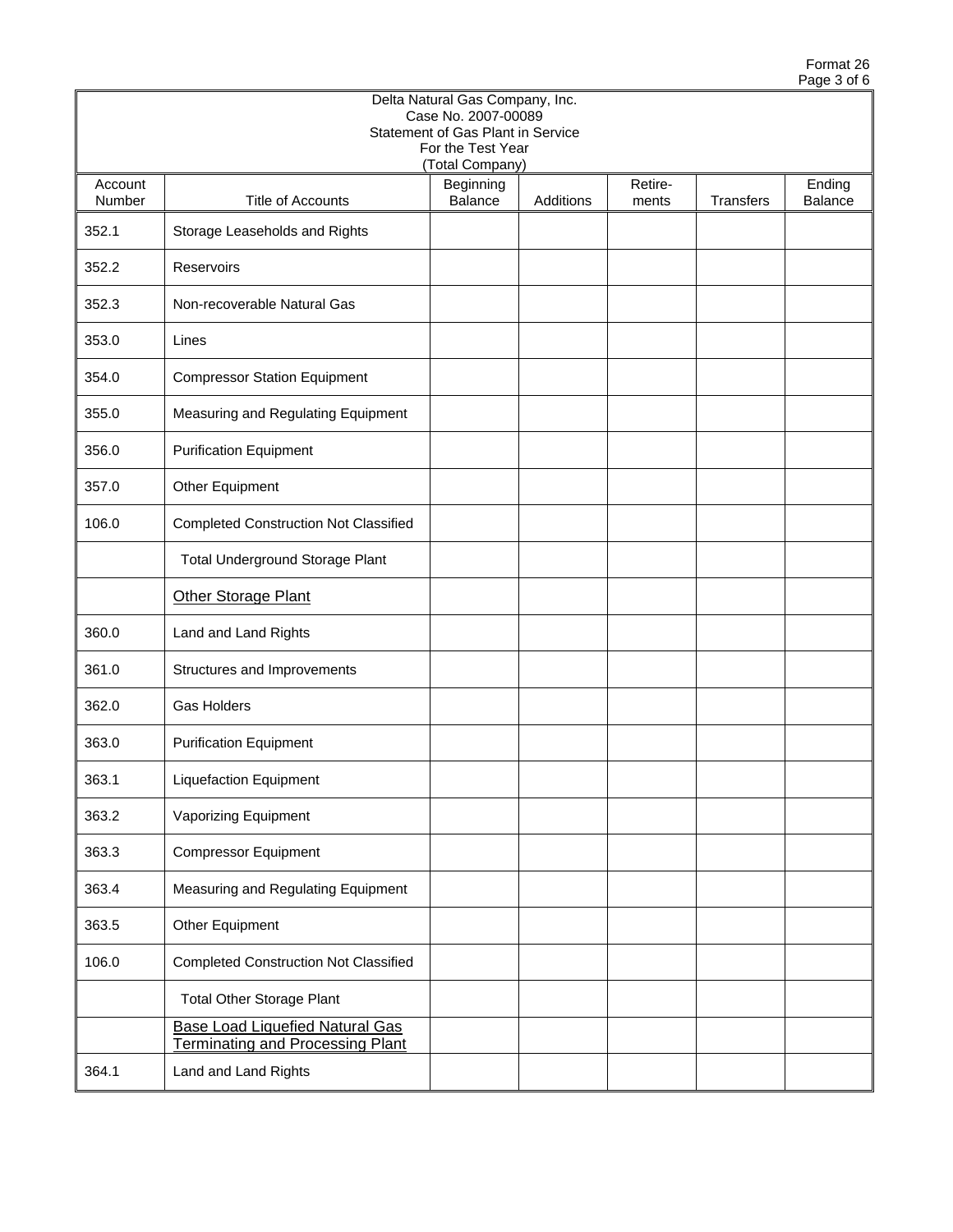|                   |                                                                         | Delta Natural Gas Company, Inc.<br>Case No. 2007-00089 |           |                  |                  |                          |
|-------------------|-------------------------------------------------------------------------|--------------------------------------------------------|-----------|------------------|------------------|--------------------------|
|                   |                                                                         | Statement of Gas Plant in Service<br>For the Test Year |           |                  |                  |                          |
|                   |                                                                         | (Total Company)                                        |           |                  |                  |                          |
| Account<br>Number | <b>Title of Accounts</b>                                                | Beginning<br><b>Balance</b>                            | Additions | Retire-<br>ments | <b>Transfers</b> | Ending<br><b>Balance</b> |
| 364.2             | Structures and Improvements                                             |                                                        |           |                  |                  |                          |
| 364.3             | <b>LNG Processing Terminal Equipment</b>                                |                                                        |           |                  |                  |                          |
| 364.4             | <b>LNG Transportation Equipment</b>                                     |                                                        |           |                  |                  |                          |
| 364.5             | Measuring and Regulating Equipment                                      |                                                        |           |                  |                  |                          |
| 364.6             | <b>Compressor Station Equipment</b>                                     |                                                        |           |                  |                  |                          |
| 364.7             | <b>Communications Equipment</b>                                         |                                                        |           |                  |                  |                          |
| 364.8             | Other Equipment                                                         |                                                        |           |                  |                  |                          |
| 106.0             | <b>Completed Construction Not Classified</b>                            |                                                        |           |                  |                  |                          |
|                   | Total Base Load Liquefied Natural<br>Gas Terminating & Processing Plant |                                                        |           |                  |                  |                          |
|                   | Total Natural Gas Storage and<br><b>Production Plant</b>                |                                                        |           |                  |                  |                          |
|                   | <b>Transmission Plant</b>                                               |                                                        |           |                  |                  |                          |
| 365.1             | Land and Land Rights                                                    |                                                        |           |                  |                  |                          |
| 365.2             | Rights-of-way                                                           |                                                        |           |                  |                  |                          |
| 366.0             | Structures and Improvements                                             |                                                        |           |                  |                  |                          |
| 367.0             | Mains                                                                   |                                                        |           |                  |                  |                          |
| 368.0             | <b>Compressor Station Equipment</b>                                     |                                                        |           |                  |                  |                          |
| 369.0             | Measuring and Regulating Equipment                                      |                                                        |           |                  |                  |                          |
| 370.0             | <b>Communications Equipment</b>                                         |                                                        |           |                  |                  |                          |
| 371.0             | Other Equipment                                                         |                                                        |           |                  |                  |                          |
| 106.0             | <b>Completed Construction Not Classified</b>                            |                                                        |           |                  |                  |                          |
|                   | <b>Total Transmission Plant</b>                                         |                                                        |           |                  |                  |                          |
|                   | <b>Distribution Plant</b>                                               |                                                        |           |                  |                  |                          |
| 374.0             | Land and Land Rights                                                    |                                                        |           |                  |                  |                          |
| 375.0             | Structures and Improvements                                             |                                                        |           |                  |                  |                          |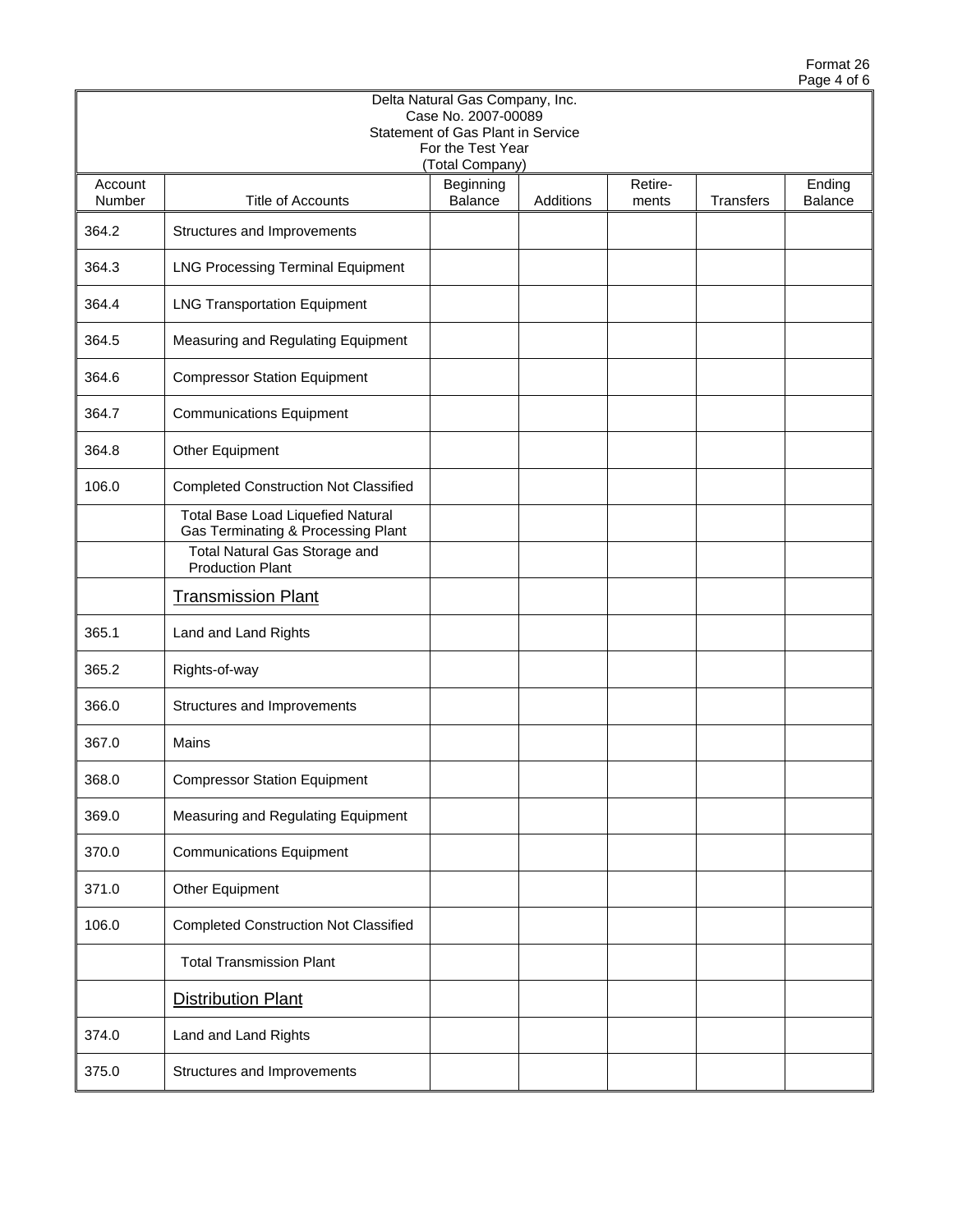|                   |                                                                 | Delta Natural Gas Company, Inc.<br>Case No. 2007-00089 |           |                  |           |                   |
|-------------------|-----------------------------------------------------------------|--------------------------------------------------------|-----------|------------------|-----------|-------------------|
|                   |                                                                 | Statement of Gas Plant in Service<br>For the Test Year |           |                  |           |                   |
|                   |                                                                 | (Total Company)                                        |           |                  |           |                   |
| Account<br>Number | <b>Title of Accounts</b>                                        | Beginning<br>Balance                                   | Additions | Retire-<br>ments | Transfers | Ending<br>Balance |
| 376.0             | Mains                                                           |                                                        |           |                  |           |                   |
| 377.0             | <b>Compressor Station Equipment</b>                             |                                                        |           |                  |           |                   |
| 378.0             | Measuring and Regulating Equipment -<br>General                 |                                                        |           |                  |           |                   |
| 379.0             | Measuring and Regulating Equipment -<br><b>City Gate</b>        |                                                        |           |                  |           |                   |
| 380.0             | Services                                                        |                                                        |           |                  |           |                   |
| 381.0             | <b>Meters</b>                                                   |                                                        |           |                  |           |                   |
| 382.0             | Meter installations                                             |                                                        |           |                  |           |                   |
| 383.0             | <b>House Regulators</b>                                         |                                                        |           |                  |           |                   |
| 384.0             | House Regulatory Installations                                  |                                                        |           |                  |           |                   |
| 385.0             | Industrial Measuring and Regulating<br><b>Station Equipment</b> |                                                        |           |                  |           |                   |
| 386.0             | Other Property on Customers' Premises                           |                                                        |           |                  |           |                   |
| 387.0             | Other Equipment                                                 |                                                        |           |                  |           |                   |
| 106.0             | <b>Completed Construction Not Classified</b>                    |                                                        |           |                  |           |                   |
|                   | <b>Total Distribution Plant</b>                                 |                                                        |           |                  |           |                   |
|                   | <b>General Plant</b>                                            |                                                        |           |                  |           |                   |
| 389.0             | Land and Land Rights                                            |                                                        |           |                  |           |                   |
| 390.0             | Structures and Improvements                                     |                                                        |           |                  |           |                   |
| 391.0             | Office Furniture and Equipment                                  |                                                        |           |                  |           |                   |
| 392.0             | <b>Transportation Equipment</b>                                 |                                                        |           |                  |           |                   |
| 393.0             | <b>Stores Equipment</b>                                         |                                                        |           |                  |           |                   |
| 394.0             | Tools, Shop, and Garage Equipment                               |                                                        |           |                  |           |                   |
| 395.0             | Laboratory Equipment                                            |                                                        |           |                  |           |                   |
| 396.0             | Power Operated Equipment                                        |                                                        |           |                  |           |                   |
| 397.0             | <b>Communication Equipment</b>                                  |                                                        |           |                  |           |                   |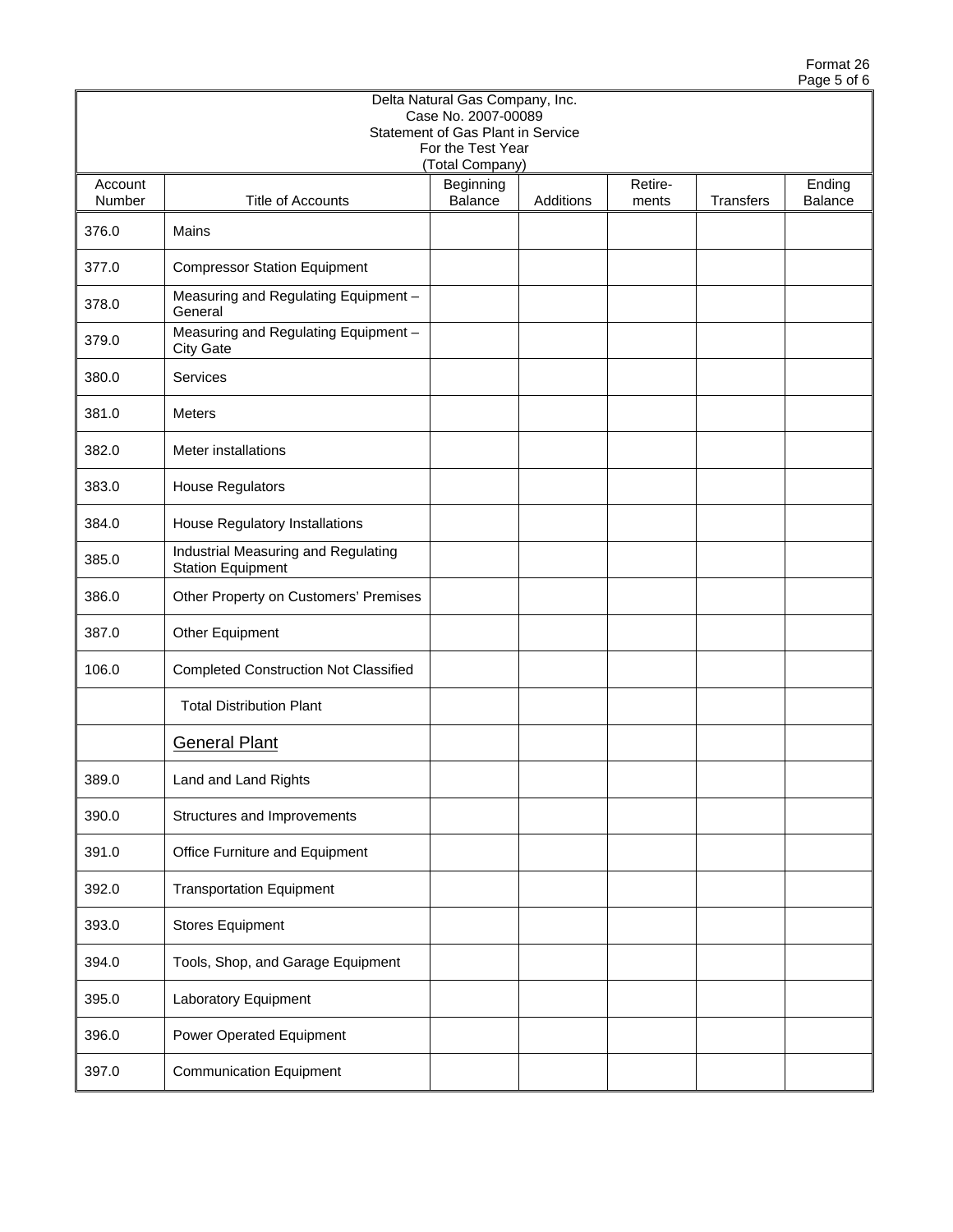|                   |                                                                                                                                     |  |  |  |  | . |  |  |  |  |  |  |
|-------------------|-------------------------------------------------------------------------------------------------------------------------------------|--|--|--|--|---|--|--|--|--|--|--|
|                   | Delta Natural Gas Company, Inc.<br>Case No. 2007-00089<br>Statement of Gas Plant in Service<br>For the Test Year<br>(Total Company) |  |  |  |  |   |  |  |  |  |  |  |
| Account<br>Number | Retire-<br>Beginning<br>Ending<br>Balance<br>Transfers<br><b>Title of Accounts</b><br>Additions<br><b>Balance</b><br>ments          |  |  |  |  |   |  |  |  |  |  |  |
| 398.0             | Miscellaneous Equipment                                                                                                             |  |  |  |  |   |  |  |  |  |  |  |
|                   | Subtotal                                                                                                                            |  |  |  |  |   |  |  |  |  |  |  |
| 399.0             | Other Tangible Property                                                                                                             |  |  |  |  |   |  |  |  |  |  |  |
| 106.0             | <b>Completed Construction Not Classified</b>                                                                                        |  |  |  |  |   |  |  |  |  |  |  |
|                   | <b>Total General Plant</b>                                                                                                          |  |  |  |  |   |  |  |  |  |  |  |
|                   | Total - Account No. 101                                                                                                             |  |  |  |  |   |  |  |  |  |  |  |
| 102.0             | <b>Gas Plant Purchased</b>                                                                                                          |  |  |  |  |   |  |  |  |  |  |  |
| 102.0             | <b>Gas Plant Sold</b>                                                                                                               |  |  |  |  |   |  |  |  |  |  |  |
| 103.0             | <b>Experimental Gas Plant Unclassified</b>                                                                                          |  |  |  |  |   |  |  |  |  |  |  |
|                   | <b>Total Gas Plant in Service</b>                                                                                                   |  |  |  |  |   |  |  |  |  |  |  |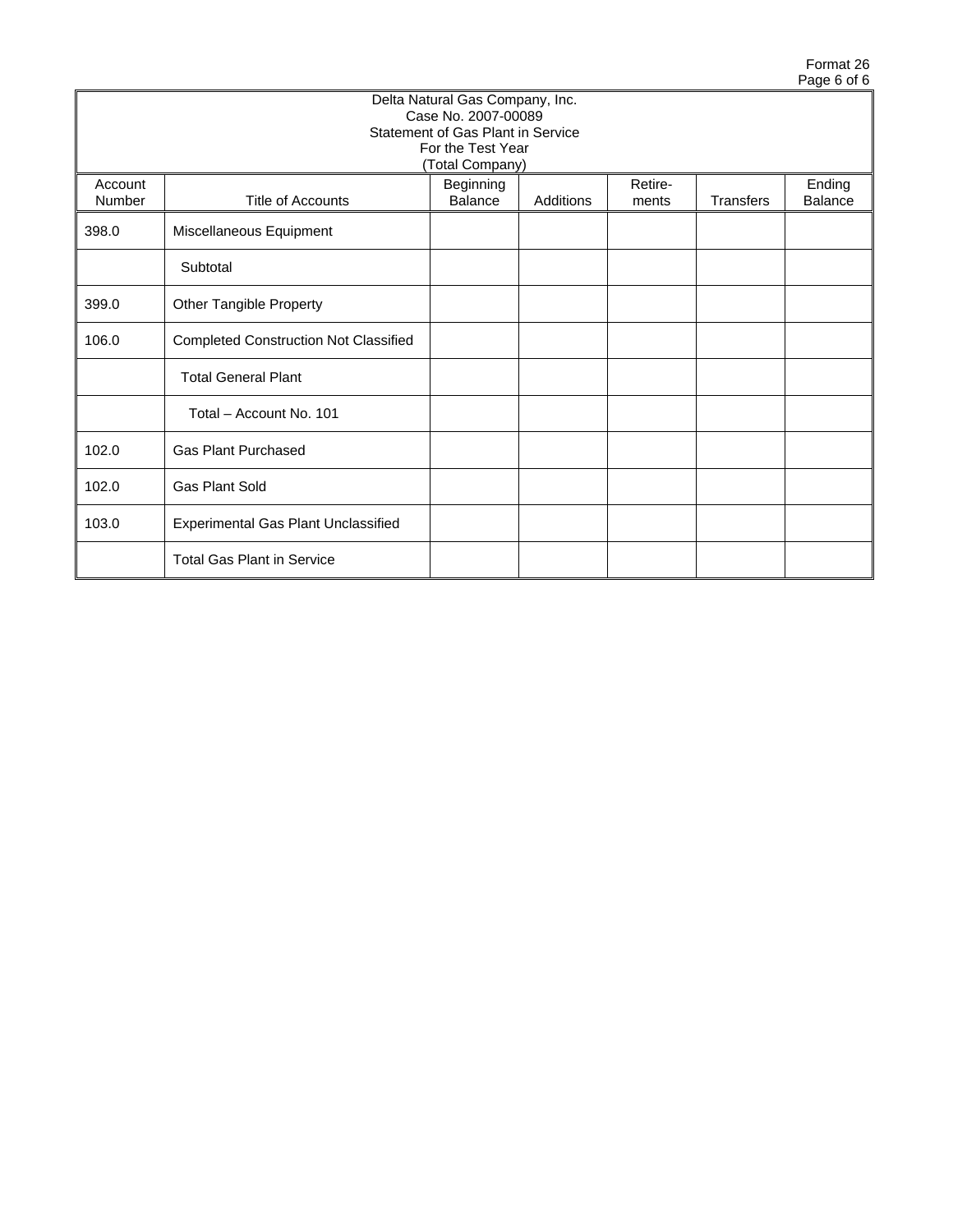|                                                                                      |                                               |                                               | Delta Natural Gas Company, Inc.     |                                    |                     |              |              |  |  |  |  |  |
|--------------------------------------------------------------------------------------|-----------------------------------------------|-----------------------------------------------|-------------------------------------|------------------------------------|---------------------|--------------|--------------|--|--|--|--|--|
|                                                                                      |                                               |                                               | Case No. 2007-00089                 |                                    |                     |              |              |  |  |  |  |  |
| Analysis of Advertising Expenses<br>(Including Account No. 913)<br>For the Test Year |                                               |                                               |                                     |                                    |                     |              |              |  |  |  |  |  |
| Line<br>No.                                                                          | Item<br>(a)                                   | Sales or<br>Promotional<br>Advertising<br>(b) | Institutional<br>Advertising<br>(c) | Conservation<br>Advertising<br>(d) | Rate<br>Case<br>(e) | Other<br>(f) | Total<br>(g) |  |  |  |  |  |
| $\mathbf{1}$ .                                                                       | Newspaper                                     |                                               |                                     |                                    |                     |              |              |  |  |  |  |  |
| 2.                                                                                   | Magazines and Other                           |                                               |                                     |                                    |                     |              |              |  |  |  |  |  |
| 3.                                                                                   | Television                                    |                                               |                                     |                                    |                     |              |              |  |  |  |  |  |
| 4.                                                                                   | Radio                                         |                                               |                                     |                                    |                     |              |              |  |  |  |  |  |
| 5.                                                                                   | <b>Direct Mail</b>                            |                                               |                                     |                                    |                     |              |              |  |  |  |  |  |
| 6.                                                                                   | Sales Aids                                    |                                               |                                     |                                    |                     |              |              |  |  |  |  |  |
| 7.                                                                                   | Total                                         |                                               |                                     |                                    |                     |              |              |  |  |  |  |  |
| 8.                                                                                   | Amount Assigned to<br>Kentucky Jurisdictional |                                               |                                     |                                    |                     |              |              |  |  |  |  |  |

Note: Specify the purpose of the expenditures and the expected benefit to be derived.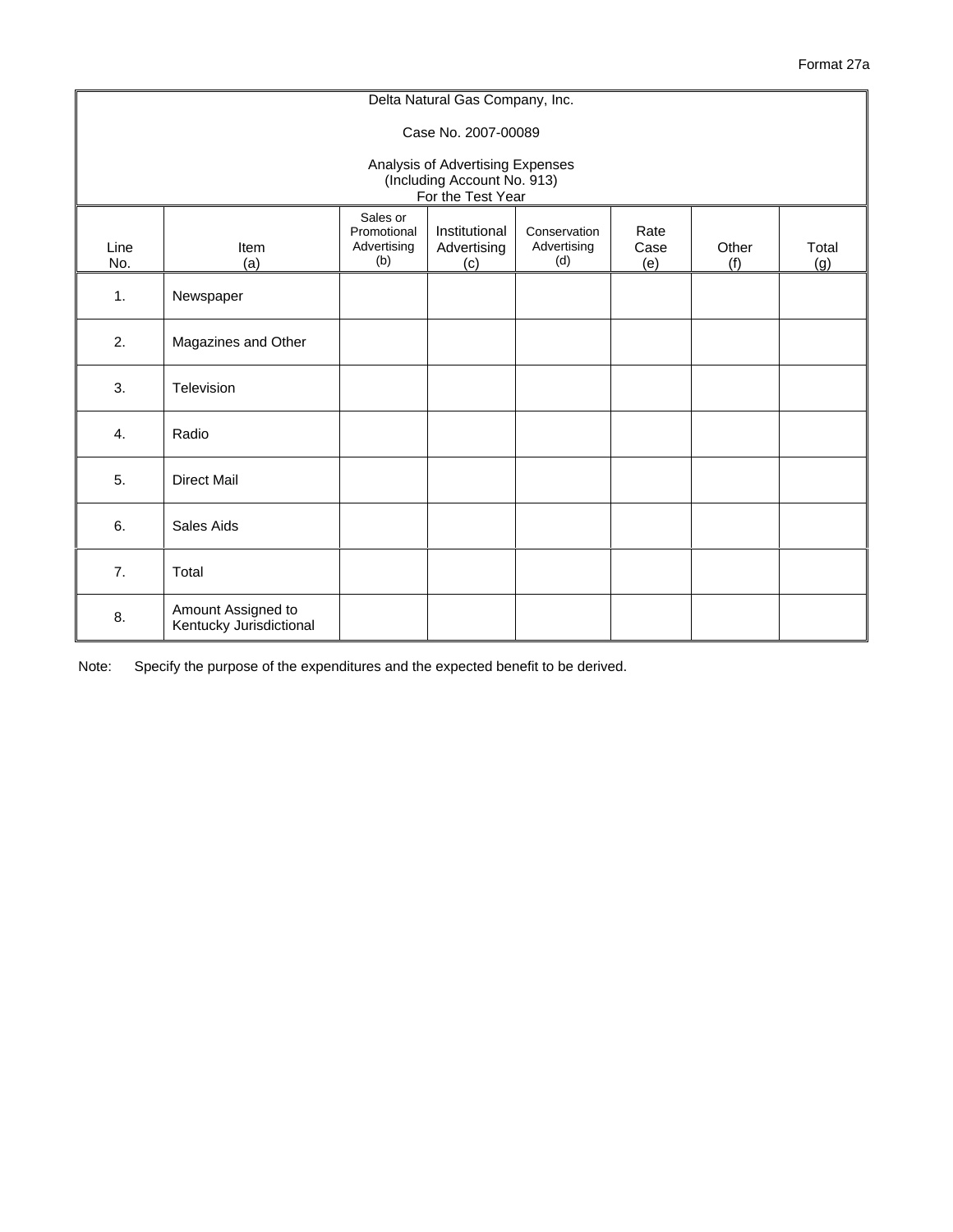|                                                                                   | Delta Natural Gas Company, Inc.            |               |  |  |  |  |  |  |  |
|-----------------------------------------------------------------------------------|--------------------------------------------|---------------|--|--|--|--|--|--|--|
|                                                                                   | Case No. 2007-00089                        |               |  |  |  |  |  |  |  |
| Analysis of Account No. 930 - Miscellaneous General Expenses<br>For the Test Year |                                            |               |  |  |  |  |  |  |  |
| Line<br>No.                                                                       | Item<br>(a)                                | Amount<br>(b) |  |  |  |  |  |  |  |
| 1.                                                                                | <b>Industry Association Dues</b>           |               |  |  |  |  |  |  |  |
| 2.                                                                                | Stockholder and Debt Service Expenses      |               |  |  |  |  |  |  |  |
| 3.                                                                                | Institutional Advertising                  |               |  |  |  |  |  |  |  |
| $\mathbf{4}$ .                                                                    | <b>Conservation Advertising</b>            |               |  |  |  |  |  |  |  |
| 5.                                                                                | Rate Department Load Studies               |               |  |  |  |  |  |  |  |
| 6.                                                                                | Director's Fees and Expenses               |               |  |  |  |  |  |  |  |
| 7.                                                                                | Dues and Subscriptions                     |               |  |  |  |  |  |  |  |
| 8.                                                                                | Miscellaneous                              |               |  |  |  |  |  |  |  |
| 9.                                                                                | Total                                      |               |  |  |  |  |  |  |  |
| 10.                                                                               | Amount Assigned to Kentucky Jurisdictional |               |  |  |  |  |  |  |  |

Note: Include detailed workpapers supporting this analysis. Expenditures under \$500 are to be grouped by the classes shown on this Format.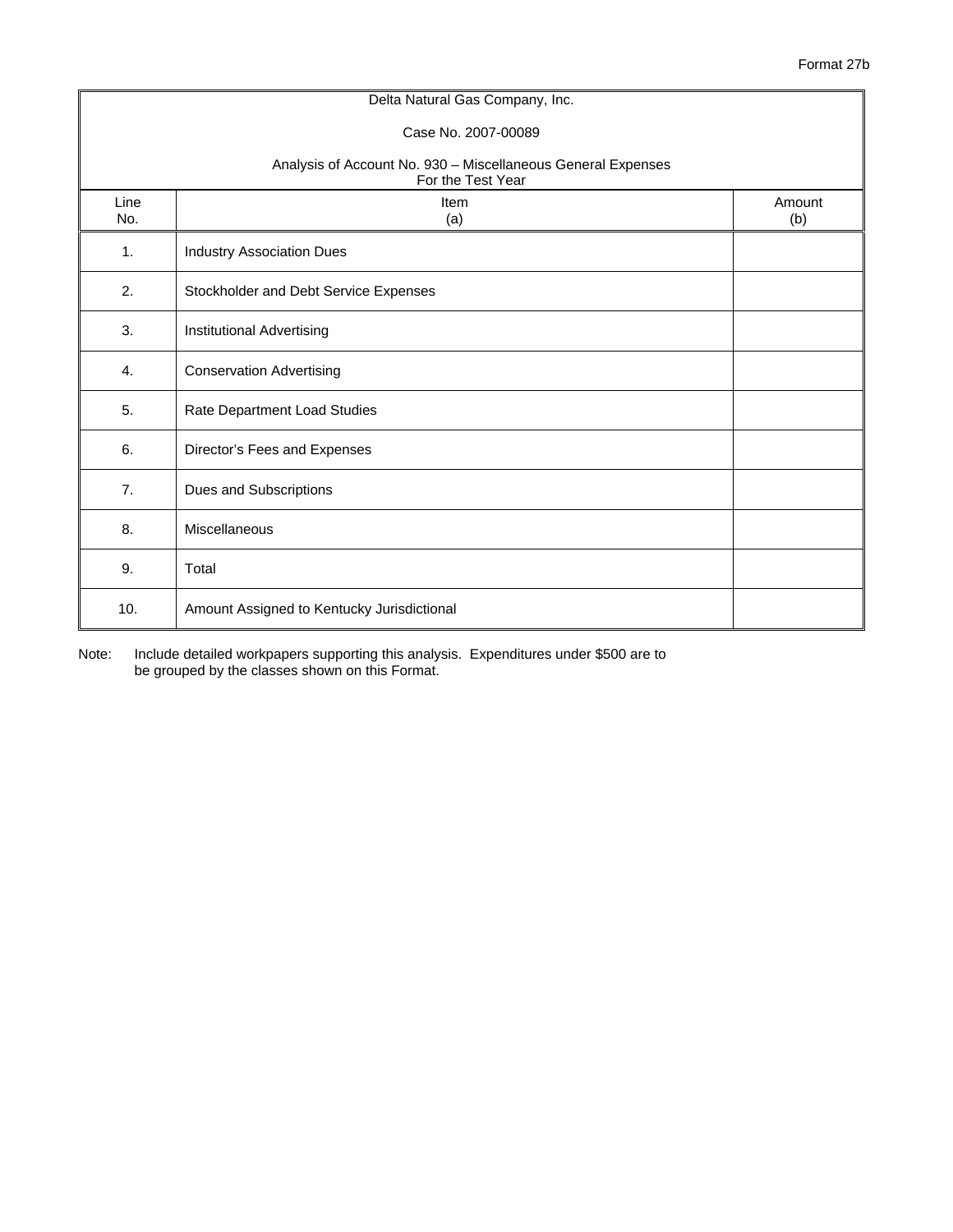|                                                                            | Delta Natural Gas Company, Inc. |               |  |  |  |  |  |  |  |
|----------------------------------------------------------------------------|---------------------------------|---------------|--|--|--|--|--|--|--|
| Case No. 2007-00089                                                        |                                 |               |  |  |  |  |  |  |  |
| Analysis of Account No. 426 - Other Income Deductions<br>For the Test Year |                                 |               |  |  |  |  |  |  |  |
| Line<br>No.                                                                | Item<br>(a)                     | Amount<br>(b) |  |  |  |  |  |  |  |
| 1.                                                                         | Donations                       |               |  |  |  |  |  |  |  |
| 2.                                                                         | <b>Civic Activities</b>         |               |  |  |  |  |  |  |  |
| 3.                                                                         | <b>Political Activities</b>     |               |  |  |  |  |  |  |  |
| 4.                                                                         | Other                           |               |  |  |  |  |  |  |  |
| 5.                                                                         | Total                           |               |  |  |  |  |  |  |  |

Note: Include detailed workpapers supporting this analysis. Expenditures under \$500 are to be grouped by the classes shown on this Format.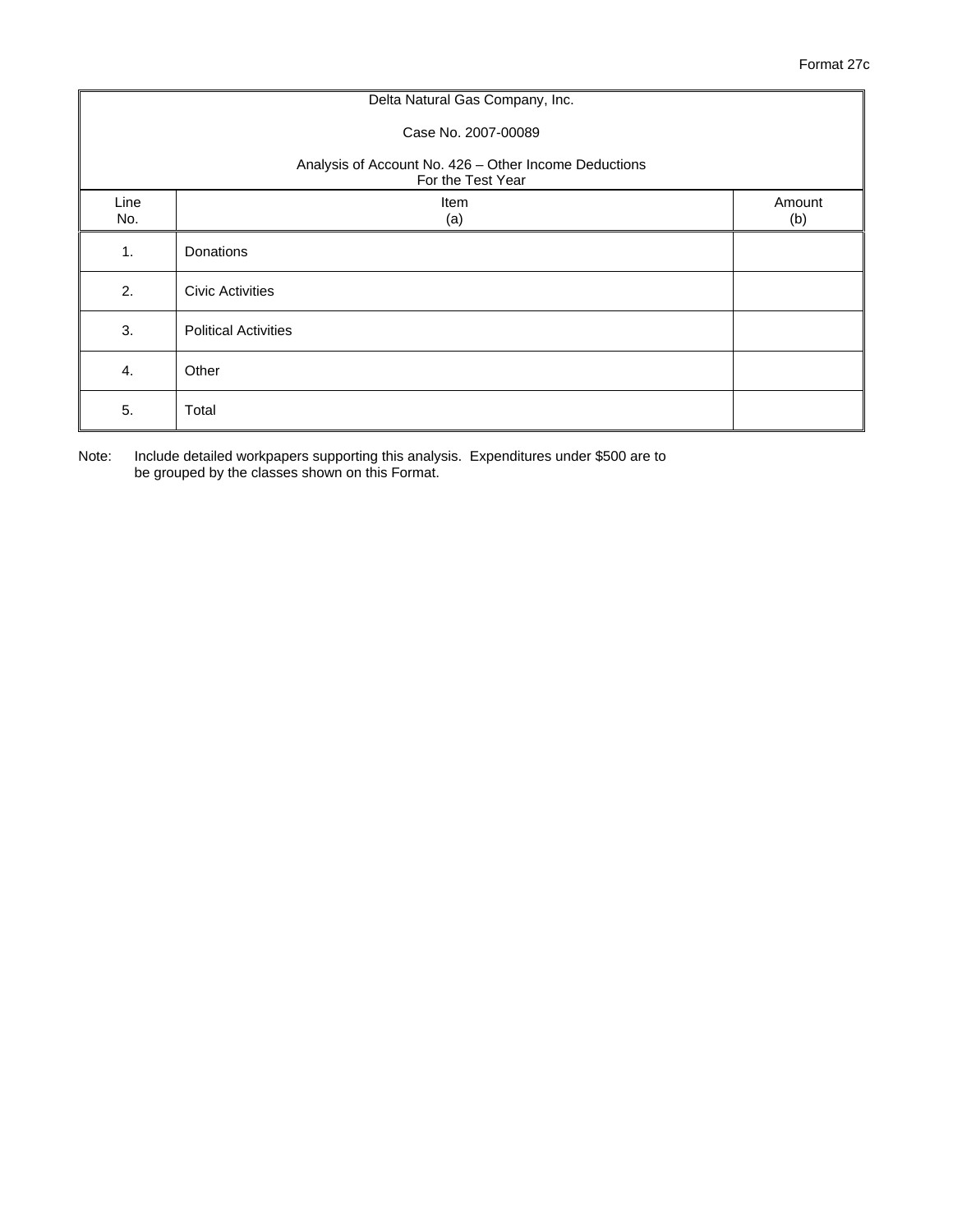|                                                                 | Delta Natural Gas Company, Inc. |                  |                            |              |              |  |  |  |  |  |  |  |
|-----------------------------------------------------------------|---------------------------------|------------------|----------------------------|--------------|--------------|--|--|--|--|--|--|--|
|                                                                 | Case No. 2007-00089             |                  |                            |              |              |  |  |  |  |  |  |  |
| Analysis of Professional Services Expenses<br>For the Test Year |                                 |                  |                            |              |              |  |  |  |  |  |  |  |
| Line<br>No.                                                     | Item<br>(a)                     | Rate Case<br>(b) | <b>Annual Audit</b><br>(c) | Other<br>(d) | Total<br>(e) |  |  |  |  |  |  |  |
| 1.                                                              | Legal                           |                  |                            |              |              |  |  |  |  |  |  |  |
| 2.                                                              | Engineering                     |                  |                            |              |              |  |  |  |  |  |  |  |
| 3.                                                              | Accounting                      |                  |                            |              |              |  |  |  |  |  |  |  |
| 4.                                                              | Other                           |                  |                            |              |              |  |  |  |  |  |  |  |
| 5.                                                              | Total                           |                  |                            |              |              |  |  |  |  |  |  |  |

Note: Include detailed workpapers supporting this analysis.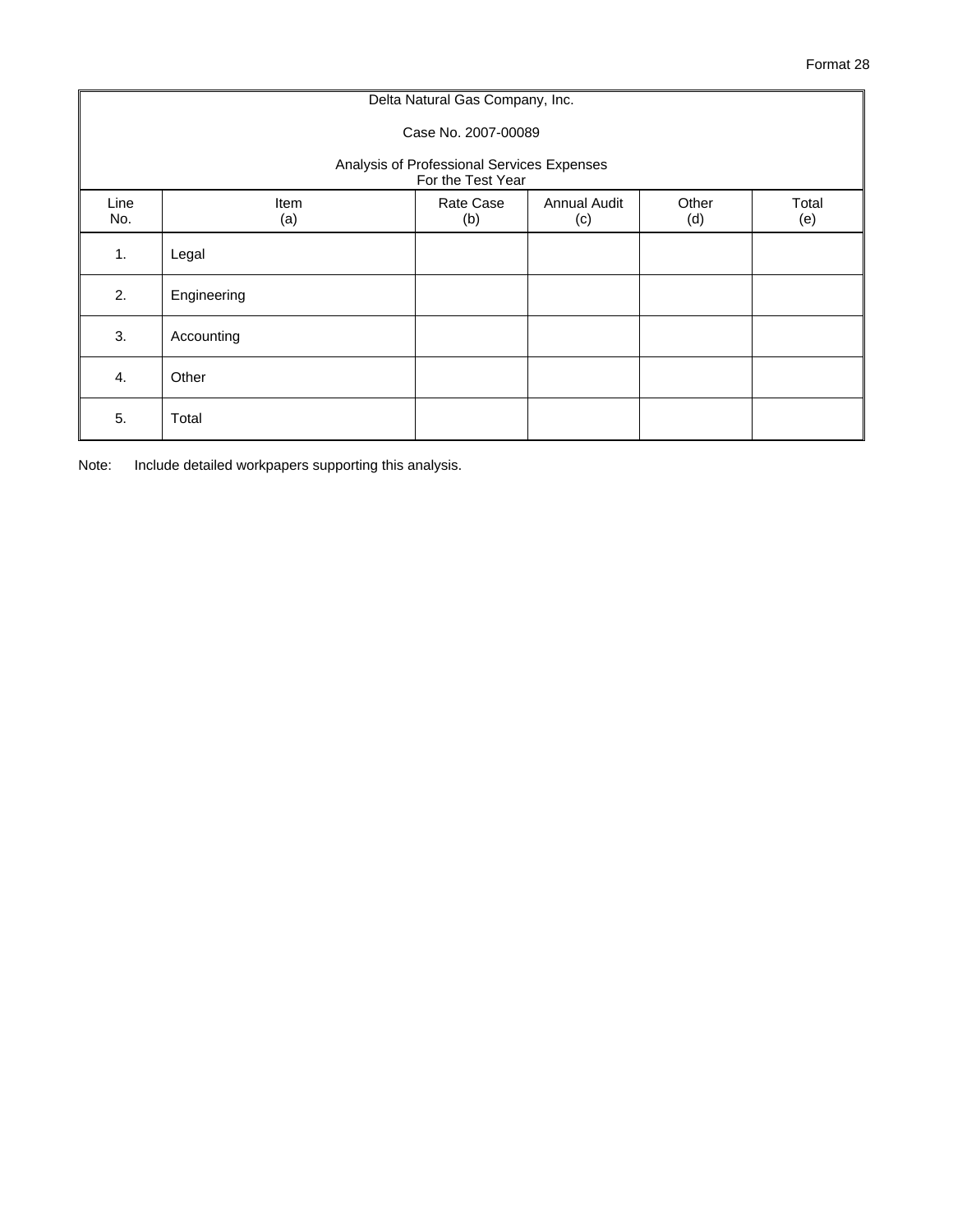|             |                                                                                                                                                                        |  | Delta Natural Gas Company, Inc. |  |  |  |  |  |  |  |  |  |  |
|-------------|------------------------------------------------------------------------------------------------------------------------------------------------------------------------|--|---------------------------------|--|--|--|--|--|--|--|--|--|--|
|             | Case No. 2007-00089                                                                                                                                                    |  |                                 |  |  |  |  |  |  |  |  |  |  |
|             | Average Rates of Return<br>For the Calendar Years ______ through _____<br>And the Test Year                                                                            |  |                                 |  |  |  |  |  |  |  |  |  |  |
| Line<br>No. | Total<br>Electric<br>Gas<br>Kentucky<br>Other<br>Operations<br>Operations<br>Company<br>Jurisdiction<br>Jurisdiction<br>Item<br>(a)<br>(b)<br>(c)<br>(d)<br>(e)<br>(f) |  |                                 |  |  |  |  |  |  |  |  |  |  |
| 1.          | Original Cost Net Investment:                                                                                                                                          |  |                                 |  |  |  |  |  |  |  |  |  |  |
| 2.          | 5 <sup>th</sup> Year                                                                                                                                                   |  |                                 |  |  |  |  |  |  |  |  |  |  |
| 3.          | 4 <sup>th</sup> Year                                                                                                                                                   |  |                                 |  |  |  |  |  |  |  |  |  |  |
| 4.          | 3rd Year                                                                                                                                                               |  |                                 |  |  |  |  |  |  |  |  |  |  |
| 5.          | 2 <sup>nd</sup> Year                                                                                                                                                   |  |                                 |  |  |  |  |  |  |  |  |  |  |
| 6.          | 1 <sup>st</sup> Year                                                                                                                                                   |  |                                 |  |  |  |  |  |  |  |  |  |  |
| 7.          | <b>Test Year</b>                                                                                                                                                       |  |                                 |  |  |  |  |  |  |  |  |  |  |
| 8.          | Original Cost Common Equity:                                                                                                                                           |  |                                 |  |  |  |  |  |  |  |  |  |  |
| 9.          | 5 <sup>th</sup> Year                                                                                                                                                   |  |                                 |  |  |  |  |  |  |  |  |  |  |
| 10.         | 4 <sup>th</sup> Year                                                                                                                                                   |  |                                 |  |  |  |  |  |  |  |  |  |  |
| 11.         | 3rd Year                                                                                                                                                               |  |                                 |  |  |  |  |  |  |  |  |  |  |
| 12.         | $2^{nd}$ Year                                                                                                                                                          |  |                                 |  |  |  |  |  |  |  |  |  |  |
| 13.         | 1 <sup>st</sup> Year                                                                                                                                                   |  |                                 |  |  |  |  |  |  |  |  |  |  |
| 14.         | <b>Test Year</b>                                                                                                                                                       |  |                                 |  |  |  |  |  |  |  |  |  |  |

Note: Include detailed workpapers supporting these calculations.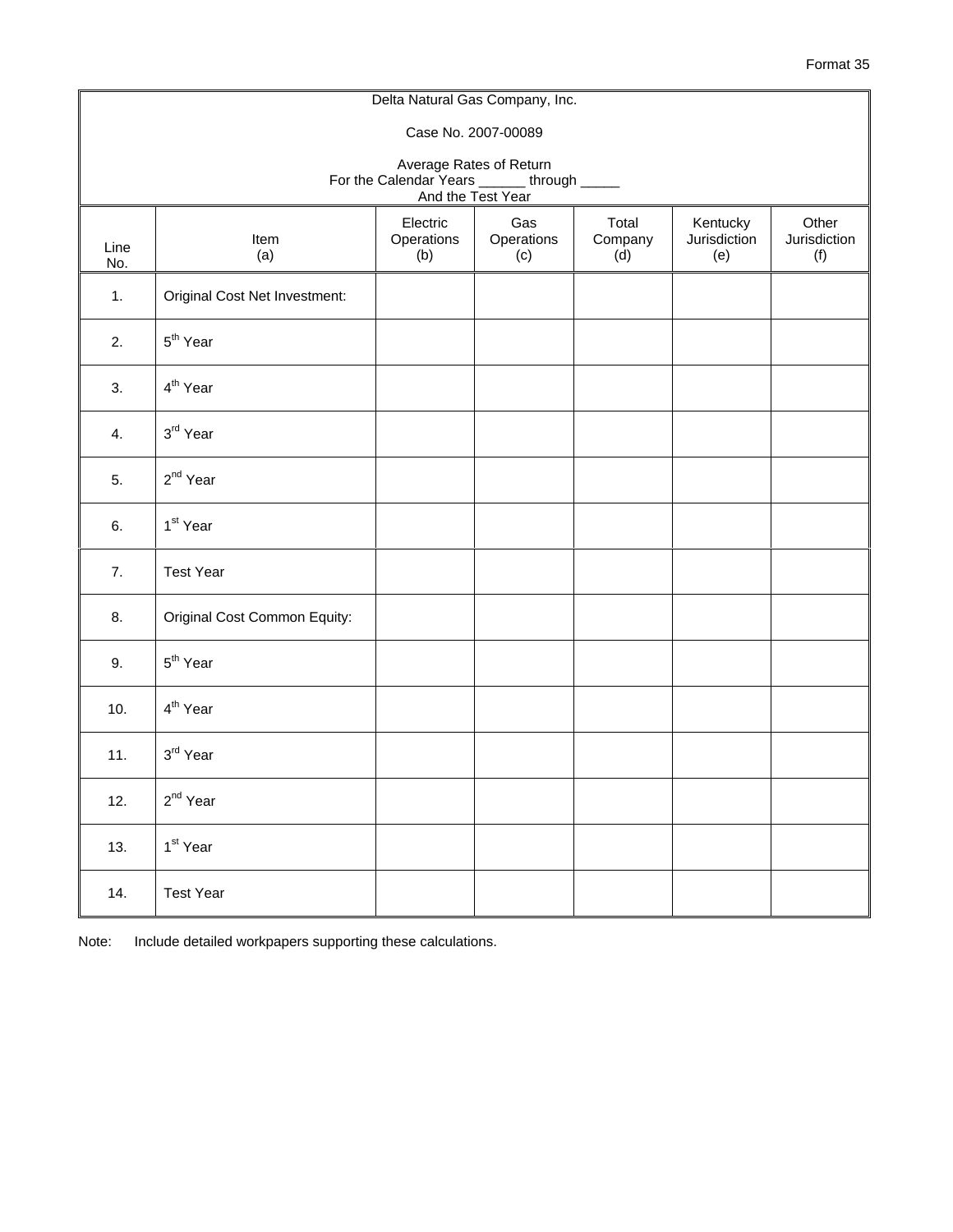|                                                                        |                                                                                     | Delta Natural Gas Company, Inc.<br>Case No. 2007-00089 |              |            |                                                  |              |            |              |              |                     |              |              |  |
|------------------------------------------------------------------------|-------------------------------------------------------------------------------------|--------------------------------------------------------|--------------|------------|--------------------------------------------------|--------------|------------|--------------|--------------|---------------------|--------------|--------------|--|
|                                                                        | <b>Gas Operations</b>                                                               |                                                        |              |            |                                                  |              |            |              |              |                     |              |              |  |
|                                                                        | Schedule of Number of Employees, Hours per Employee, and Average Wages per Employee |                                                        |              |            |                                                  |              |            |              |              |                     |              |              |  |
| <b>Calendar Years</b><br>Prior to Test<br>Year and Test<br>Year<br>(a) | Production                                                                          |                                                        |              |            | Natural Gas Storage,<br>Terminaling & Processing |              |            | Transmission |              | <b>Distribution</b> |              |              |  |
|                                                                        | No.<br>(b)                                                                          | Hours<br>(c)                                           | Wages<br>(d) | No.<br>(e) | Hours<br>(f)                                     | Wages<br>(g) | No.<br>(h) | Hours<br>(i) | Wages<br>(j) | No.<br>(k)          | Hours<br>(1) | Wages<br>(m) |  |
| 5 <sup>th</sup> Year                                                   |                                                                                     |                                                        |              |            |                                                  |              |            |              |              |                     |              |              |  |
| % Change                                                               |                                                                                     |                                                        |              |            |                                                  |              |            |              |              |                     |              |              |  |
| 4 <sup>th</sup> Year                                                   |                                                                                     |                                                        |              |            |                                                  |              |            |              |              |                     |              |              |  |
| % Change                                                               |                                                                                     |                                                        |              |            |                                                  |              |            |              |              |                     |              |              |  |
| 3rd Year                                                               |                                                                                     |                                                        |              |            |                                                  |              |            |              |              |                     |              |              |  |
| % Change                                                               |                                                                                     |                                                        |              |            |                                                  |              |            |              |              |                     |              |              |  |
| 2 <sup>nd</sup> Year                                                   |                                                                                     |                                                        |              |            |                                                  |              |            |              |              |                     |              |              |  |
| % Change                                                               |                                                                                     |                                                        |              |            |                                                  |              |            |              |              |                     |              |              |  |
| 1 <sup>st</sup> Year                                                   |                                                                                     |                                                        |              |            |                                                  |              |            |              |              |                     |              |              |  |
| % Change                                                               |                                                                                     |                                                        |              |            |                                                  |              |            |              |              |                     |              |              |  |
| <b>Test Year</b>                                                       |                                                                                     |                                                        |              |            |                                                  |              |            |              |              |                     |              |              |  |
| % Change                                                               |                                                                                     |                                                        |              |            |                                                  |              |            |              |              |                     |              |              |  |

Notes: (1) Where an employee's wages are charged to more than one function include employee in function receiving largest portion of total wages.

(2) Show percentage increase (decrease) of each year over the prior year on lines designated as "% Change."

(3) Employees, weekly hours per employee, and weekly wages per employee for the week including December  $(2)$ <br> $(3)$ <br>31, of each year

and the last day of the test year.